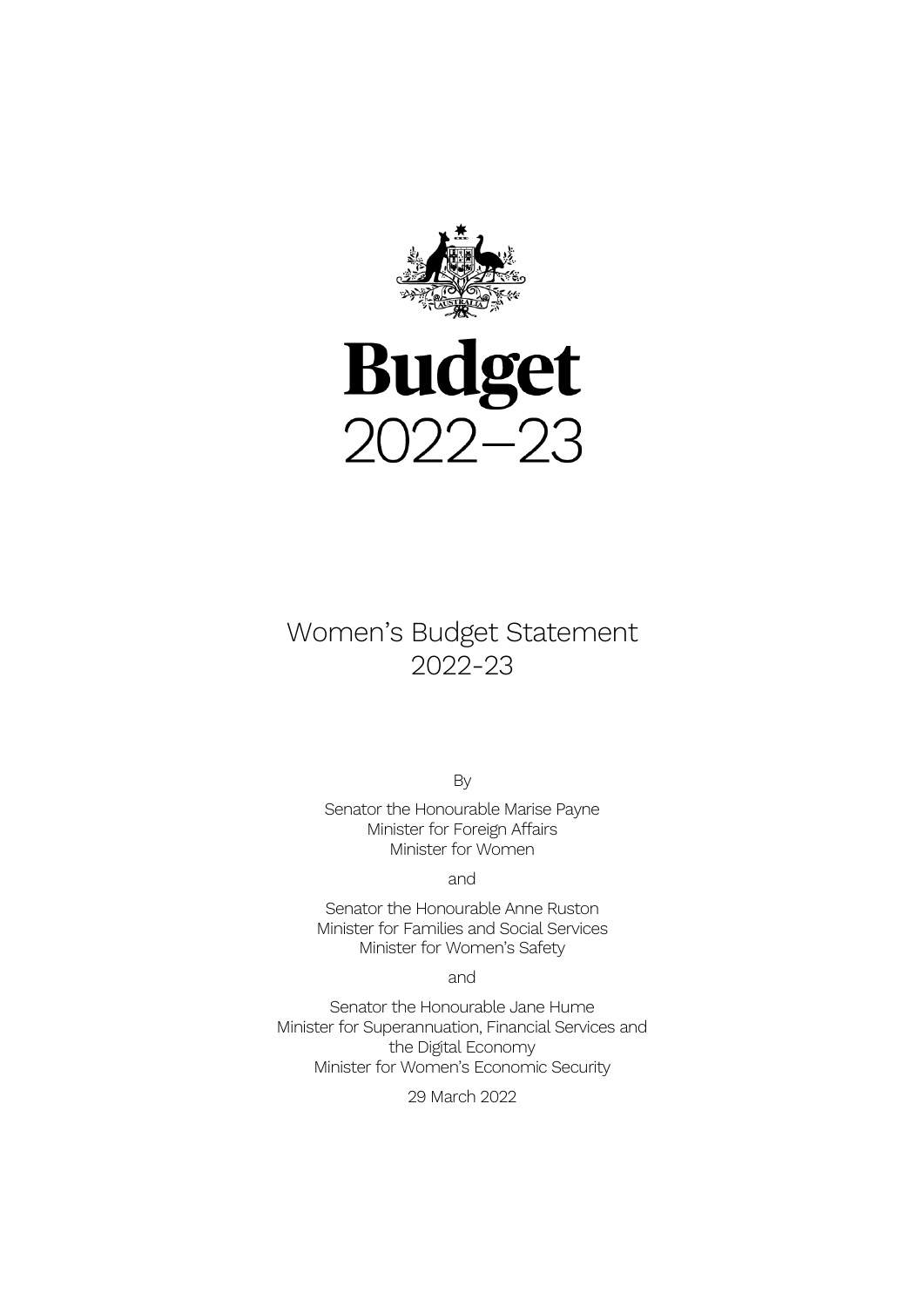© Commonwealth of Australia 2022

ISBN 978-1-925832-44-0

This publication is available for your use under a licence, with the exception of the Commonwealth Coat of Arms, third-party content and where otherwise stated. The full licence terms are available from .



Use of Commonwealth of Australia material under a licence requires you to attribute the work (but not in any way that suggests that the Commonwealth of Australia endorses you or your use of the work).

#### **Commonwealth of Australia material used 'as supplied'.**

Provided you have not modified or transformed Commonwealth of Australia material in any way including, for example, by changing the Commonwealth of Australia text; calculating percentage changes; graphing or charting data; or deriving new statistics from published statistics – then the Commonwealth of Australia prefers the following attribution:

Source: *The Commonwealth of Australia.*

#### **Derivative material**

If you have modified or transformed Commonwealth of Australia material, or derived new material from those of the Commonwealth of Australia in any way, then the Commonwealth of Australia prefers the following attribution:

*Based on Commonwealth of Australia data.*

#### **Use of the Coat of Arms**

The terms under which the Coat of Arms can be used are set out on the Department of the Prime Minister and Cabinet website (see ).

#### **Other uses**

Enquiries regarding this licence and any other use of this document are welcome at:

Manager Media Unit The Treasury Langton Crescent Parkes ACT 2600 Email:

#### **Internet**

A copy of this document is available on the central Budget website at: .

Printed by CanPrint Communications Pty Ltd.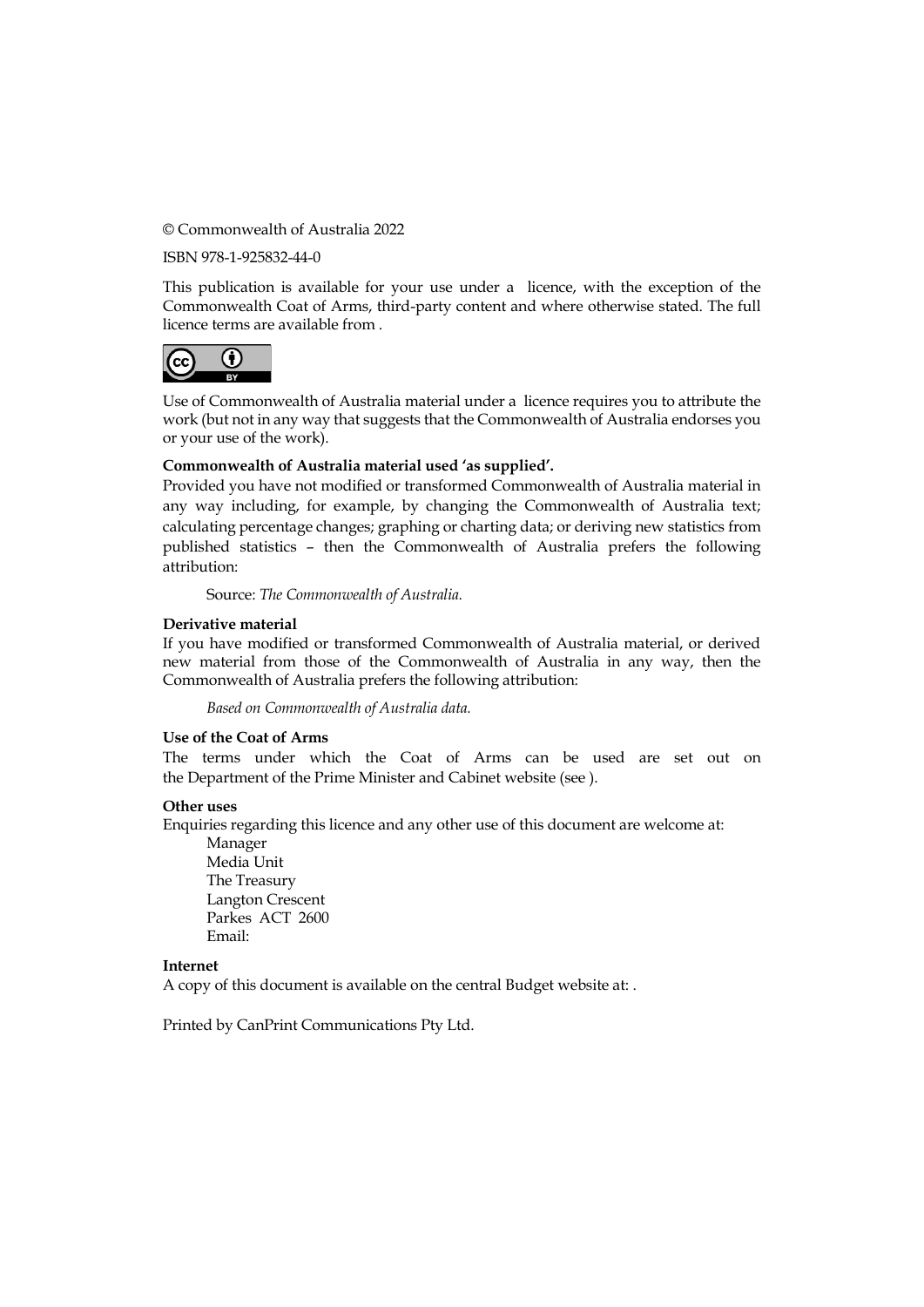# **Contents**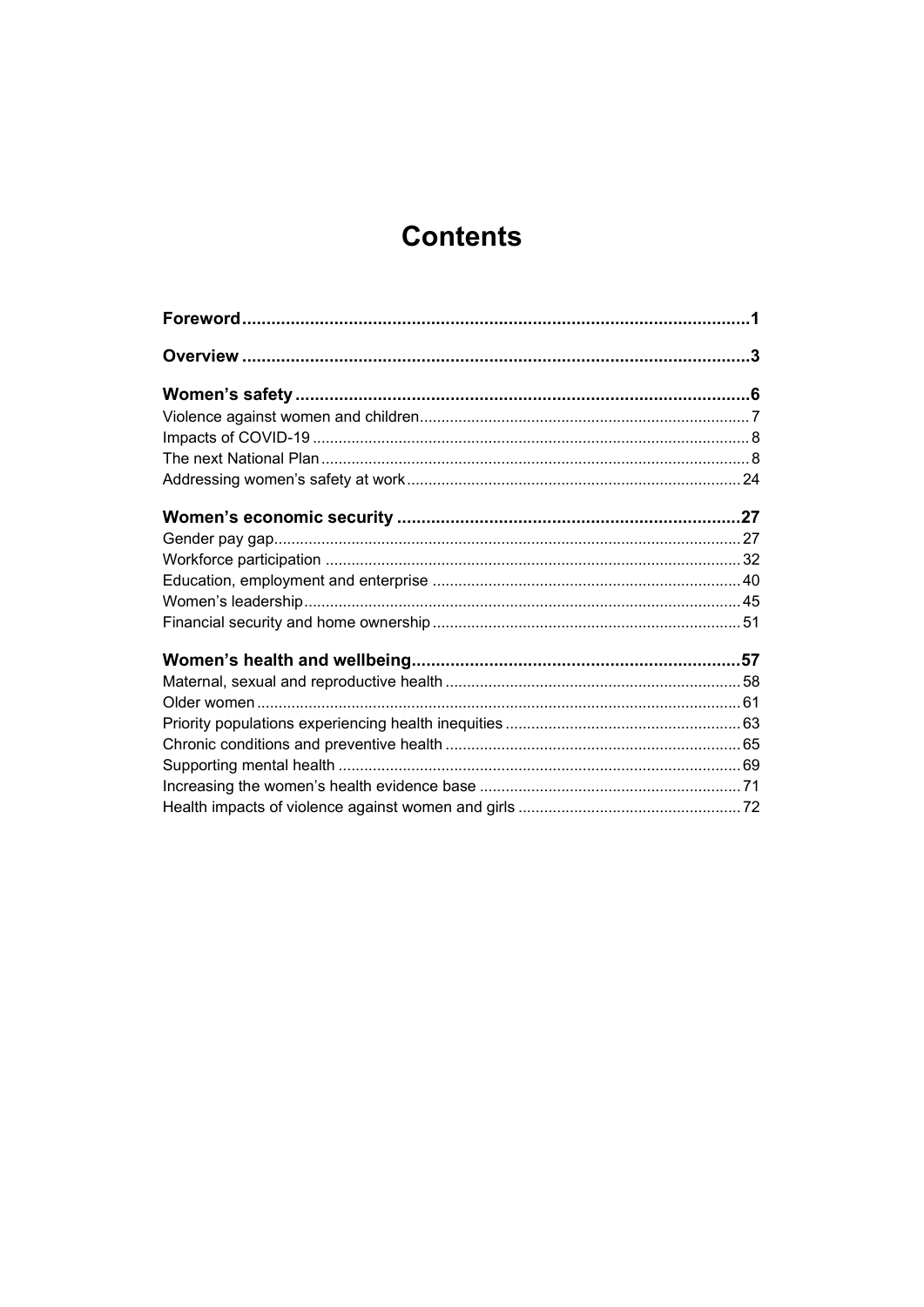# **Foreword**

<span id="page-3-0"></span>Women continue to drive Australia's economic recovery. As of February 2022, women's workforce participation reached the highest on record at 62.4 per cent, with 1.1 million more women in work today than in 2013. And the gender pay gap has narrowed to 13.8 per cent, the second-lowest on record and significantly lower than the 17.4 per cent gender pay gap when the Government was elected in 2013.

However, more needs to be done to improve respect for women, achieve gender equality and increase choice and flexibility for women and families. The 2022–23 Women's Budget Statement (the Statement) provides a \$2.1 billion investment to build on the Government's strong record of support for women and girls.

Since 2013, the Government has invested record funding in women's safety, supported new and expanded women's health and wellbeing initiatives, made child care more affordable and flexible for families, overseen a record number of women in work, and invested in women's leadership and career pathways.

The Cabinet Taskforce for Women's Safety and Economic Security continues to bring together key ministers, including all women in the Ministry, to apply their expertise and share the experiences of their communities, to better inform, coordinate, and address critical issues facing women in Australia. This Statement is a reflection of this continued collaboration.

This Statement builds on the Government's \$3.4 billion investment in women made in 2021-22, bringing total funding to \$5.5 billion, with a continued focus on our three priorities of women's safety, women's economic security and leadership, and women's health and wellbeing. We know that these three priorities are mutually reinforcing – when we achieve better outcomes in one area, we see positive benefits across all areas, as well as for the economy and society as a whole.

This Statement also provides \$40.4 million in new investment specifically directed to women's leadership. When women are in leadership positions, their talents and skills benefit our entire community and our economy. Having women in visible leadership positions also inspires the next generation of young girls to step up and lead our country into the future. As of December 2021, women held more than half of Australian Government board seats. We set the target in 2016 and we have exceeded it.

The 2021 National Summit on Women's Safety was a significant gathering of people – Australians with lived experience, practitioners, policymakers, business leaders and researchers – all coming together to inform the *National Plan to End Violence against Women and Children 2022–2032*. We thank everyone for their contributions to the various consultation processes and tireless efforts to end the scourge of domestic, family and sexual violence that affects all Australian communities.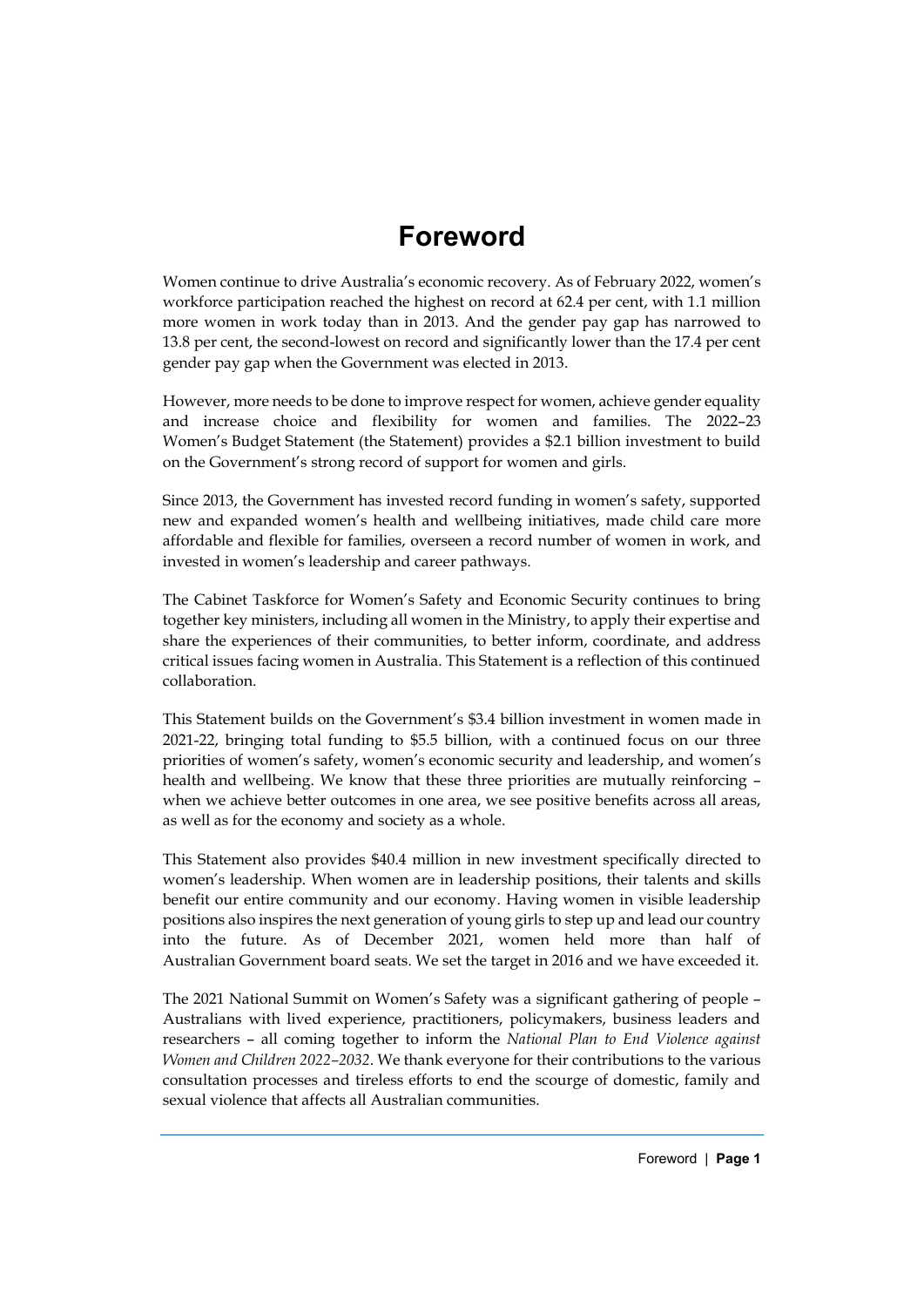The Morrison Government is committed to working with all jurisdictions to end violence against women and children. Through this Statement, we are making a further investment of \$1.3 billion to deliver targeted measures towards implementation of the new National Plan. Our investment focuses on a range of areas from prevention through to frontline services and women's safety at work. Our investment is built around the four pillars of the National Plan – prevention, early intervention, response and recovery. It also acknowledges and takes into account the diverse experiences of women affected by family and domestic violence. This investment builds on the \$1.1 billion provided in the 2021-22 Women's Budget Statement.

The Government remains committed to boosting women's economic security. Women's participation in the workforce is an economic and social priority. Boosting women's workforce participation is essential to supporting economic growth and raising living standards.

The Government has overseen continued improvements in women's workforce participation, and is committed to further narrowing the gender pay gap and the gender superannuation gaps by continuing to support increased participation. This Budget invests \$441.6 million in new and expanded initiatives to increase women's workforce participation, reduce barriers to women working in the paid workforce, and offers additional assistance to women to build a financially secure future. At the heart of this investment are changes to enhance Australia's Paid Parental Leave scheme. These changes demonstrate the Government's commitment to equality of opportunity, increased choice and flexibility for families, and to further supporting women's workforce participation and establishing more equitable care arrangements between parents.

The Government is also investing in women's health at every life stage. Through this Statement, the Government is making a \$330.6 million investment to address persistent and new health and mental health challenges. We will deliver a suite of initiatives covering maternal, sexual and reproductive health (including endometriosis), preventive health, and mental health. Supporting all women and girls to achieve the best health outcomes possible will benefit not only women themselves, but also their families, communities, and our whole country.

The 2022-23 Budget demonstrates the Government's continued commitment and action to achieving greater gender equality in Australia, and puts women at the centre of the economic and social recovery.

The Honourable Scott Morrison Prime Minister of Australia

Senator the Honourable Marise Payne Minister for Foreign Affairs Minister for Women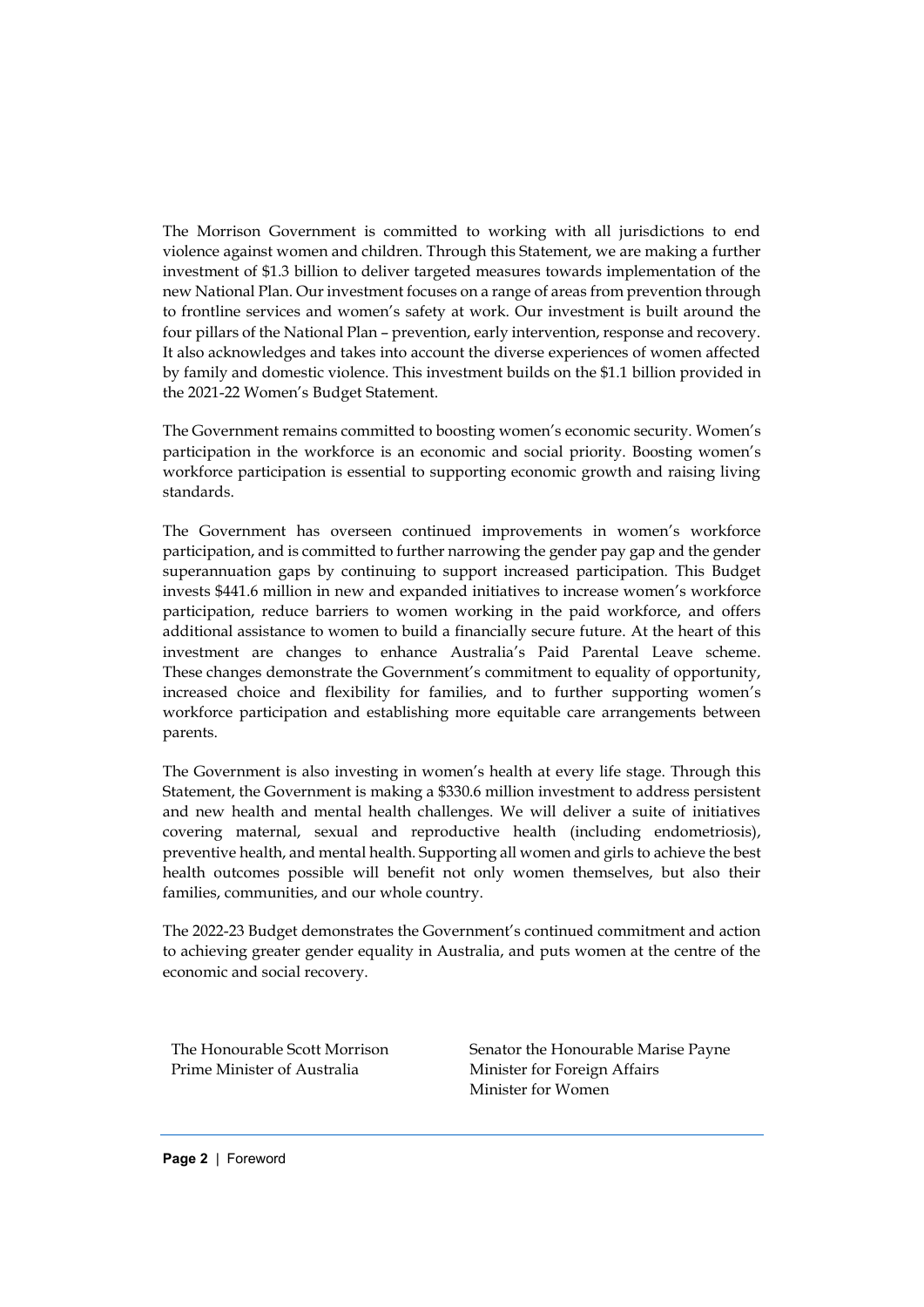### WOMEN'S BUDGET STATEMENT 2022-23

# **Overview**

<span id="page-5-0"></span>The 2022-23 Women's Budget Statement reflects the Government's ongoing focus on key issues that impact the nearly 13 million women and girls in Australia. It recognises the different experiences and outcomes that women and girls face in relation to their safety, economic security and health and wellbeing. This work is overseen by the Cabinet Taskforce on Women's Safety and Economic Security, which was established in 2021, and which continues to drive and respond to key issues involving women's equality, including shaping new initiatives in this Statement. This Statement builds on last year's statement and reaffirms the Government's commitment to an Australia:

- where women and children are free from violence
- where women and families have the flexibility to make the choices that are right for them
- where women's workforce participation continues to increase and the gender pay gap continues to narrow
- that supports women into leadership positions
- that recognises and responds to the different health needs of women and girls, and
- that is inclusive of the diversity of women's lived experiences.

#### **The 2022-23 Budget**

The Australian community and economy have displayed remarkable resilience in the face of recent challenges. The women's workforce participation rate is at a record high of 62.4 per cent, with more women in better paying jobs than ever before. Women's workforce participation is contributing to Australia's strong economic performance. The economic plan outlined in this year's Budget – in conjunction with a further investment of \$2.1 billion for measures targeted at women outlined in this Statement – will further improve outcomes and increase opportunities for women. This will deliver an even stronger and more productive economy.

#### **Women's safety**

There is an ongoing need to work together to end all forms of violence against women and children. Rates of violence remain unacceptably high. A sustained, collaborative, national effort is needed to address the drivers of this violence so that women are safe at home, at school and work, online and in the community.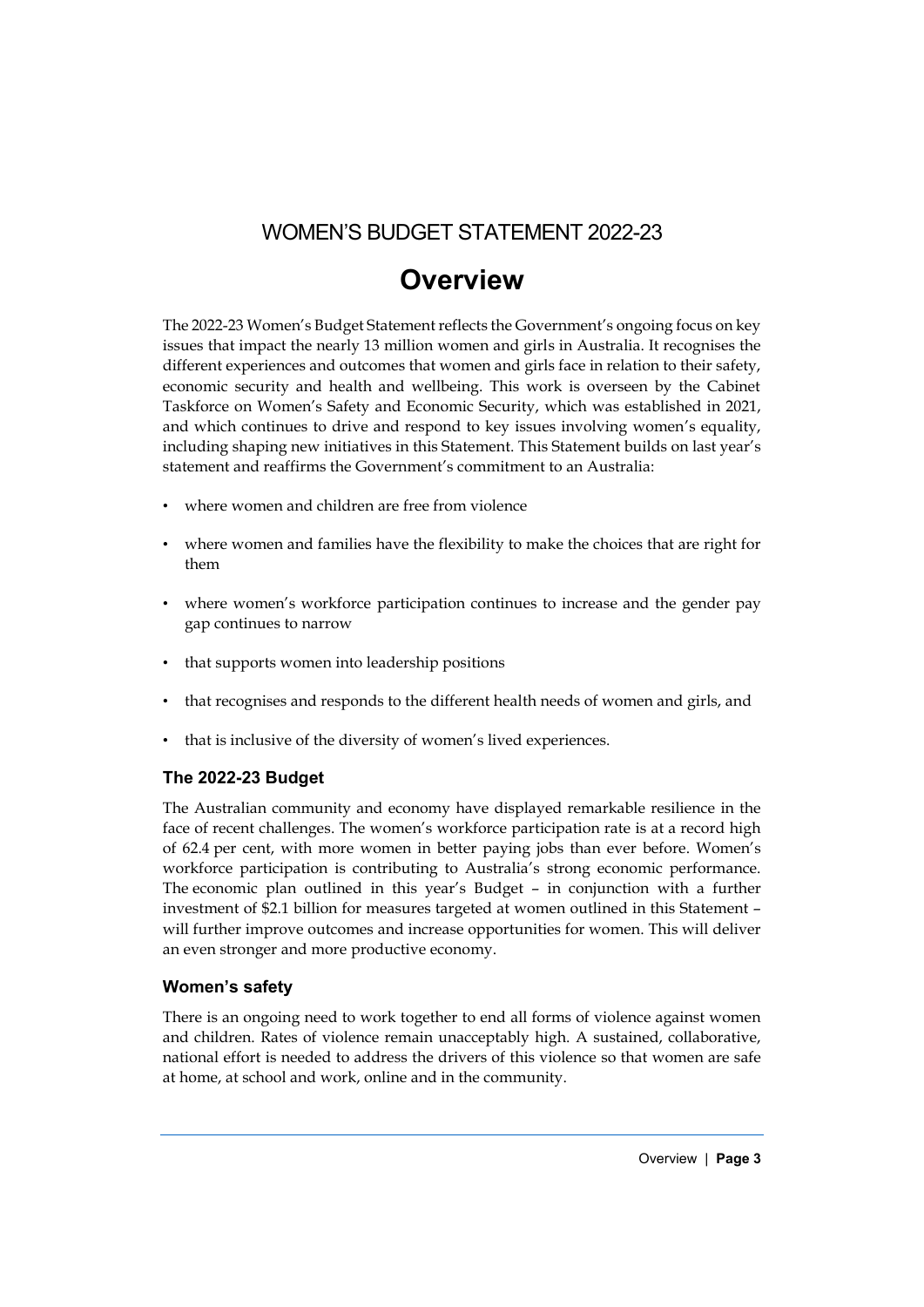Building on the \$1.1 billion investment in women's safety announced in the last Budget, the Government is investing a further \$1.3 billion to drive change under the next *National Plan to End Violence against Women and Children 2022-2032* (next National Plan). Funding in this Budget is based on the four pillars of the next National Plan: prevention, early intervention, response and recovery. As part of these efforts, and announced in November 2021, the Commonwealth Government is providing national leadership by investing \$22.4 million for the establishment of a Domestic, Family and Sexual Violence Commission to ensure national coordination and collaboration. The Government is also developing a dedicated Aboriginal and Torres Strait Islander Action Plan, which is being led by the Aboriginal and Torres Strait Islander Advisory Council on family, domestic and sexual violence.

The next National Plan, and the Government's investment to support it, is based on over 18 months of consultation, including through the 2021 National Summit on Women's Safety and three public consultation processes. This consultation has enabled feedback from a diverse range of voices, and importantly, from women with lived experience of violence. It reflects the need to not only invest in preventing, intervening and responding to violence, but also to support victim-survivors' journey towards recovery.

#### **Women's economic security**

Women's economic security is an economic and social priority for Australia. The Government is continuing to provide greater choice and flexibility to improve women's workforce participation, increase their earnings and progress their careers.

The women's workforce participation is now at its highest level, and women's unemployment is at its lowest level since 1974. Australia has surpassed its 2014 G20 target to reduce the workforce participation gap between women and men by 25 per cent by 2025 and the gender pay gap has fallen from 17.4 per cent in 2013 to 13.8 per cent in November 2021. There are more women in highly skilled jobs than ever before. Women are also taking up more leadership positions. Notably, women now hold a record 50.2 per cent of Australian Government board positions and 34.2 per cent of ASX200 company board positions. This compares to 41.7 per cent of women on Australian Government board positions in 2013.

Despite this progress, there are a range of barriers to women's workforce participation. This means women, on average, earn and save less than men throughout their lifetime and are at greater risk of financial stress and hardship. This Statement invests \$482.0 million in women's economic security measures to address a range of these barriers and drivers of the gender pay gap. These include measures to increase flexibility and choice for women and families to manage work and care, support women's workforce participation in more diverse jobs and create new leadership pathways for women.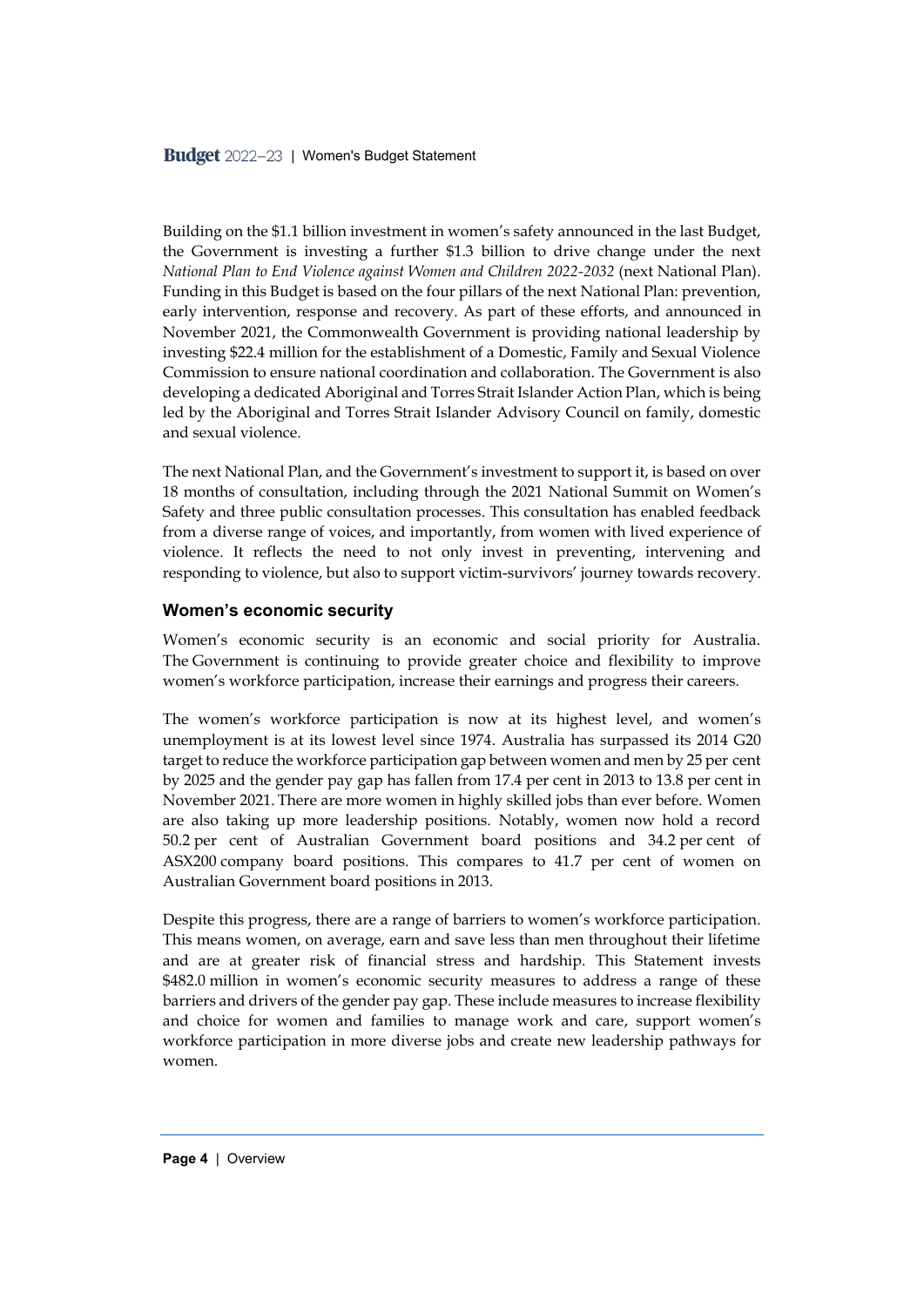To further remove barriers to women's workforce participation and provide working families with maximum choice and flexibility to manage work and care, the Government is establishing Enhanced Paid Parental Leave for Families. Eligible working parents will be able to share up to 20 weeks of fully flexible entitlements between them. Further funding is also being provided to increase access to child care services in regional and remote locations, which builds on the \$1.7 billion investment in the 2021-22 Budget to make child care even more affordable. The Government is investing in new and existing initiatives to enable more women to move into jobs of the future, including in male-dominated industries and occupations, as well as into leadership positions.

#### **Women's health and wellbeing**

The *National Women's Health Strategy 2020-2030* continues to guide investments in the health and wellbeing of women and girls in Australia. In the 2022-23 Budget, the Government is making a \$330.6 million investment in key pillars of the Strategy, building on the \$535 million in funding for women's health in the 2021-22 Budget. Key investments include funding to support women experiencing endometriosis and pelvic pain and to establish a National Women's Health Advisory Council to monitor and report on implementation of the Health Strategy.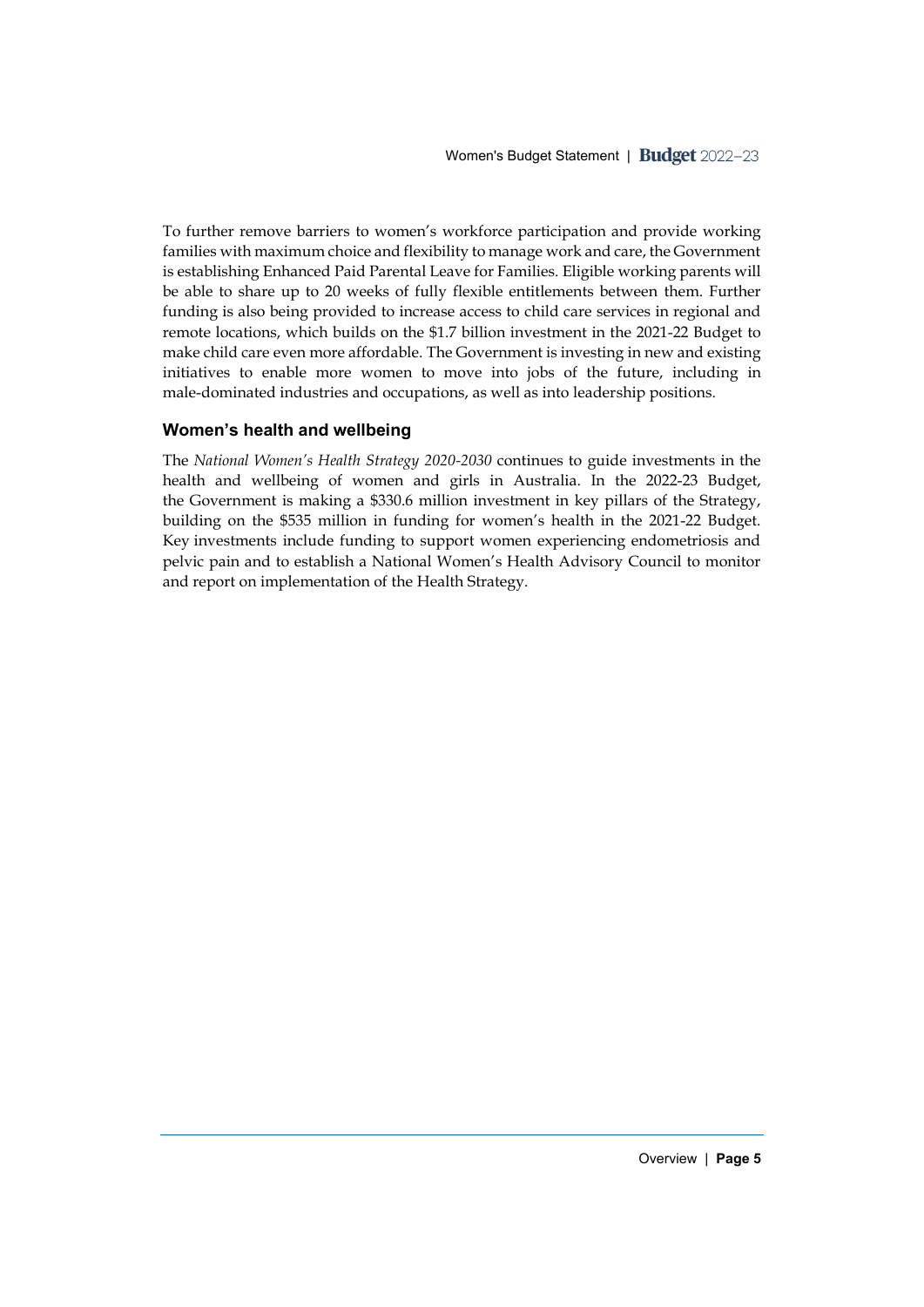# **Women's safety**

<span id="page-8-0"></span>The Government is committed to an Australia that is free from violence against women and children, and where women are safe and respected, including in the workplace. There has been increasing awareness and understanding of family, domestic and sexual violence in recent years, but rates of violence against women and children remain unacceptably high.

The 2022-23 Budget commits a further \$1.3 billion to drive change under the next *National Plan to End Violence against Women and Children 2022-2032* (next National Plan), which builds on the \$1.1 billion provided in the 2021-22 Budget.

The next National Plan will set out all Australian governments' collective commitment to ending violence against women and children. It will provide a national blueprint for change, reflecting our collective goals, priorities and the targets for how we will work towards ending violence over the next 10 years. To support the next National Plan, currently being finalised to commence in mid-2022, measures in this Budget provide practical actions to prevent violence, and to assist women to live free from violence, to heal and to recover. These measures contribute to the Commonwealth's investment under the first five-year Action Plan 2022-2027 of the next National Plan.

For the first time, a dedicated Aboriginal and Torres Strait Islander Action Plan is being developed, led by the Aboriginal and Torres Strait Islander Advisory Council on family, domestic and sexual violence. Funding for existing Aboriginal and Torres Strait Islander services has been extended in this Budget to ensure continuity of support while the Action Plan is being finalised.

As outlined in the Government's *A Roadmap for Respect: Preventing and Addressing Sexual Harassment in Australian Workplaces* (Roadmap for Respect), tackling sexual harassment is central to advancing both women's safety and economic security. The Government has zero tolerance for sexual harassment. Measures in this Budget will further implement the Roadmap for Respect and support women who experience sexual harassment at work. Work is underway to implement the Government's response to all recommendations in the Respect@Work report. The Government has already fully implemented or fully funded 42 of the 55 recommendations, with over \$66.5 million committed to implementation to date.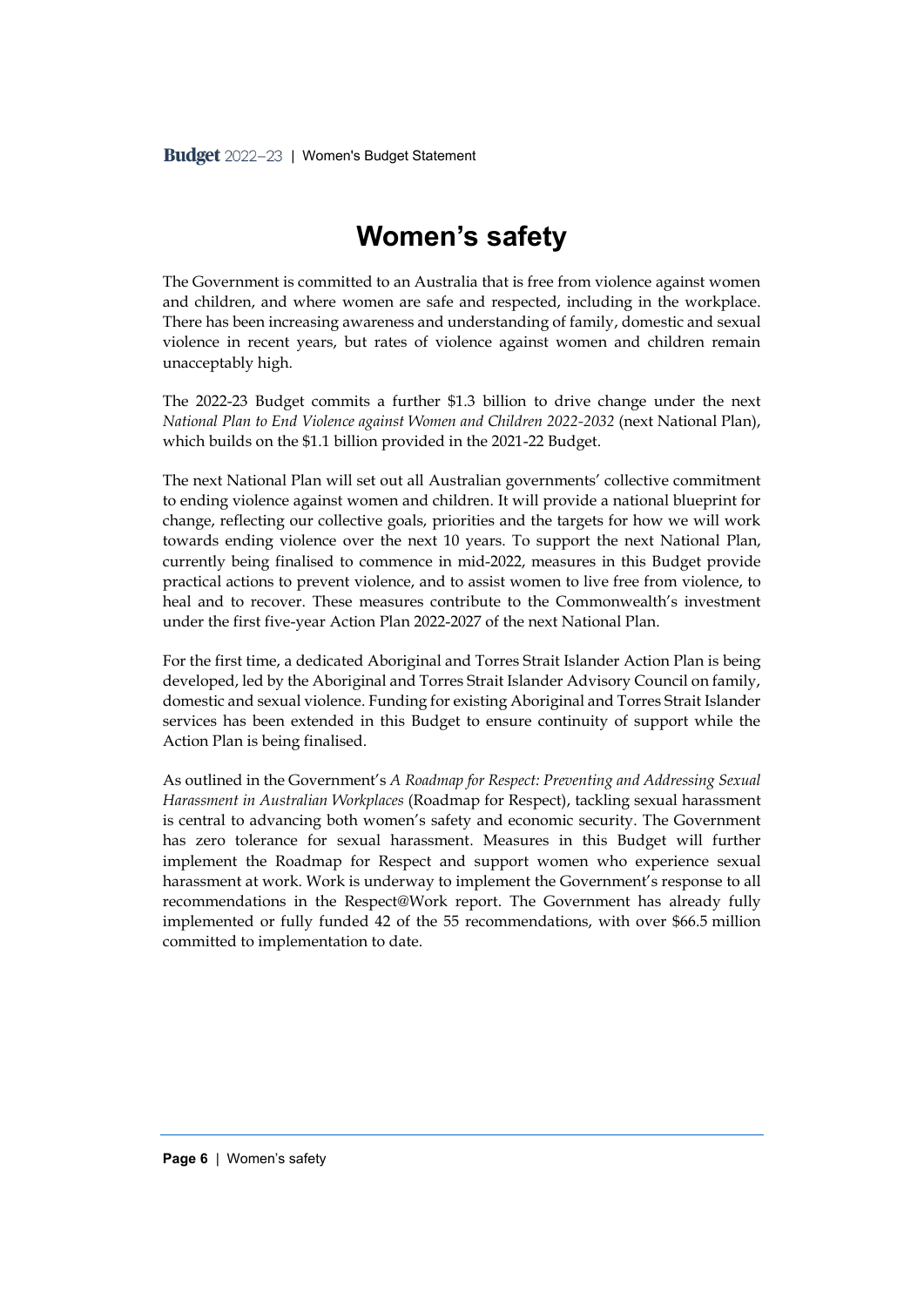#### <span id="page-9-0"></span>**Violence against women and children**

Family, domestic and sexual violence disproportionately impacts women and children.<sup>1</sup>

- On average, one woman is killed by a partner every 11 days.<sup>2</sup>
- One in four women have experienced violence by a current or former intimate partner since the age of 15.<sup>3</sup>
- Indigenous women are 34 times more likely to be hospitalised due to family violence than non-Indigenous women.<sup>4</sup>
- In 2018, the rate of police-recorded sexual assaults was almost seven times higher for women (154 per 100,000) compared to men (24 per 100,000).<sup>5</sup>
- 77 per cent of cases of intimate partner homicides involve a male offender killing a current or former female partner. Of the remaining cases, the female homicide offender was the primary domestic violence victim in 71 per cent of cases.<sup>6</sup>
- Of women who have experienced violence from a previous partner and had children in their care when the violence occurred, 68 per cent reported that children had seen or heard the violence.<sup>7</sup>

Violence against women and children may take many forms, and there is an increasing understanding and awareness that violence can be both physical and non-physical. There is also increasing understanding of new and emerging forms of violence against women, including coercive control, financial abuse and technology-facilitated abuse. This violence is driven by, and is a symptom of, gender inequality.<sup>8</sup>

These statistics are unacceptable. It will take time for prevention efforts to create the generational changes that lead to an Australia free from violence against women and children. Measuring this change is complex, however there are signs that efforts to date, particularly in relation to changing attitudes towards violence, are having an impact. For example, the 2017 National Community Attitudes towards Violence against Women

<sup>1</sup> Australian Bureau of Statistics (ABS) (2016) *Personal Safety Survey*

<sup>2</sup> Australian Institute of Criminology (2021) *Homicide in Australia 2018-19: Statistical Report no.34*

<sup>3</sup> ABS (2016) *Personal Safety Survey*

<sup>4</sup> Australian Institute of Health and Welfare (AIHW) (2019) *Family, Domestic and Sexual Violence in Australia: continuing the national story*

<sup>5</sup> AIHW (2020) *[Sexual assault in Australia](https://www.aihw.gov.au/getmedia/0375553f-0395-46cc-9574-d54c74fa601a/aihw-fdv-5.pdf.aspx?inline=true)* 

<sup>6</sup> Australian Domestic and Family Violence Death Review Network & ANROWS (2022) *[Australian Domestic and Family Violence Death Review Network Data Report: Intimate partner](https://20ian81kynqg38bl3l3eh8bf-wpengine.netdna-ssl.com/wp-content/uploads/2022/02/ADFVDRN-ANROWS-Data-Report-Update.pdf)  [violence homicides 2010](https://20ian81kynqg38bl3l3eh8bf-wpengine.netdna-ssl.com/wp-content/uploads/2022/02/ADFVDRN-ANROWS-Data-Report-Update.pdf)–2018*

<sup>7</sup> AIHW (2022) *Web report – Australia's Children: [Children exposed to family violence](https://www.aihw.gov.au/reports/children-youth/australias-children/contents/justice-and-safety/children-exposed-to-family-violence)*

<sup>8</sup> Our Watch (2021) *Change the Story: Second Edition*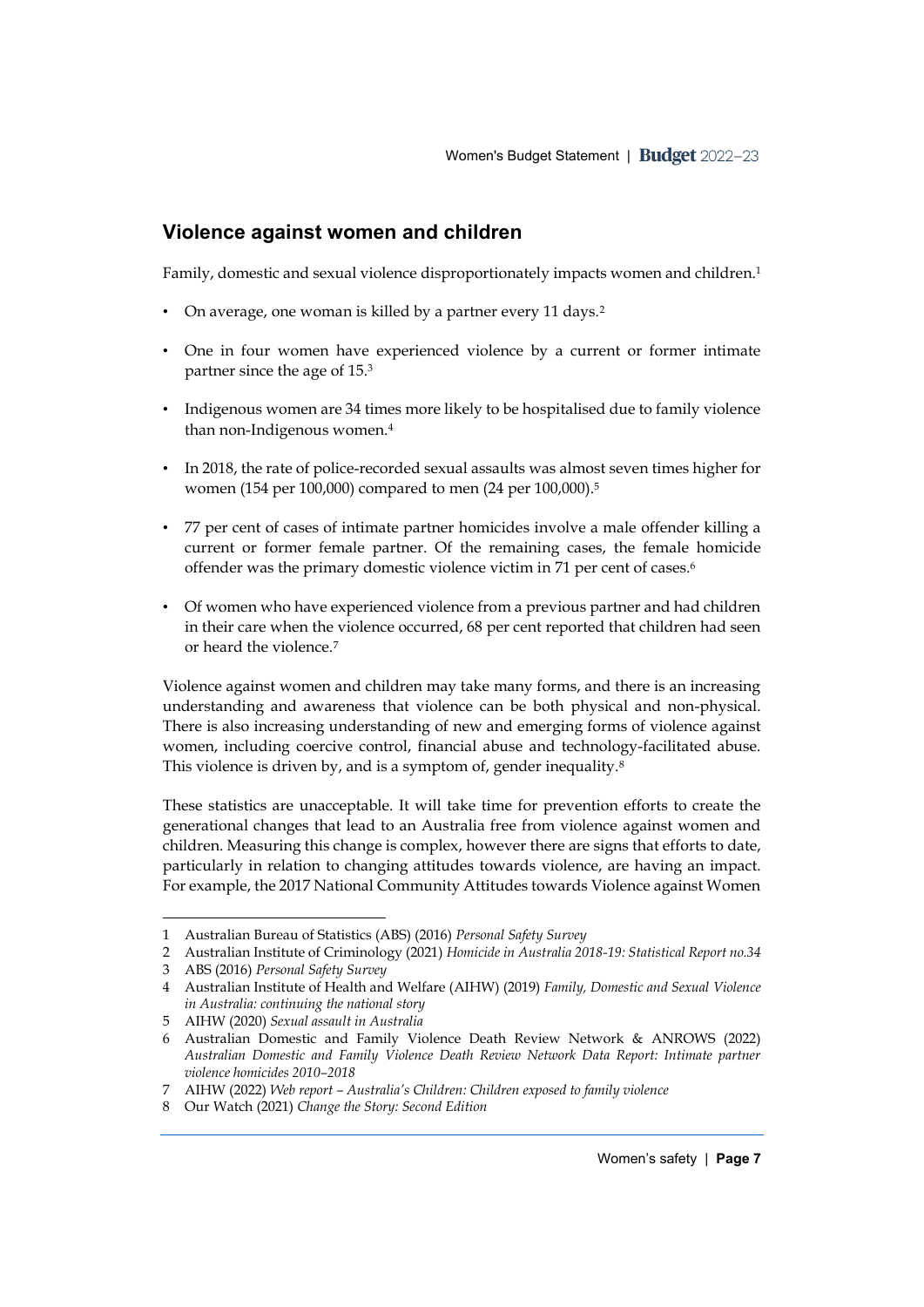Survey showed that an increasing number of people do not support or excuse violence against women and are supportive of gender equality. 9

#### <span id="page-10-0"></span>**Impacts of COVID-19**

As outlined in last year's Women's Budget Statement, for too many women COVID-19 saw the onset or escalation of violence and abuse. Police records show family and domestic violence related sexual assault increased by 13 per cent in 2020, which is considerably higher than the two per cent increase reported between 2018 and 2019.<sup>10</sup>

Research by Australia's National Research Organisation for Women's Safety (ANROWS) indicates a relationship between economic hardship – such as not being able to pay bills – and the onset of intimate partner violence during COVID-19. Intimate partner violence was also more likely in relationships where financial precarity was experienced by one partner and not the other, highlighting the role of economic disparity in violence, as well as the link between violence and economic security.<sup>11</sup>

In response to the considerable impacts of COVID-19, the Government committed up to \$261.4 million over two years in the 2021-22 Budget in temporary, targeted and proportionate support through the National Partnership on Family, Domestic and Sexual Violence Responses. This funding was provided to assist states and territories to bolster frontline support services in response to the considerable impacts of COVID-19.

The first payment under the National Partnership has been provided to states and territories to ensure women and children can access support when they need it, including accommodation and legal support services. This funding also builds on the Government's \$130 million National Partnership on COVID-19 Domestic and Family Violence Responses, which was rolled out in 2020 and supported 655 organisations across the country (as at 31 January 2022).

#### <span id="page-10-1"></span>**The next National Plan**

Since 2010, efforts to reduce violence against women have been guided by the *National Plan to Reduce Violence against Women and their Children 2010-2022.* It has been supported by the Commonwealth, states and territories through four, three-year Action Plans. The Government has provided significant funding to support the current plan, including \$340 million in 2018-19 for the Fourth Action Plan. In the 2021-22 Budget, the

<sup>9</sup> National Community Attitudes Survey (NCAS) (2017) *[Summary findings from the 2017 National](https://20ian81kynqg38bl3l3eh8bf-wpengine.netdna-ssl.com/wp-content/uploads/2019/12/300419_NCAS_Summary_Report.pdf)  [Community Attitudes towards Violence against Women Survey](https://20ian81kynqg38bl3l3eh8bf-wpengine.netdna-ssl.com/wp-content/uploads/2019/12/300419_NCAS_Summary_Report.pdf)*

<sup>10</sup> ABS (2021) *Recorded Crime – Victims 2020*

<sup>11</sup> ANROWS (2022) *Economic insecurity and Intimate Partner Violence (IPV) in Australian during the COVID-19 pandemic*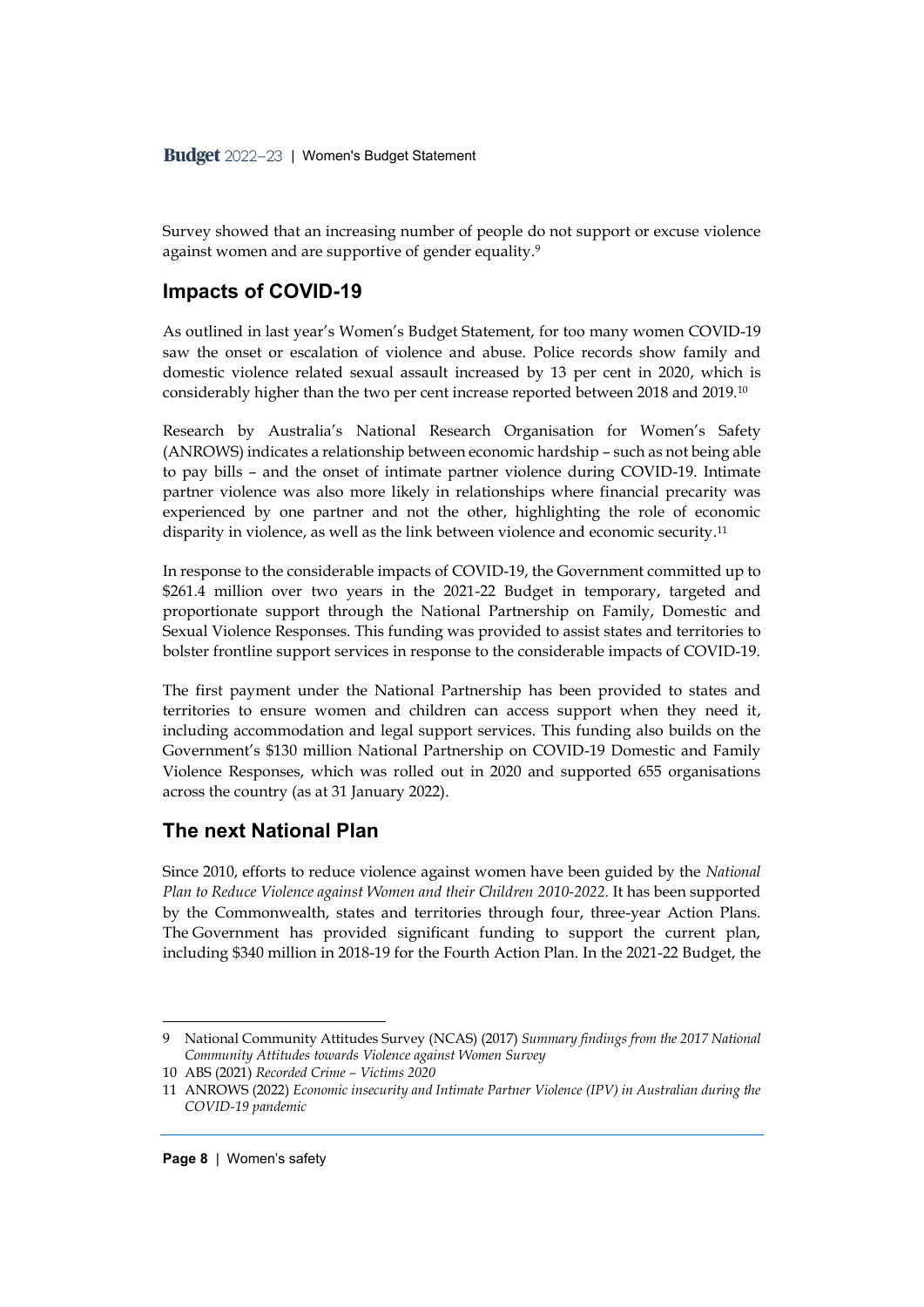Government invested a further \$1.1 billion for a range of measures to enable a smooth transition to the next National Plan.

The development of the next National Plan has been informed by over 18 months of consultation with advocates, victim-survivors, service providers, researchers and others. People with lived experience of violence have made important contributions through a range of public consultation activities, including: the 2021 National Summit on Women's Safety; surveys, targeted workshops and interviews; and public comments on the draft of the next National Plan. The next National Plan is also being informed and guided by:

- the recommendations of the House of Representatives Standing Committee on Social Policy and Legal Affairs' inquiry into family, domestic and sexual violence, which reported on 1 April 2021
- expert advice from the National Plan Advisory Group and the Aboriginal and Torres Strait Islander Advisory Council on family, domestic and sexual violence.

Following agreement to the next National Plan, all jurisdictions will outline how they are taking practical actions to support it, through two five-year Action Plans and two five-year dedicated Aboriginal and Torres Strait Islander Action Plans. The measures in this Budget form part of the Commonwealth's contribution to the first Action Plan.

All jurisdictions have agreed that the next National Plan will include the four pillars of: prevention, early intervention, response and recovery. These pillars help focus all Governments' efforts over the next decade, and set a framework for measuring outcomes. The pillars are interconnected, with each one reinforcing the effectiveness of the others. They reflect an increased understanding that interventions are required across the life course, to create generational change while also supporting the many women and children who are impacted by violence.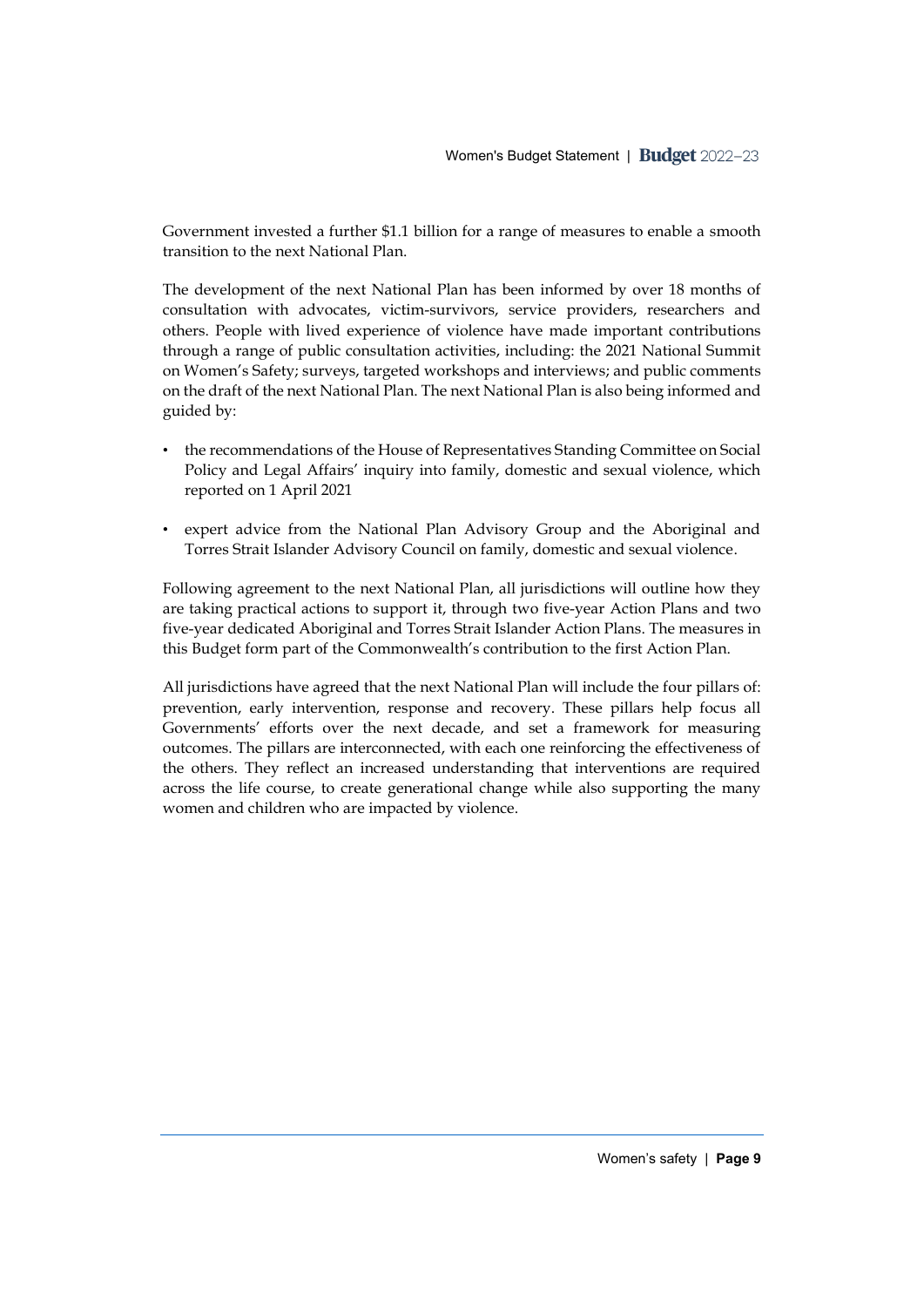Budget 2022-23 | Women's Budget Statement

#### **Box 1: 2021 National Summit on Women's Safety**

Due to COVID-19 travel restrictions being in place, the 2021 National Summit on Women's Safety (the Summit) was delivered virtually with roundtables held on 2 and 3 September and panel sessions and keynote speakers on 6 and 7 September 2021.

As the Prime Minister, the Hon Scott Morrison MP, expressed in his opening address, the Summit brought together a diverse range of participants with a shared ambition to see an end to violence against women and children, through development of the next National Plan. This commitment involves recognition that the next National Plan must build on previous efforts, and must not only prevent, intervene, and provide support in times of crisis, but also support recovery, and must assist victim-survivors to rebuild their lives.

The Summit provided a national platform for issues affecting women's safety and focused collective attention towards solutions. Summit outcomes were captured in a final Statement from delegates that was presented to Commonwealth, state and territory ministers at the conclusion of the Summit. Delegates emphasised that equality and respect are the basis for prevention of violence against women and children.

The Summit was one element of the extensive consultation process that has been underway for over 18 months to inform the development of the next National Plan.

#### **National leadership**

The next National Plan will commit to 10 years of ambitious and sustained action and calls for partnership across sectors and all levels of government. The Government recognises that the next National Plan should be underpinned by:

- greater coordination and transparency across jurisdictions
- a collaborative approach to policy and research
- clear accountability across all sectors and governments.

To deliver on this ambition, in November 2021 the Government announced it will invest \$22.4 million over five years to establish a National Domestic, Family and Sexual Violence Commission to monitor and oversee the implementation of the next National Plan.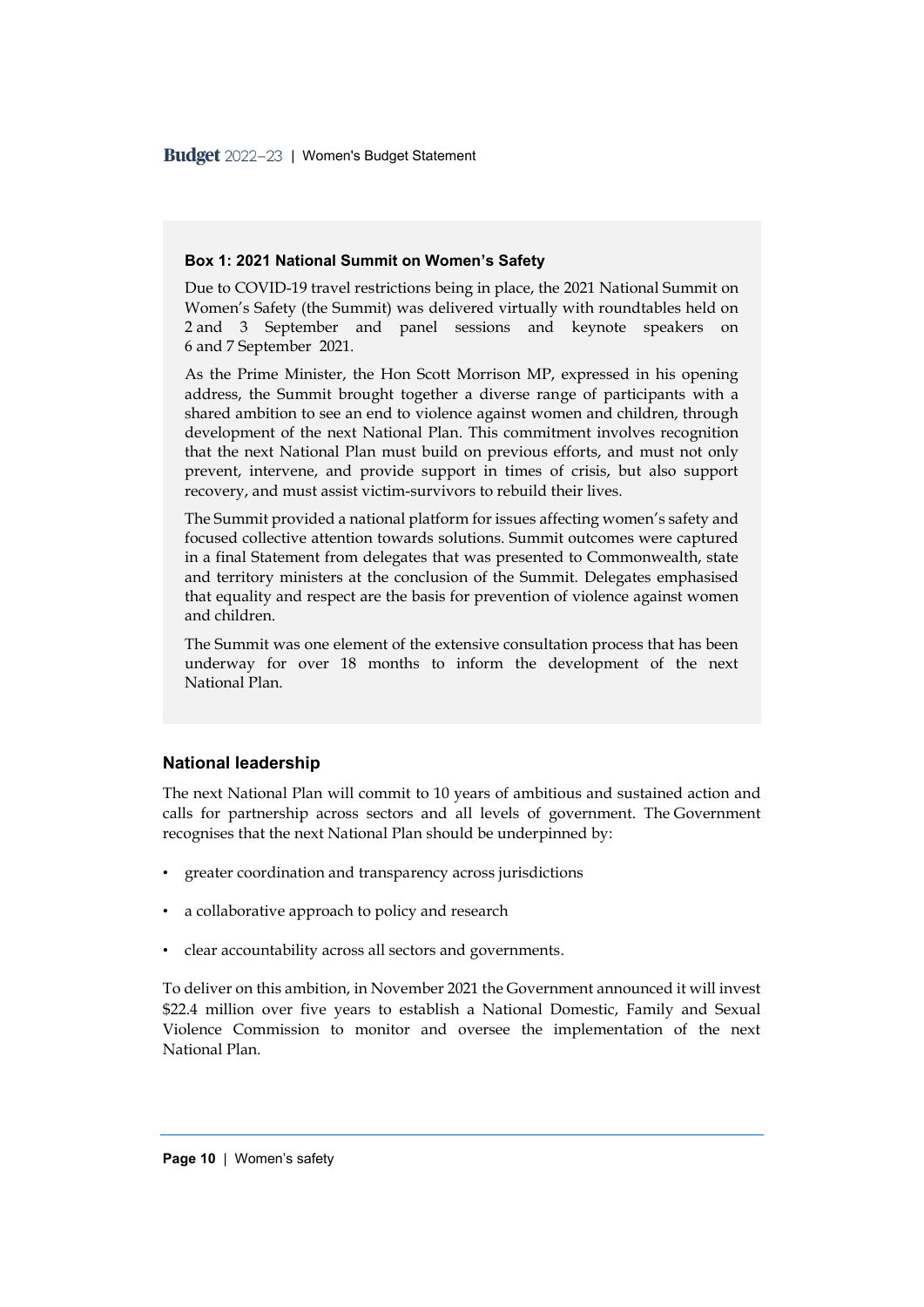Commencing in July 2022, the Commission will support the Government by providing policy leadership, fostering relationships across the sector and governments, and embedding a coordinated and cooperative approach to ending violence. It will monitor accountability and evaluation frameworks and will play a vital role in bringing together data from the Commonwealth, states and territories, local governments and the service sector to better measure the prevalence of family, domestic and sexual violence as well as the support provided to respond to it.

#### **Prevention**

Violence against women and children is preventable. To stop violence before it starts, the Government is taking a key role in leading work on primary prevention. Primary prevention seeks to change the attitudes and behaviours that can excuse, justify or even promote violence against women and children, as well as addressing gender inequality. Achieving long-term change requires action across all settings: where people live, learn, work, play, and in the community.

To support the current National Plan, the Government has already made significant investments in primary prevention initiatives, including more than \$68 million of the \$340 million for the Fourth Action Plan, \$55 million for the National Stop it at the Start Campaign since 2015, and \$28.8 million from 2019-20 to 2021-22 to support Our Watch, the national leader of primary prevention efforts.

Early conversations with young people about consent are crucial to preventing violence against women, particularly sexual violence. Almost nine in 10 Australians agree 'adults should talk to young people more about the topic of consent' but almost half of Australians are confused about the issue, which leads them to avoid the problem.<sup>12</sup> The Government is committed to ensuring that messages about consent are heard in every home in Australia. This Budget includes funding that will continue to improve and amplify how young people learn about safe and respectful relationships.

#### **New initiatives**

The Commonwealth is leading the way in prevention, providing a further investment of \$203.6 million over six years, to continue efforts to stop violence before it begins.

New funding of \$104.4 million over five years will **support the leading primary prevention organisation Our Watch**, representing about a 65 per cent increase on annualised funding, so it can continue its important work. This funding will enable Our Watch to boost its efforts in prevention for LGBTIQA+ people, women

<sup>12</sup> Kantar Public (2022) *Reducing Sexual Violence – research informing the development of a national campaign*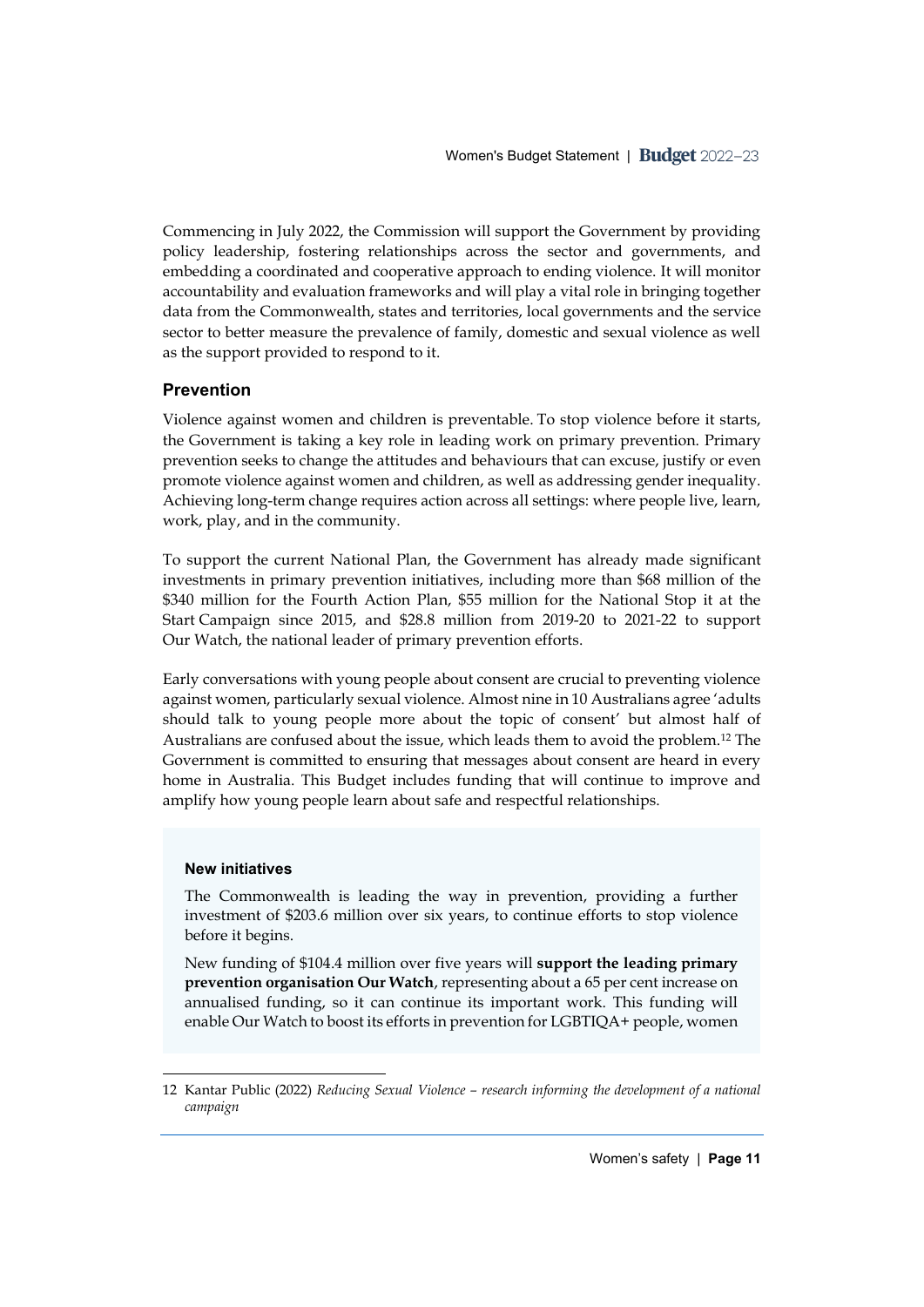Budget 2022-23 | Women's Budget Statement

with disability and migrant women, and develop further resources to educate young people about consent.

Recognising the importance of addressing consent and supporting respectful relationships, the Government is investing:

- \$46.0 million over four years to **deliver phase five and six of the Stop it at the Start campaign** which will continue to drive population level change in people's attitudes towards violence
- \$32.2 million over five years for a **consent campaign focusing on young people aged 12 and older and their parents**, building on the \$10.7 million already allocated in the 2021-22 Budget for this campaign
- \$5.0 million over two years to **conduct a national survey of secondary school-age students' understanding of consent,** with results to further inform the Government's work on respectful relationships and national prevention strategies
- \$6.0 million over four years to update the Commonwealth's respectful relationships education online platform in line with the new Australian curriculum and based on expert advice.

Additional funding of \$9.0 million in 2022-23 is being provided to **continue a range of community-based prevention activities**, including Culturally and Linguistically Diverse (CALD) integrated referral programs, support pathways for women with disability experiencing violence, and supporting men as new parents.

The Government will strengthen efforts to prevent and respond to forced marriage of women and girls, including by updating the 'My Blue Sky' website, Australia's national online hub dedicated to forced marriage prevention and support.

The Government is also committing an additional \$1.0 million to establish consultation mechanisms with victim-survivors to ensure their experiences inform implementation of the next National Plan.

#### **Early intervention**

Early interventions stop violence from escalating, protect women and children from harm and prevent violence from reoccurring. Early intervention efforts seek to identify and support people at high risk of either experiencing violence or perpetrating violence, including children who have witnessed violence.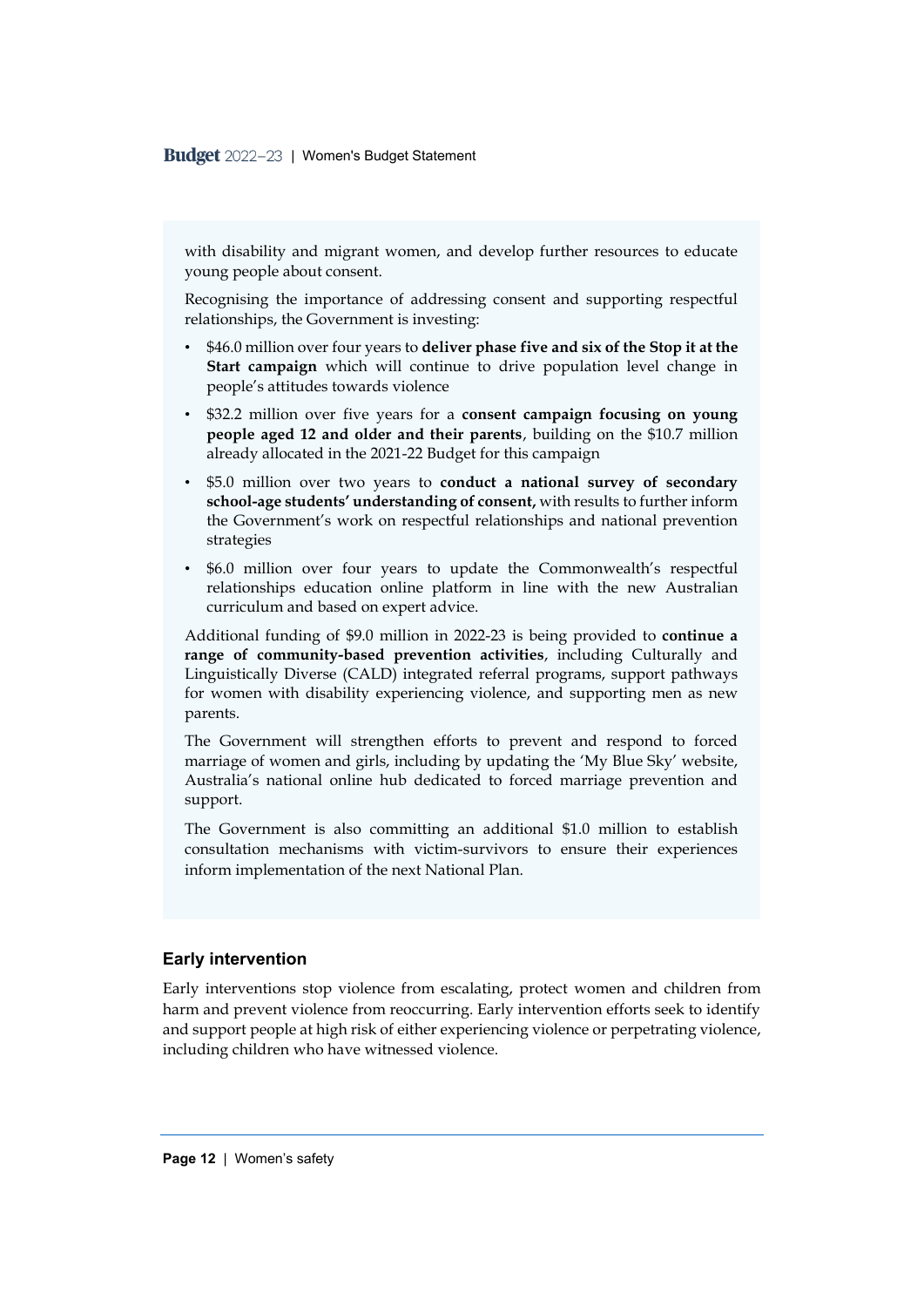This can include support for frontline workers to respond early to signs that someone is experiencing or at risk of family and domestic violence. It can also include programs and policies targeted at perpetrators, including support to stop the escalation of violence.

The Government is already funding a range of early intervention initiatives.

- \$4.1m over three years in the 2021-22 Budget for the Coordinated Enforcement and Support to Eliminate (CEASE) Domestic Violence Program trial. The CEASE trial which began in November 2021, aims to deter perpetrators from reoffending through overt monitoring and clear consequences for further offending.
- \$4.8 million over three years from 2019-20 for No to Violence's National Perpetrator Intervention and Referral Service, which from 1 July to 31 December 2021, the service assisted 3,984 clients through the Men's Referral Service, as well as training for over 290 frontline workers who work with men who use violent and/or controlling behaviour.

#### **New initiatives**

The Commonwealth is providing **\$**328.2 million over five years for a range of activities and services to intervene early and support victim-survivors, as well as to help people who use violence to choose to change their behaviour.

Funding of \$100.0 million over five years is being provided for **trauma-informed counselling services to support victim-survivors and families who are experiencing, witnessing or at risk of family or domestic violence**, including a focus on supporting children impacted by family and domestic violence. This may include behaviour change services for individuals who have or are at risk of perpetrating gendered violence.

Funding of \$27.8 million over five years will **extend Aboriginal and Torres Strait Islander family safety services.** This will provide funding for up to 18 existing providers currently funded under the Third and Fourth Action Plans.

To support small-scale grants to trial and test innovative approaches to addressing family, domestic and sexual violence, **\$15.2 million over five years is being provided to a Family, Domestic and Sexual Violence (FDSV) support fund.** The FDSV fund will enable the Government to respond to emerging issues over the course of the first Action Plan of the next National Plan.

The Government is providing funding to improve training to enable service providers to better recognise and respond to family, domestic and sexual violence.

• \$39.7 million over five years **to extend DV-alert training**, which supports non-specialist frontline workers to recognise, respond and refer women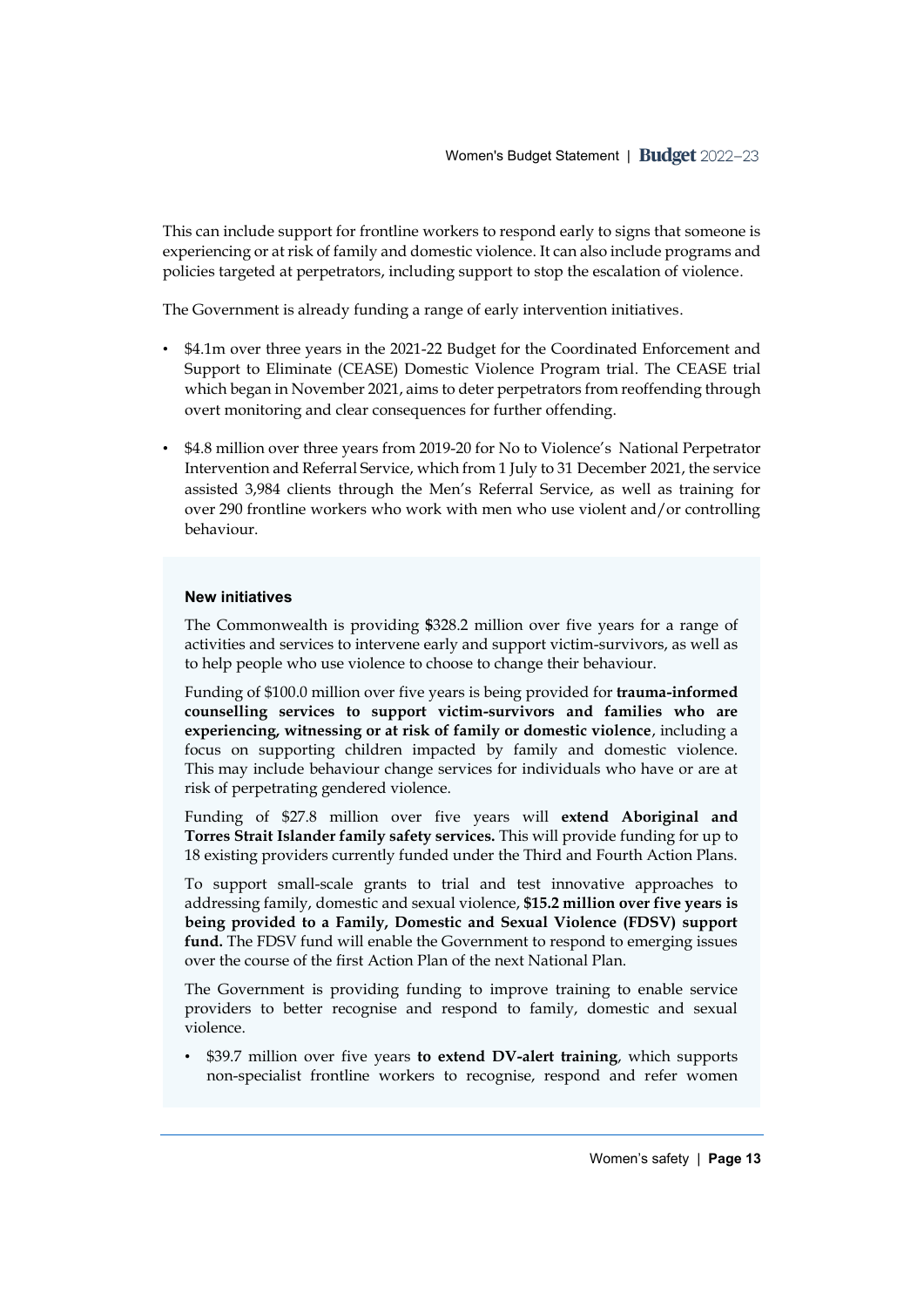experiencing or at risk of family, domestic and sexual violence. This builds on the over \$66 million provided to Lifeline over the life of the current National Plan. It is anticipated DV-alert training will be accessed by around 7,000 people a year.

- \$14.8 million over five years **will be provided for accredited sexual and family violence response training** for community frontline workers, health professionals, and the justice sector.
- \$4.1 million over five years to **deliver national training for law enforcement** across Australia to effectively identify and support victim-survivors of all forms of family, domestic and sexual violence. Training will seek to uplift policing responses across five dedicated streams including coercive control, sexual assault, technology facilitated abuse, child safety, and targeting attitudes and behaviours towards family, domestic and sexual violence.

The eSafety Commissioner will receive \$10.0 million over five years to deliver **community grants for online safety education** and support projects for organisations including community groups, sporting clubs and faith groups.

A further \$5.0 million over five years will **extend the National Online Safety Awareness Campaign**. Funding of \$16.6 million over four years is also provided to **establish a new telephone service to provide support for women and children experiencing technology-facilitated abuse**. This service will deliver practical advice and support for women and children experiencing technology facilitated abuse, and for the frontline workers supporting them, by working in partnership to receive referrals from existing domestic and family violence support services.

Significant funding is also being provided to educate men who use violence to be aware of and change their behaviour, including:

- \$47.9 million over five years for a **new campaign that focuses on confronting the attitudes and expectations of some men which can condone or excuse violence**
- \$10.5 million over five years to **enable No to Violence to continue national coverage for the Men's Referral Service**, a direct telephone and online support for men who use violent and controlling behaviour, and the Brief Intervention Service, telephone-based counselling for men who use violence.

Children are deeply affected by family and domestic violence. Recognising the impact violence can have on their long-term wellbeing, the Government is investing in a range of measures to support children.

• \$30.0 million over five years for **a package of measures to keep children safe**, including a new National Child and Family Investment Strategy; the provision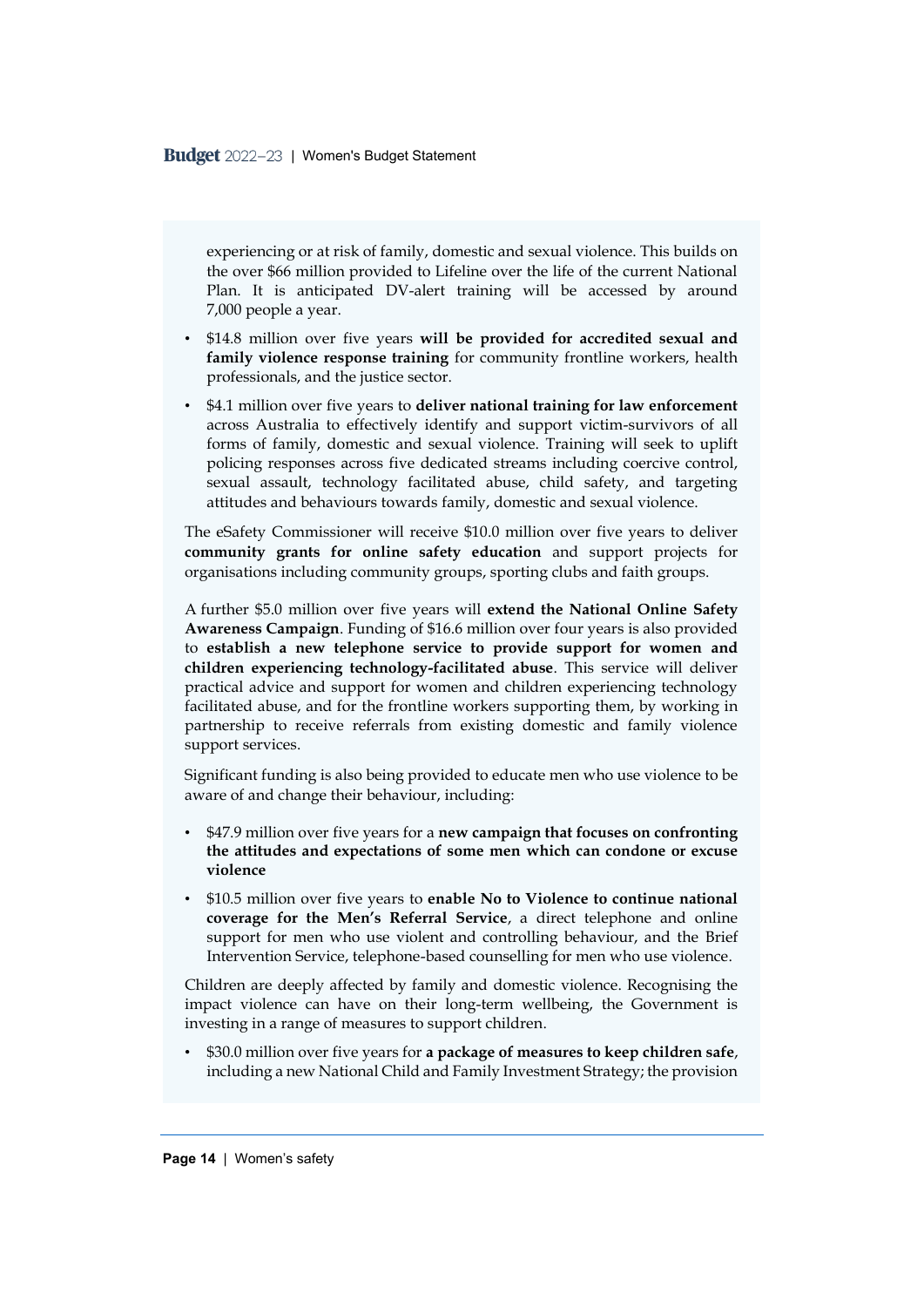of increased support for parents and carers including through targeted communications and supports to improve parenting practices; specific support for Aboriginal and Torres Strait Islander children and their families through a Centre for Excellence; and a National Advocate for Aboriginal and Torres Strait Islander children and young people.

• \$6.7 million over five years for the **Helping Children Heal program**, a pilot program of trauma-informed services for mothers and children aged 6-12 years. A specialist provider will design, develop and deliver therapeutic services via a multi-disciplinary team to support children who are struggling to reach developmental, social and educational milestones due to the impacts of family and domestic violence.

#### **Response**

Responding to violence against women and children requires a range of different approaches. Victim-survivors of family, domestic and sexual violence must have access to immediate help when they need it, which can include frontline support, housing, justice and family law responses. It is critical that responses take into account the diverse needs of different people and that support is provided without re-traumatising them. Responding to violence also means strengthening measures that hold perpetrators of violence to account and reducing the reoccurrence of violence.

The Government is already funding a range of response initiatives, including:

- \$164.8 million over three years for financial assistance and support for women affected by family and domestic violence. This includes the establishment of a two-year Escaping Violence Payment trial, to provide immediate financial assistance to women leaving a violent relationship. As at 28 February 2022, over 2,500 individuals have received support through the program.
- \$4.7 million over two years to support the Government to lead discussions with states and territories to develop a five-year national work plan to strengthen and enhance how Australia's criminal justice systems respond to sexual assault. As part of this, the Government has been working with states and territories on the design of National Principles to Address Coercive Control.

Access to safe accommodation is fundamental to the immediate safety of women and children experiencing violence. Since 2015, the Government has provided \$34.6 million in funding to states and territories for the initiative, which supports victim-survivors to stay in their own home – where it is safe and appropriate – by improving home security arrangements. Since its commencement in 2015-16 and as at 30 June 2021, the program has assisted nearly 14,000 women and their children nationally.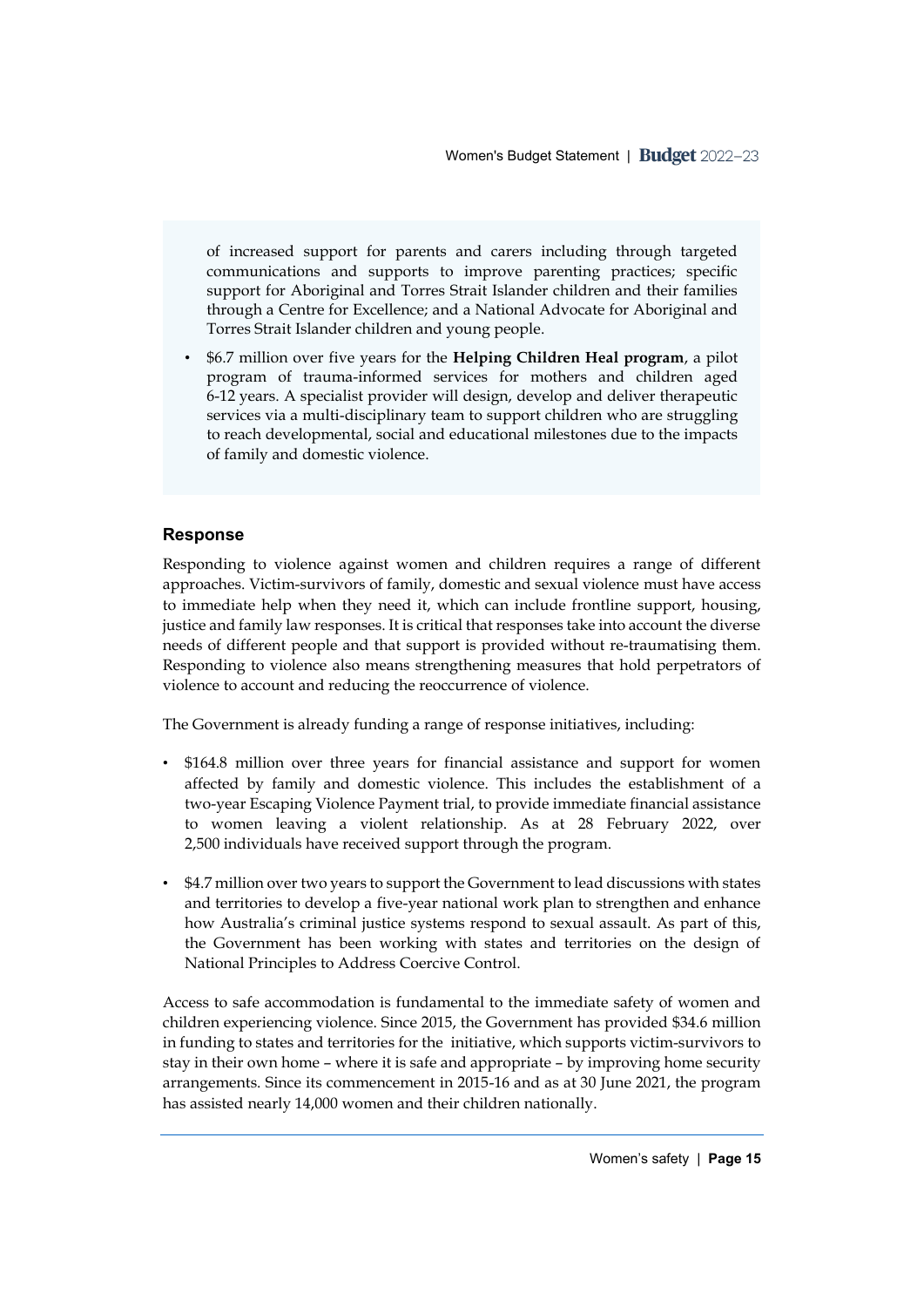Funding has also been provided through the Safe Places Emergency Accommodation program, which delivers new or expanded emergency and crisis accommodation facilities for women and children experiencing family and domestic violence. These projects are expected to provide around 780 new safe places, supporting up to 6,340 women and children escaping violence each year.

#### **Box 2: 1800RESPECT**

1800RESPECT is the national online and telephone counselling and support service for people affected by family, domestic and sexual violence, including family and friends and frontline workers. It provides support 24 hours a day, seven days a week. During the 2020-21 financial year, 1800RESPECT responded to more than 286,000 phone and online contacts.

The Government has made a long-term funding commitment of \$200 million for 1800RESPECT over the next five years. The 2021-22 Budget also provided funding to promote 1800RESPECT to people affected by workplace sexual harassment, in line with Recommendation 54 of the Respect@Work report.

On 24 January 2022, the Government announced Telstra Health will deliver 1800RESPECT over the next five years, following an extensive open and competitive procurement process.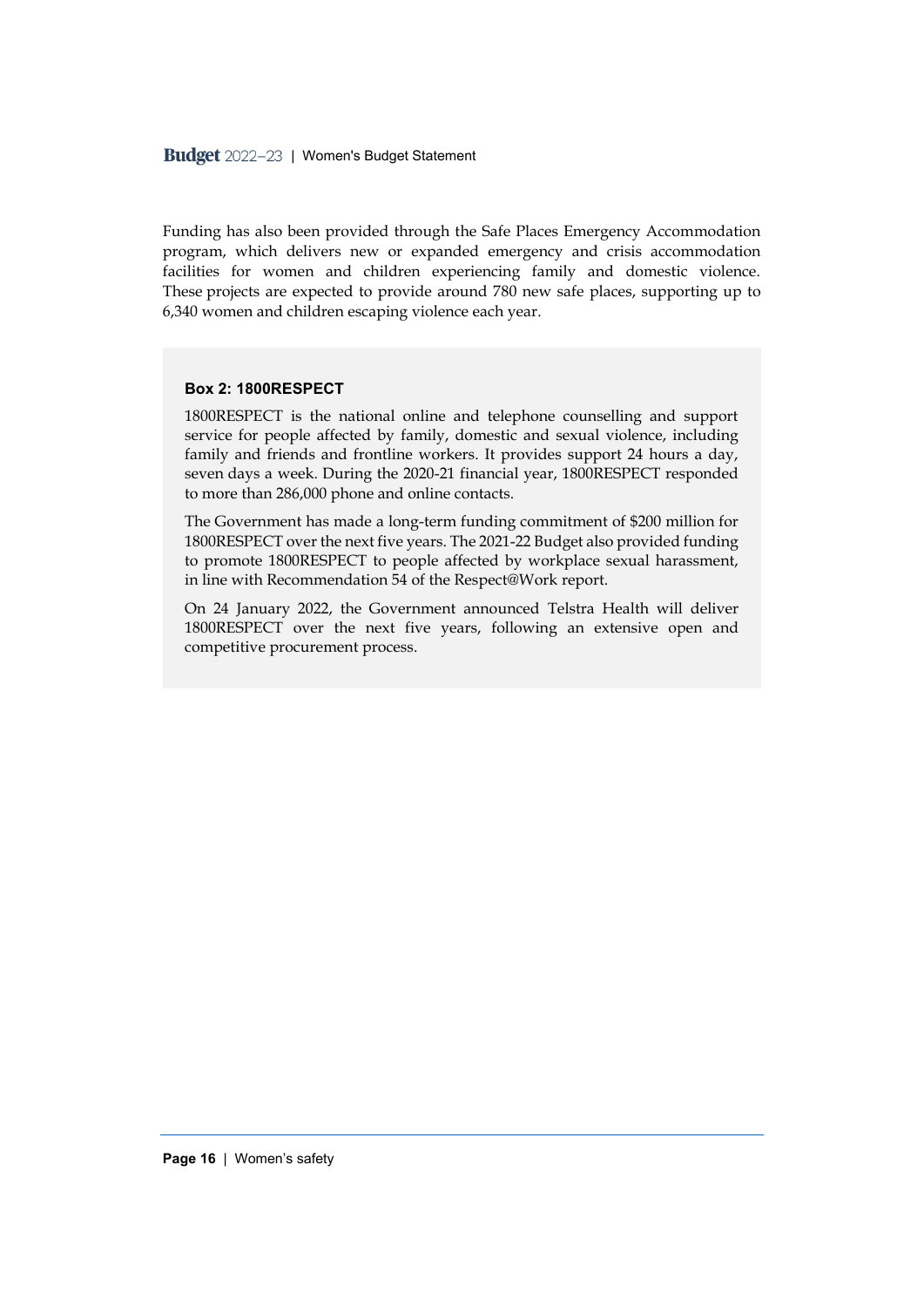#### **New initiatives**

To ensure victim-survivors receive appropriate support and access to justice, this Budget includes \$480.1 million over six years for a range of response measures.

The Government is committed to providing safe and secure housing for women who leave violent relationships, and this Budget provides the following new funding.

- \$100.0 million over five years to **continue the Safe Places Emergency Accommodation program**, to support the building, renovation or purchase of emergency accommodation for women and children escaping family and domestic violence. This will fund around 720 new safe places for women and children, bringing the total number of safe places to around 1,500 when completed.
- \$54.6 million over five years to **support up to 30,000 victim-survivors to stay safe in their own homes** through security assessments and upgrades including cameras, bug sweeps and safe phones. This approach supports greater housing stability by providing women an alternative to emergency accommodation and improves wellbeing by maintaining connections to the local community, networks and regular places of education and employment.

A further \$240.0 million has been committed to **extend the Escaping Violence Payment for a further three years**. The payment provides up to \$5,000 in financial assistance to establish a life free from violence and the funding is estimated to support an additional 37,500 victim-survivors on a demand driven basis. To meet demand for the current trial of the Escaping Violence Payment, the Government is providing \$40.0 million for the trial in 2021-22, enabling support for an anticipated additional 6,600 individuals.

Recognising the specific needs of the Northern Territory, \$10.7 million is being provided to **bolster frontline family, domestic and sexual violence services in the Northern Territory** to help address increased demand for services during COVID-19 and work towards Closing the Gap commitments.

To extend and enhance support for victims of human trafficking, the Commonwealth is providing \$8.0 million over five years for the **Support for Trafficked People Program.**

As sexual harassment is a form of sexual violence, funding is being provided to support women who experience harassment.

• \$1.8 million over three years to **provide information, advice and assistance to women who experience workplace issues,** including sexual harassment. This funding will be provided through a grant opportunity made available to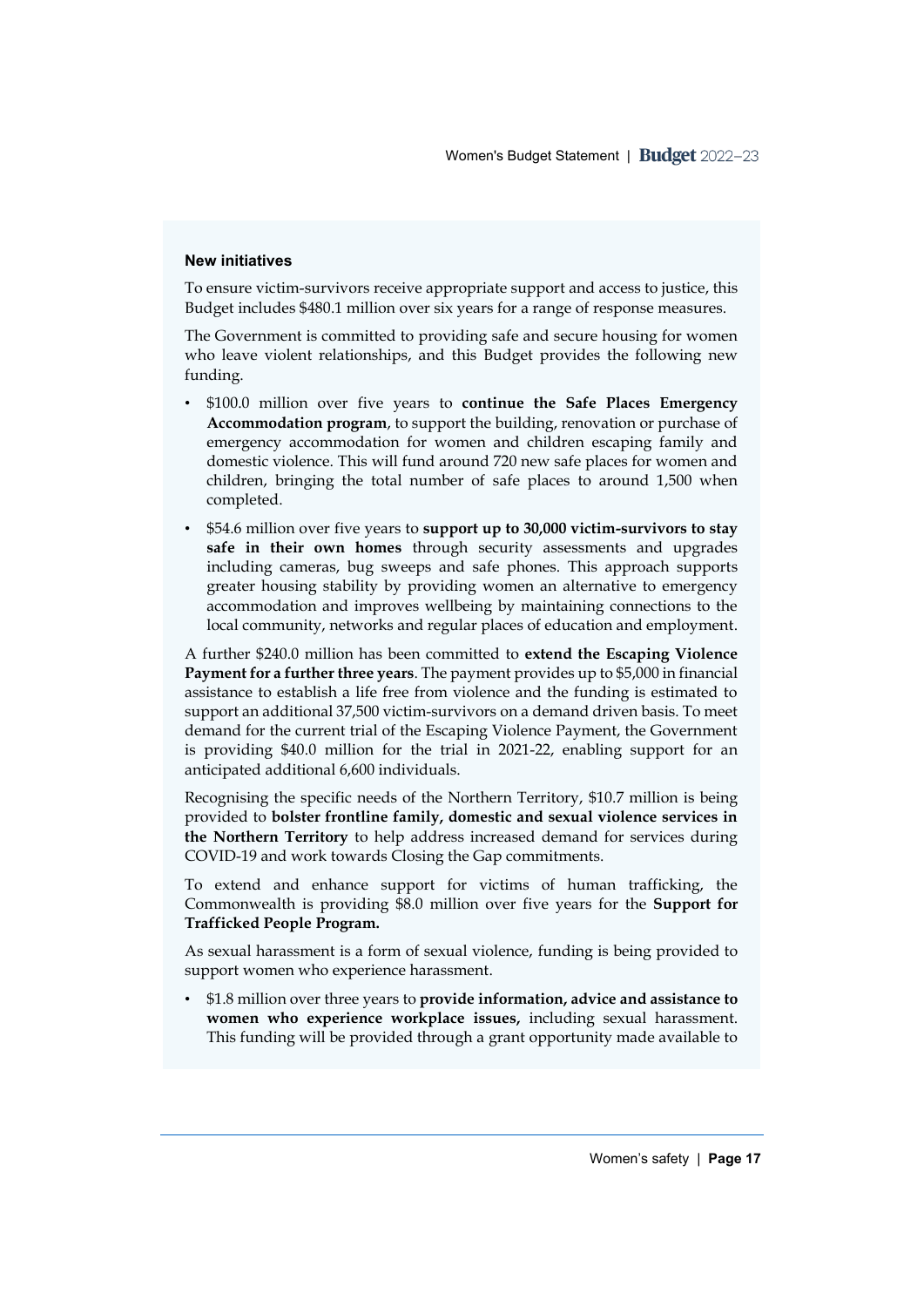the Northern Territory and Queensland working women's centres, and further supports implementation of the Roadmap for Respect.

- \$1.6 million over two years to establish a **dedicated industry outreach and support team** in the Australian Human Rights Commission to assist industry to respond to and support people who may wish to come forward with historical complaints of sexual harassment.
- To improve the safety of victim-survivors, the Government is investing \$20.0 million over five years to establish **a fund for states and territories to trial electronic monitoring of high-risk and persistent family and domestic violence offenders.**

The Government is committing \$3.3 million over four years to **increase the capacity of the criminal justice system to better respond to the needs of women experiencing violence,** and promote a consistent response to gender-based violence. This will include:

- a review of national domestic violence order frameworks to ensure reflect the complex nature of domestic and family violence
- a dedicated scoping study to strengthen vulnerable witness intermediaries schemes
- support for the development of an alternative reporting mechanism for sexual assault, to better meet the justice needs of survivors and reduce the risk of re-traumatisation.

#### **Recovery**

Recovery efforts are critical to supporting victim-survivors' long-term wellbeing. Family and domestic violence can have physical, financial, social and/or psychological impacts and recovery can be difficult and long. Strength and resilience is needed, and recovery will, in many cases, require support through dedicated and tailored services and interventions to enable women to work through their trauma sooner, guided by their own goals.

Some people can also experience compounding traumas when violence is experienced alongside other forms of discrimination and disadvantage. Recovery efforts must recognise these compounding forms of trauma to ensure women and children are supported beyond the immediate crisis response stage. This is crucial across services – it is vital that justice and health responses do not add to trauma, and instead support victim-survivors in their recovery journey.

Women's recovery is not just supported by the Government's focussed efforts under the next National Plan, but through funding in this Budget for access to better health,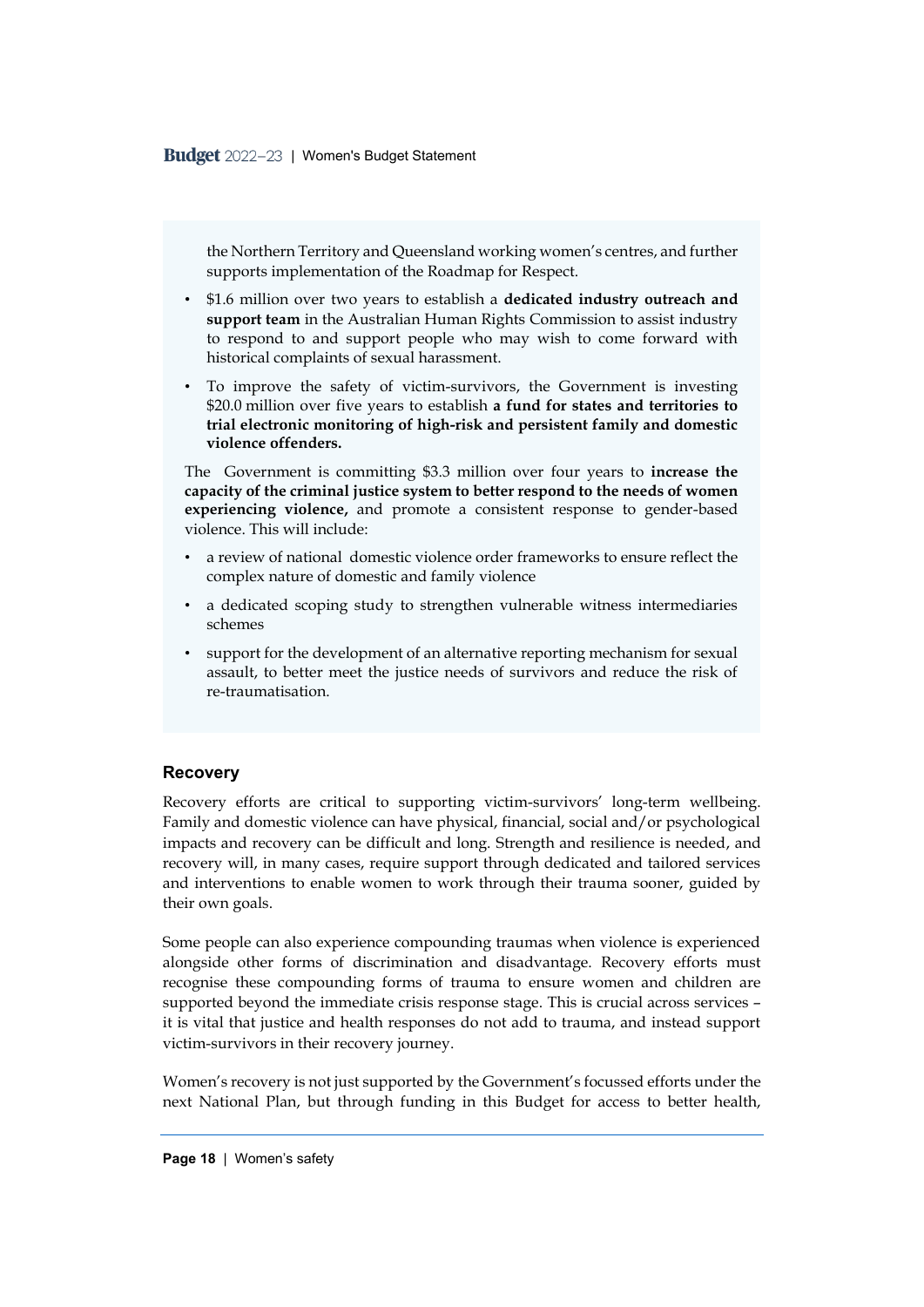increased choice, and greater financial independence. To support women and children to recover from violence, the Government has already made a number of investments:

- \$101.4 million over four years in the 2021-22 Budget to increase access to Children's Contact Services for families across Australia who are unable to safely manage arrangements themselves for the contact and changeover of their children
- \$3.7 million over four years in the 2021-22 Budget to strengthen disaster relief and recovery responses for women and children experiencing family, domestic and sexual violence.

#### **New initiatives**

In this Budget the Government is continuing to take a leadership role by investing \$290.9 million over five years in recovery measures, to ensure victim-survivors are able to rebuild their lives, participate in their workplace and community, and obtain financial independence and economic security.

The Government is committed to improving the family law and justice systems through investments.

- \$87.9 million over four years to **assist families to resolve their family law matters in a more timely way and improve the safety and accessibility of the family law system.** This will be achieved through continuing and expanding the family safety risk screening and specialised case management pilot known as the Lighthouse Project, as well as enhance culturally responsive support for First Nations Australians.
- \$52.4 million over four years to **protect victim-survivors against cross-examination by family violence perpetrators**.
- \$8.4 million over three years for a **pilot of a new service delivery model to provide survivors of sexual assault with greater access to dedicated legal services** to support their recovery and engagement with the criminal justice system.
- \$1.2 million over four years for a **grant to the not-for-profit Court Network to support the roll-out of Court Network volunteers** operating at the Federal Circuit and Family Court.

The Commonwealth is providing \$48.7 million over four years **to support victim-survivors of family, domestic and sexual violence and child sex abuse to navigate the health system.** This funding will expand the existing Family and Domestic Violence Primary Health Network pilot and establish a pilot in each state and territory to prevent and respond to child sex abuse; to provide increased support to primary care providers to assist in the early identification and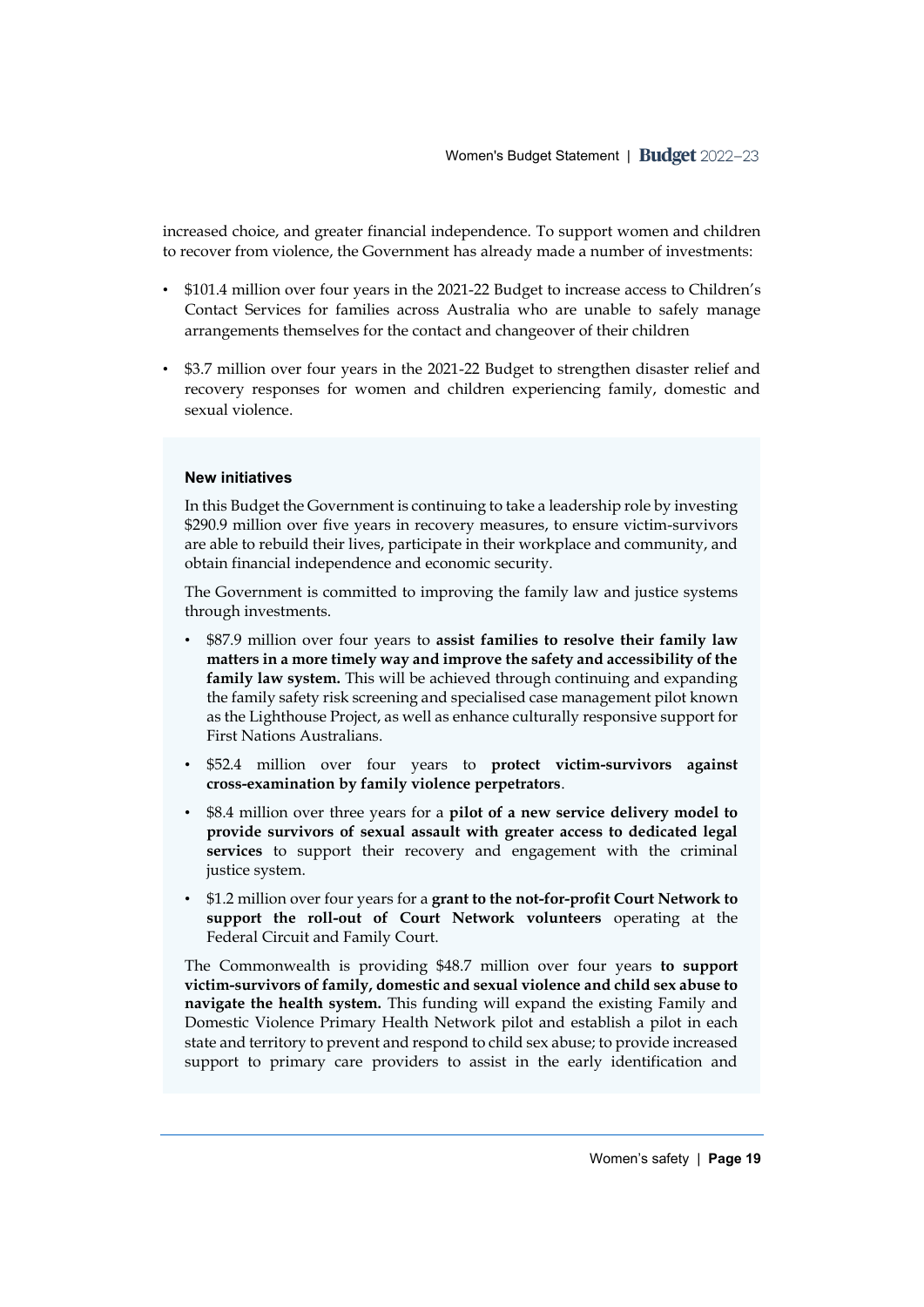intervention of family, domestic and sexual violence and child sex abuse, and provide coordinated referrals to support services.

To support women to recover and heal from family, domestic and sexual violence, the Commonwealth is investing in trauma-informed services, including:

- \$67.2 million over four years **to pilot a new model of care, delivered through Primary Health Networks, for improved coordination and access to trauma‑informed recovery services** for people who have experienced family, domestic or sexual violence
- \$25.0 million over five years for the Illawarra Women's Health Centre to support the **establishment of a women's trauma recovery centre**.

#### **Supporting women experiencing violence and their diverse lived experiences**

Some groups of women experience higher rates of family, domestic and sexual violence, or are at greater risk of certain types of violence. People can be affected by multiple forms of discrimination and disadvantage at the same time. Race, sex, gender, sexual identity, disability, religion, age and class can exacerbate or increase the prevalence or severity of violence. Perpetrators may also use forms of violence that exploit other forms of discrimination and disadvantage a woman may be experiencing.

The Government is committed to understanding and responding to this diversity, to ensure all women have the opportunity to be safe and equal. All jurisdictions have agreed that an understanding of the unique and specific challenges diverse communities face in relation to family, domestic and sexual violence will be embedded in the next National Plan.

#### **Supporting Aboriginal and Torres Strait Islander women and children**

Through the National Agreement on Closing the Gap (National Agreement), the Government has committed to listening to and working with Aboriginal and Torres Strait Islander people. Aboriginal and Torres Strait Islander women, girls, families and communities carry a wealth of inherited, lived and learnt expertise and understand what is required to see their children thrive and their communities safe.

Target 13 of the National Agreement calls for the reduction in the rates of all forms of family violence and abuse against Aboriginal and Torres Strait Islander women and children by at least 50 per cent by 2031 and will be implemented through the next National Plan.

Aboriginal and Torres Strait Islander women experience violence at a disproportionately high rate. Indigenous women are 34 times more likely to be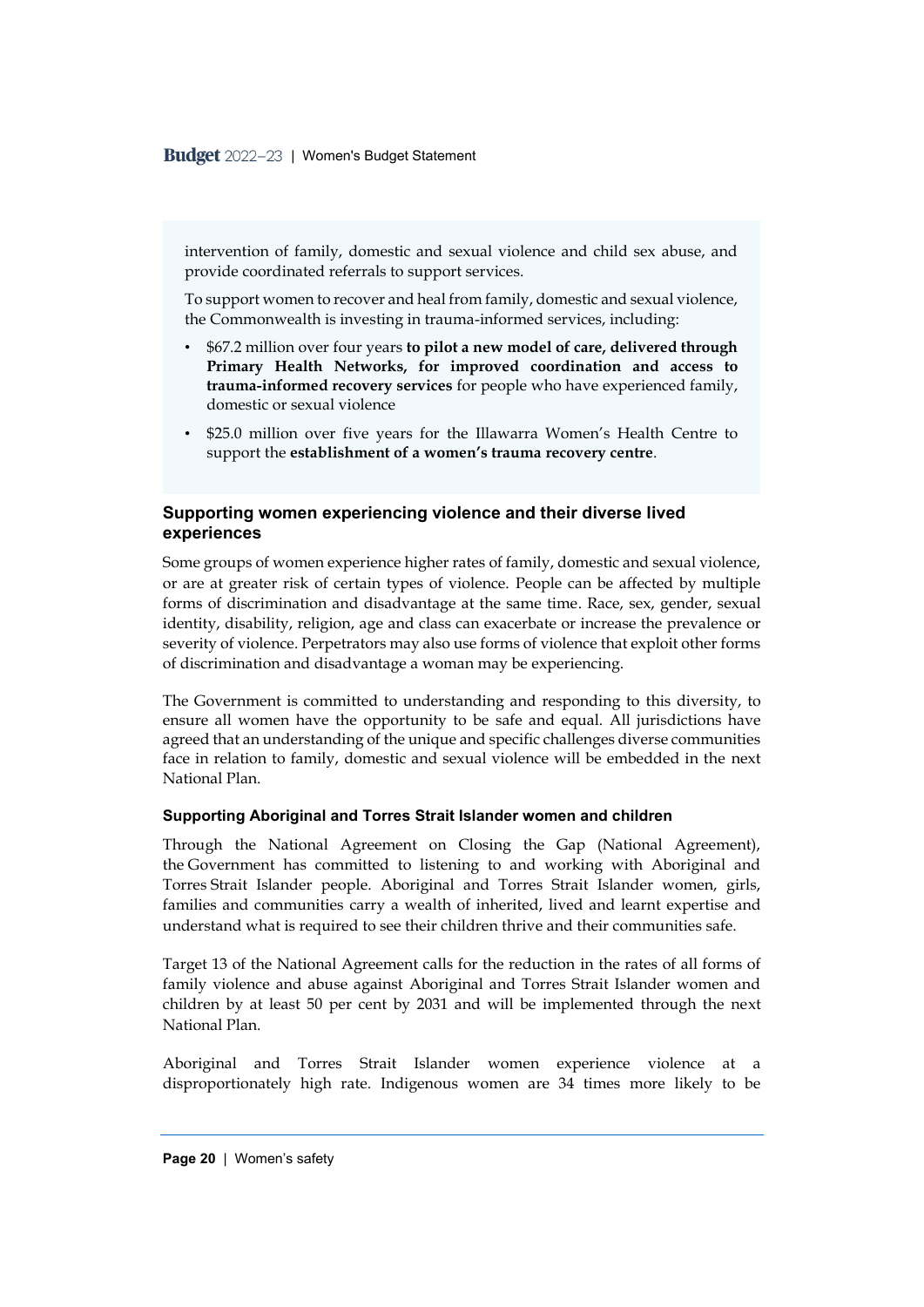hospitalised due to family violence than non-Indigenous women.<sup>13</sup> Compounding or intersectional impacts can increase the risk of violence against Aboriginal and Torres Strait Islander women.

The Wiyi Yani U Thangani (Women's Voices) Project reiterated that Aboriginal and Torres Strait Islander women and girls are highly capable, resilient, intelligent and courageous. An Aboriginal and Torres Strait Islander Advisory Council has been established, which is working to develop a new standalone Aboriginal and Torres Strait Islander Action Plan to underpin the next National Plan. Funding for this Action Plan will be allocated based on advice from the Advisory Council, who are working with communities to develop culturally-appropriate and place-based proposals.

Through the 2021-22 Budget, the Government is delivering \$62.8 million for Aboriginal and Torres Strait Islander-specific measures, including \$31.6 million for the Indigenous Personal Safety Survey and \$3.17 million to build culturally appropriate crisis housing under the Safe Places Emergency Accommodation Additional Funding measure.

The Government has announced it is providing additional funding of \$2.8 million over three years to deliver the final stage of the Wiyi Yani U Thangani (Women's Voices) Project. This will include a national summit chaired by the Aboriginal and Torres Strait Islander Social Justice Commissioner June Oscar AO that will focus on women's leadership and decision making. On 22 February 2022, the Government also announced \$6 million to undertake an Aboriginal and Torres Strait Islander Escaping Violence Payment place-based trial in Cairns, Queensland. The trial will be delivered by an Aboriginal and Torres Strait Islander led organisation.

#### **Supporting women with disability**

More than two million women and girls with disability live in Australia, making up almost 18 per cent of the population of women. 14

Women living with disability are nearly twice as likely as women without disability to have experienced violence by a partner. <sup>15</sup> Around 90 per cent of women with intellectual disability have experienced sexual abuse, and 68 per cent of women with an intellectual disability have been subjected to sexual abuse before they reach 18 years of age.<sup>16</sup> In addition, disability can also be acquired as a result of domestic and family violence, particularly acquired brain injuries.<sup>17</sup> Responses must be inclusive of women and girls

<sup>13</sup> AIHW (2019) *Family, Domestic and Sexual Violence in Australia: continuing the national story*

<sup>14</sup> AIHW (2020) Web report – People with Disability in Australia

<sup>15</sup> [ABS \(2021\)](https://www.abs.gov.au/media-centre/media-releases/women-disability-increased-risk-violence#:~:text=%E2%80%9CThe%20greatest%20disparity%20in%20risk,percent%20compared%20with%201.3%20percent).) Women with disability at increased risk of violence

<sup>16</sup> Australian Law Reform Commission (2010) Family Violence – A National Legal Response

<sup>17</sup> Liu, L.Y., Bush, W.S., Koyutürk, M. et al. (2020) *Interplay between traumatic brain injury and intimate partner violence: data driven analysis utilizing electronic health records*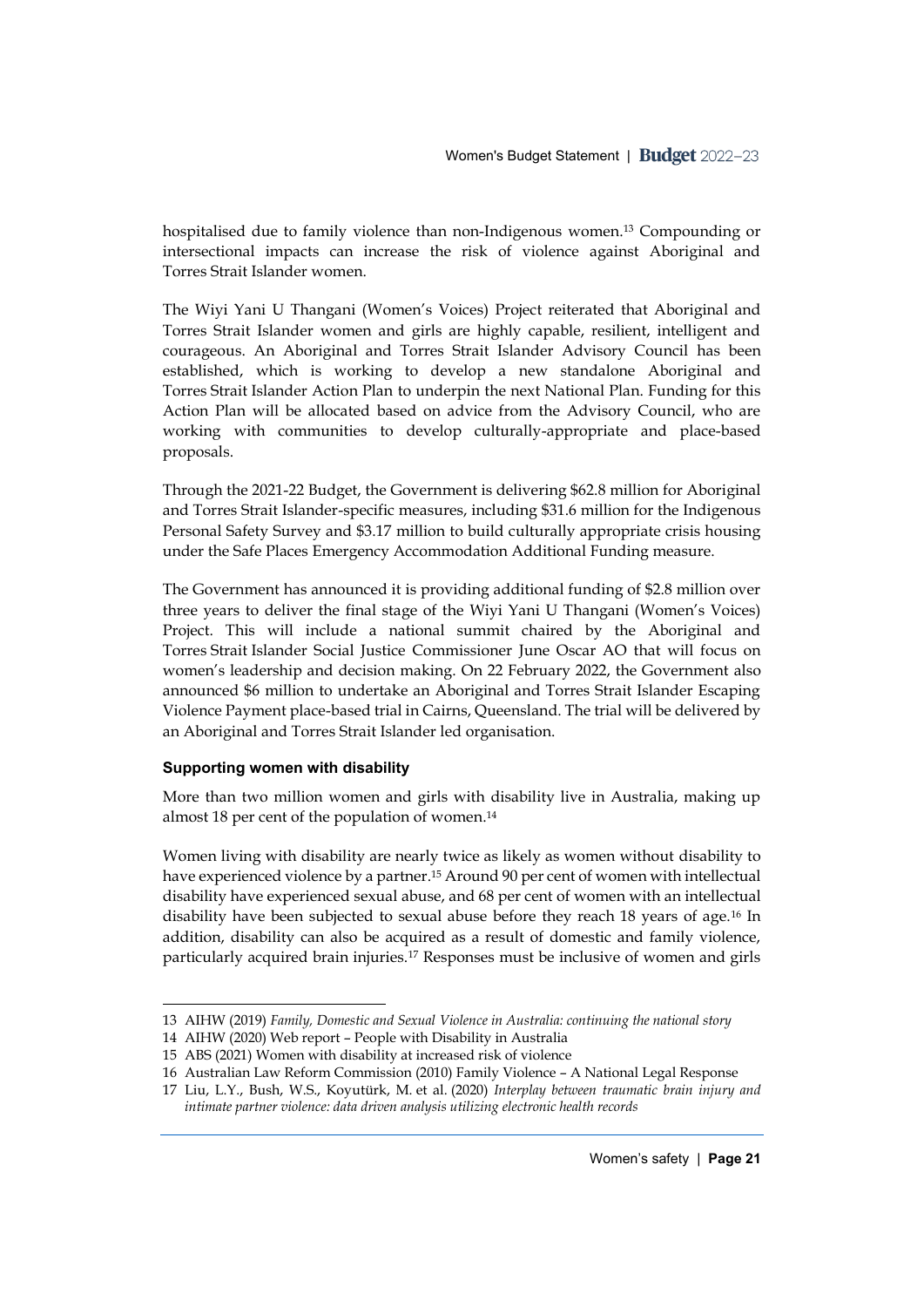with disability, including acknowledgement of the unique types of violence and the settings in which it can be experienced.

In the 2021-22 Budget, the Government committed \$9.3 million to prevent and respond to violence against women and girls with disability. This funding is supporting the development of resources to reduce violence against women and girls with disability, and improve service responses when violence occurs.

#### **Women from culturally and linguistically diverse communities**

Women from culturally and linguistically diverse communities can also experience complex forms of violence, as well as significant challenges in finding culturally appropriate and accessible support services. Women from migrant and refugee backgrounds can also be less likely to report violence due to language barriers, cultural stigma, concerns about visa and residency status, and financial insecurity. Women on temporary visas also reported proportionately higher levels of family and domestic violence, including controlling behaviours.*<sup>18</sup>*

The Government has provided \$20.3 million in funding to provide direct support to women on temporary visas experiencing violence. This provides up to \$3,000 per person/family to cover expenses such as accommodation and medical care. This funding included \$7 million over two years for nine Women's and Community Legal Services nationally, to help women access legal assistance and migration support, with the remaining funding used for an evaluation. Since the pilot commenced in April 2021, the Australian Red Cross has provided support to more than 1,000 individuals and their families.

#### **LGBTIQA+ people who experience gender-based violence**

Lesbian, gay, bisexual, trans, intersex, queer or questioning, and asexual community (LGBTIQA+) people report similar, or possibly higher, rates of intimate partner and sexual violence than heterosexual people. <sup>19</sup> There is considerable crossover between the drivers of violence against LGBTIQA+ communities and the drivers of violence against women. LGBTIQA+ people also experience unique forms of abuse related to their sexuality and may struggle to access safe and appropriate services when they experience violence.<sup>20</sup>

There is a lack of data in relation to LGBTIQA+ peoples' experiences of family and domestic violence, and more research, evidence, knowledge and awareness is needed.

<sup>18</sup> Segrave, M. Wickes, R, and Keel, C. (2021) *Migrant and Refugee Women in Australia: The Safety and Security Survey. Monash University.*

<sup>19</sup> Australian Institute of Family Studies (2015) *[Intimate partner violence in lesbian, gay, bisexual,](https://aifs.gov.au/cfca/publications/intimate-partner-violence-lgbtiq-communities)  trans, intersex [and queer communities: Key issues](https://aifs.gov.au/cfca/publications/intimate-partner-violence-lgbtiq-communities)* 

<sup>20</sup> ANROWS (2020). *Developing LGBTQ programs for perpetrators and victims/survivors of domestic and family violence*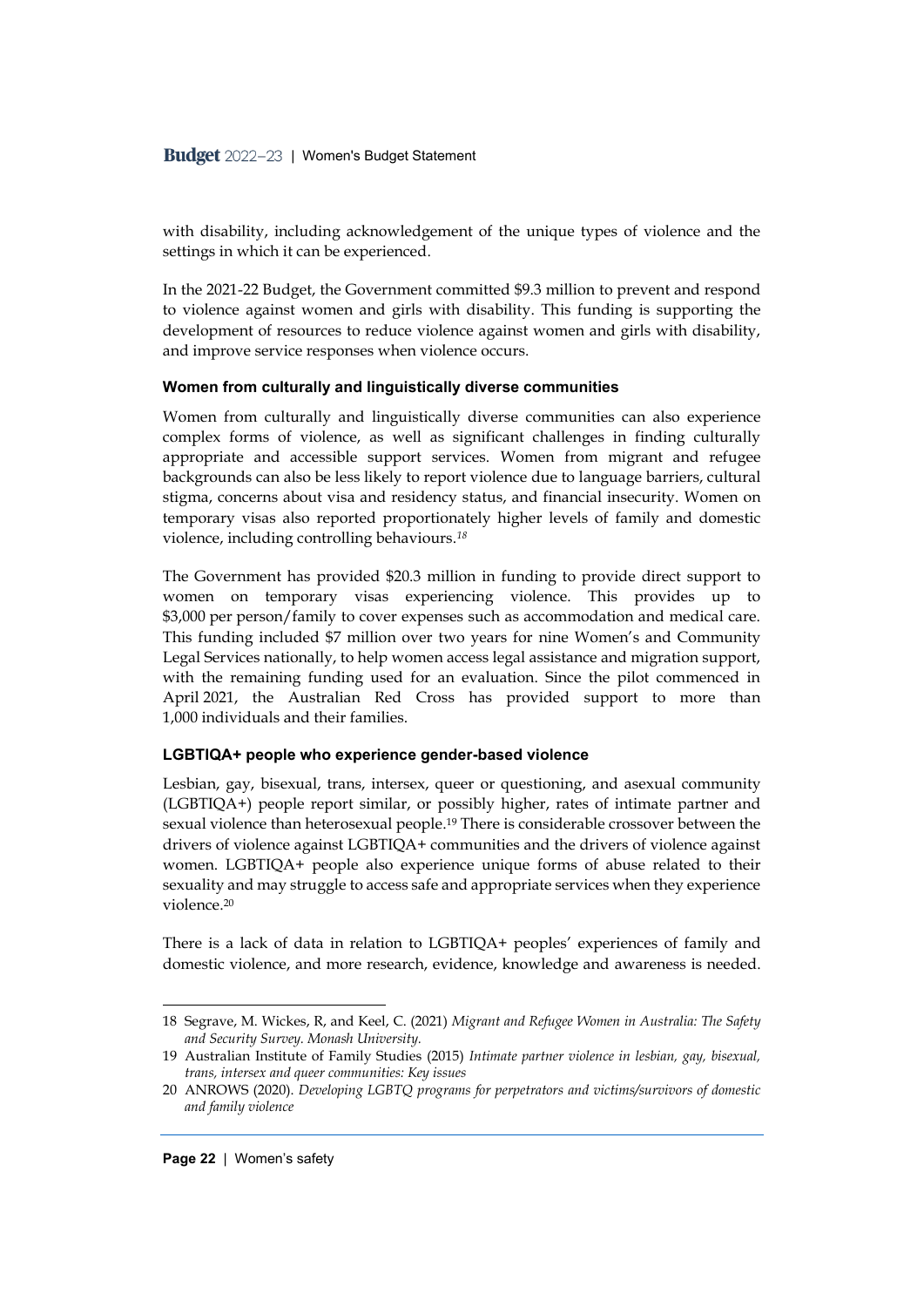In 2019, the Government invested \$3.3 million under the Fourth Action Plan to prevent violence against LGBTIQA+ Australians.

Measures in this Budget, across all pillars, will support all women, with some measures providing targeted support for women and children who are particularly at risk or experience unique forms of violence. There are a number of initiatives funded in this Budget that will particularly benefit women with diverse lived experiences:

- funding of \$10.7 million under the National Partnership Agreement to bolster frontline family, domestic and sexual violence services in the Northern Territory will support commitments towards Closing the Gap
- funding of \$27.8 million over two years will extend Aboriginal and Torres Strait Islander family safety services, and provide funding for up to 18 existing providers currently funded under the Third and Fourth Action Plans
- funding of \$9 million in 2022-23 to continue a range of community-based prevention activities, including Culturally and Linguistically Diverse (CALD) integrated referral programs, support pathways for women with disability experiencing violence, and supporting men as new parents
- \$104 million over five years for Our Watch will boost its efforts in prevention for LGBTIQA+ people, women with disability, and migrant women
- \$100 million for National Counselling Services will include opportunity to work with Aboriginal Controlled Organisations and Aboriginal and Torres Strait Islander services to provide culturally appropriate and trauma-informed support.

#### **Building a strong evidence base**

To effectively address the root causes of violence against women robust data and evidence is required. The Commonwealth, state and territory agencies and key data and research organisations are developing an evaluation framework for the next National Plan. Funding of \$48.9 million was provided in the 2021-22 Budget to support this important work and further bolster the evidence base.

This work is led by the Department of Social Services with input from organisations such as the Australian Institute of Health and Welfare, the Australian Bureau of Statistics and ANROWS.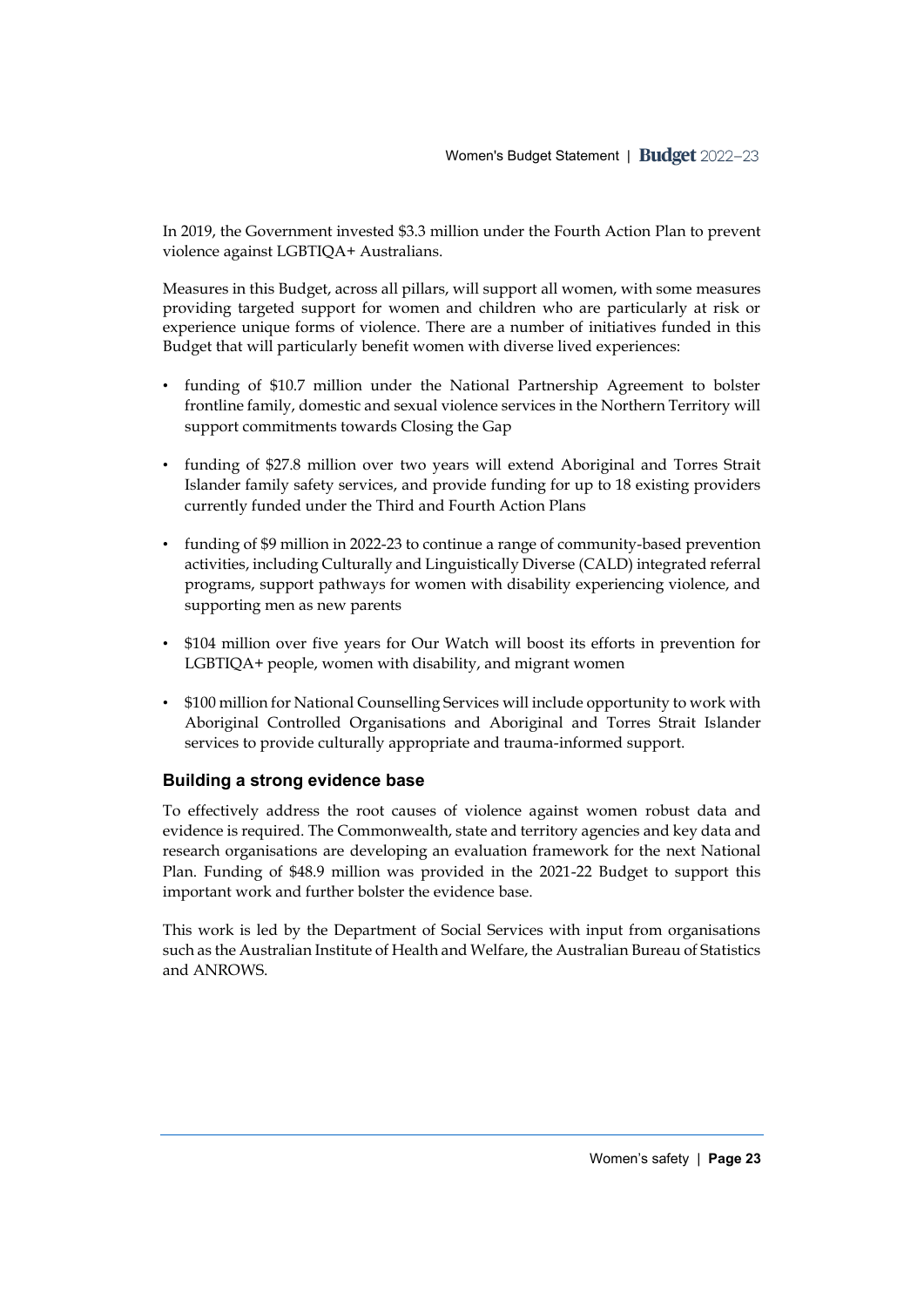Budget 2022-23 | Women's Budget Statement

#### **New initiatives**

To further support efforts to build the evidence base and measure the impact of the next National Plan, this Budget includes \$19 million over five years for ANROWS to continue its role in providing national leadership on data and evidence related to violence against women and children.

#### <span id="page-26-0"></span>**Addressing women's safety at work**

The Government is committed to ensuring all Australian workplaces are safe and free from sexual harassment, which will enable women to reach their full potential in the workforce. The Government recognises that sexual harassment remains all too prevalent. In 2018, around 39 per cent of women had experienced sexual harassment in the workplace in the previous five years. 21

The Government has responded to the *Respect@Work: Sexual Harassment National Inquiry Report* (Respect@Work report) and *Set the Standard: Report on the Independent Review into Commonwealth Parliamentary Workplaces* (Set the Standard report). Both reports were undertaken by the Sex Discrimination Commissioner, Ms Kate Jenkins.

The Government's response to the Respect@Work report, *A Roadmap for Respect: Preventing and Addressing Sexual Harassment in Australian workplaces*, recognises that work is required across agencies and jurisdictions to implement all recommendations of the Respect@Work report, and that states and territories and the private sector all have a key role to play. Work is underway to implement the Government's response to all recommendations, with 42 of the 55 recommendations of the Respect@Work report fully implemented or fully funded, and \$66.5 million committed to implementation to date.

All jurisdictions have provided their own responses to the Respect@Work report to the Commonwealth. The National Cabinet discussed updates from jurisdictions and intergovernmental bodies on consideration of the Respect@Work recommendations at its 6 August 2021 meeting. At its 10 December 2021 meeting, the National Cabinet considered the progress on improving the consistency of workplace sexual harassment data collection and sharing. The National Cabinet noted that the Council will continue to work to improve data collection, reporting and sharing, to support preventing and addressing workplace sexual harassment.

<sup>21</sup> AIHW (2019) *Family, Domestic and Sexual Violence in Australia: continuing the national story*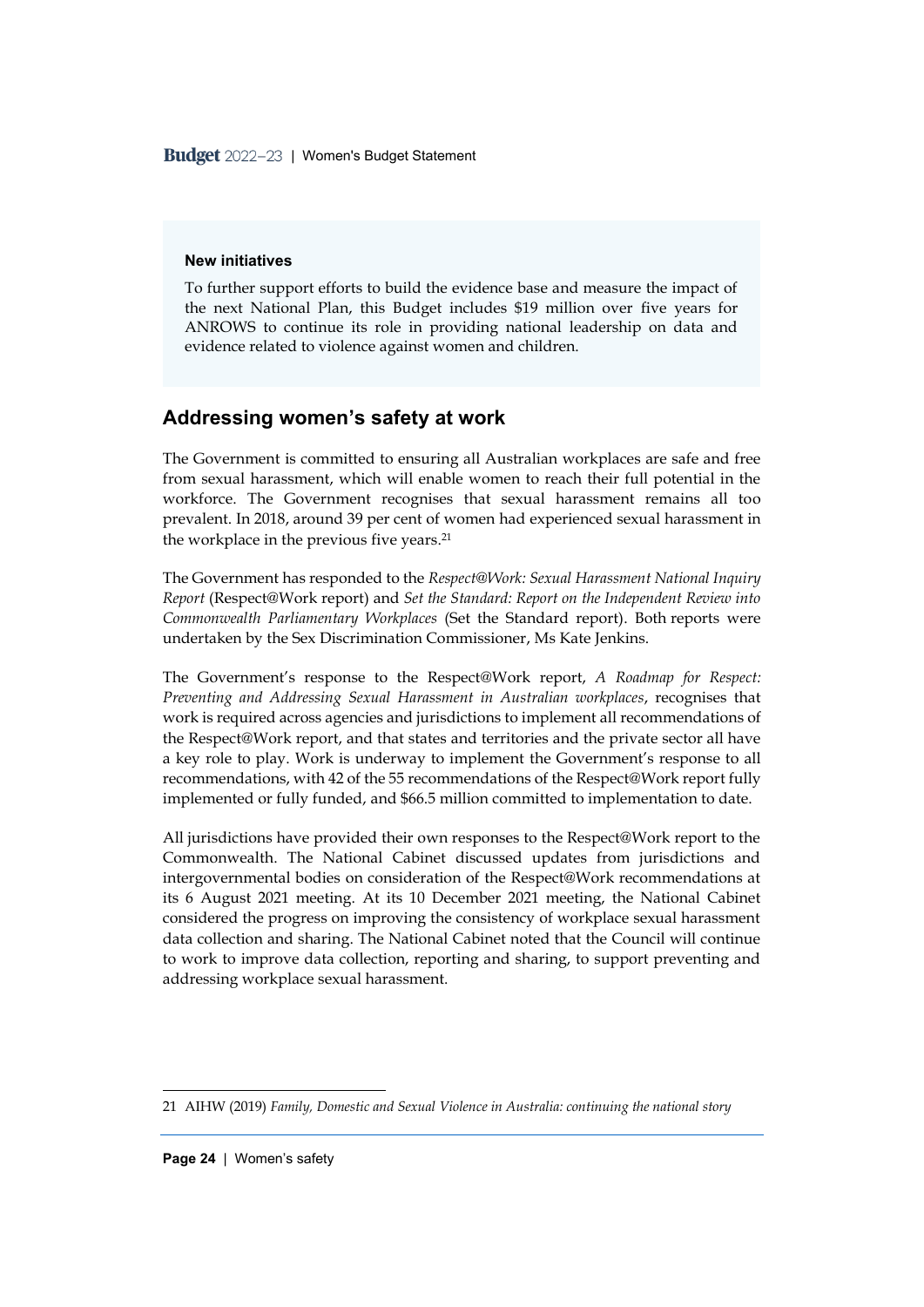New funding in this Budget, to support the next National Plan, will further support implementation of the Roadmap for Respect, with \$3.4 million being provided for measures that will support women's safety in the workplace.

Funding of \$1.6 million over two years to establish a dedicated industry outreach and support team in the Australian Human Rights Commission to assist industry to respond to and support people who may wish to come forward with historical complaints of sexual harassment will further support implementation of Recommendation 27 of the Respect@Work report.

Funding of \$1.8 million to provide information, advice and assistance to women who experience workplace issues, including sexual harassment, will further support implementation of Recommendation 49 of the Respect@Work report. This funding will be provided through a grant opportunity made available to the Northern Territory and Queensland working women's centres.

#### **Box 3: Set the Standard**

All workplaces should be safe and respectful, as outlined in the Statement of Acknowledgement that was delivered in Parliament on 8 February 2022. The Government is working towards implementing all 28 recommendations of the Set the Standard report (see Box 3).

A Statement of Acknowledgement was the first recommendation from *Set the Standard: Report on the Independent Review into Commonwealth Parliamentary Workplaces* (Jenkins Report) undertaken by Sex Discrimination Commissioner and the Australian Human Rights Commission. The Government is working towards implementing all 28 recommendations in the report, which call for action by all who work in Commonwealth Parliamentary workplaces, including political parties and independents, and all Parliamentary departments.

Over 1,750 individuals and organisations made contributions to the Jenkins Report, which highlights that people, particularly women, in Commonwealth parliamentary workplaces have experienced bullying, sexual harassment and sexual assault. The Report provides a comprehensive framework to bring about cultural change in parliamentary workplaces and provide clear and effective mechanisms to prevent and address bullying and sexual harassment and assault.

The Statement of Acknowledgment was delivered by the President of the Senate and the Speaker of the House of Representatives. It acknowledged the unacceptable history of workplace bullying, sexual harassment and sexual assault in Commonwealth Parliamentary Workplaces, and commits to working across the Parliament to implement all of the recommendations within the timeframes proposed by Commissioner Jenkins.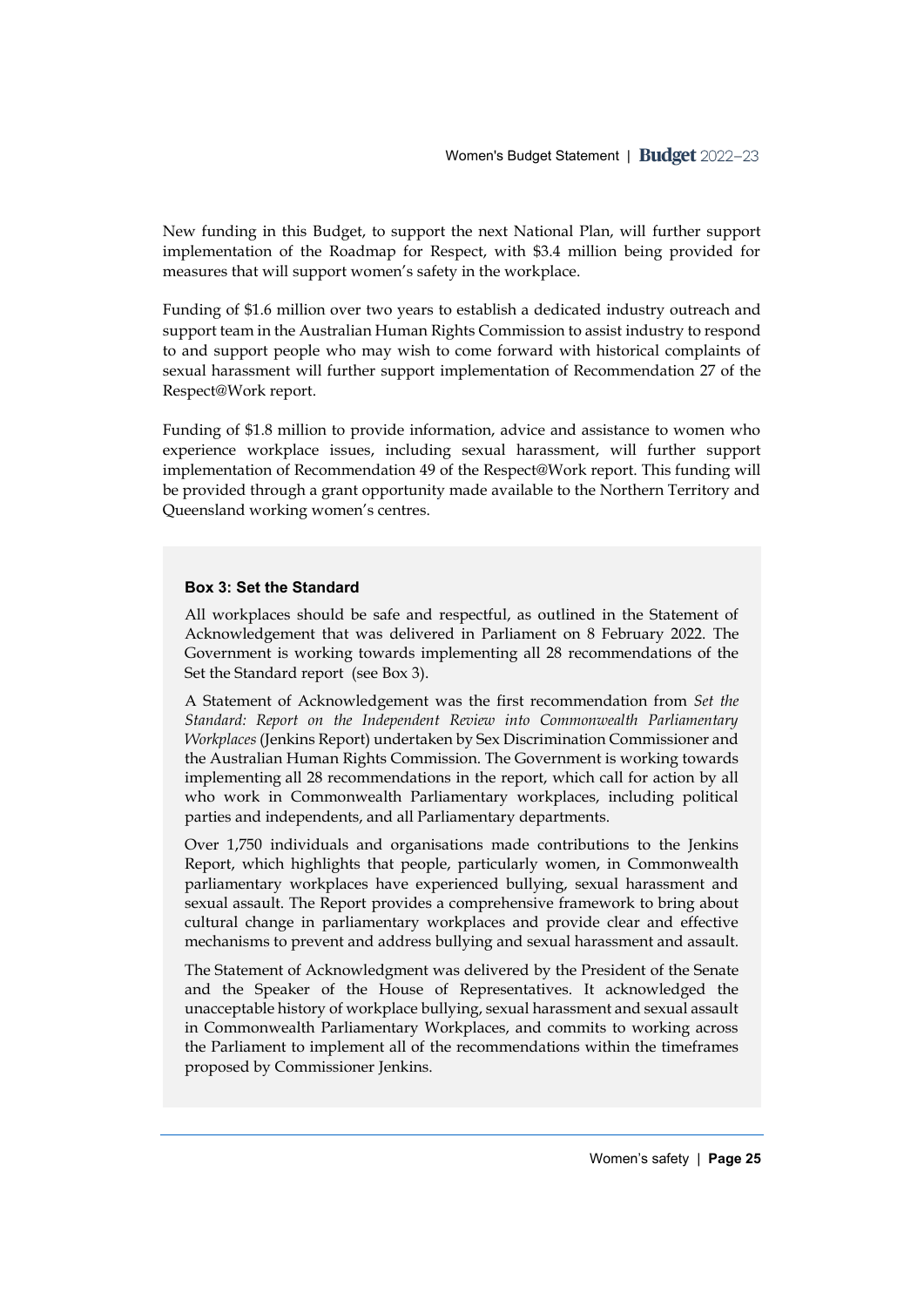In line with the recommendations, the Parliament has also passed legislation to provide additional protections to staff of Parliamentarians and established a Joint Select Committee on Parliamentary Standards to inquire into and report on matters relating to the development of codes of conduct for Commonwealth Parliamentary Workplaces. The Government has also commissioned a comprehensive review of the *Members of Parliament (Staff) Act 1984* (MOP(S) Act).

The Implementation of these recommendations builds on the changes already introduced following the Foster Review (Review of the Parliamentary Workplace: Responding to Serious Incidents), including new independent workplace complaints mechanism, as an independent, confidential, trauma-informed parliamentary support line and the rollout of workplace safety and respect training for staff and parliamentarians.

In delivering on the recommendations of both of these reports, the Parliament of Australia has recognised it has an obligation to set the standard for the nation and aspire to best practice in the prevention of and response to any instances of bullying, sexual harassment or sexual assault.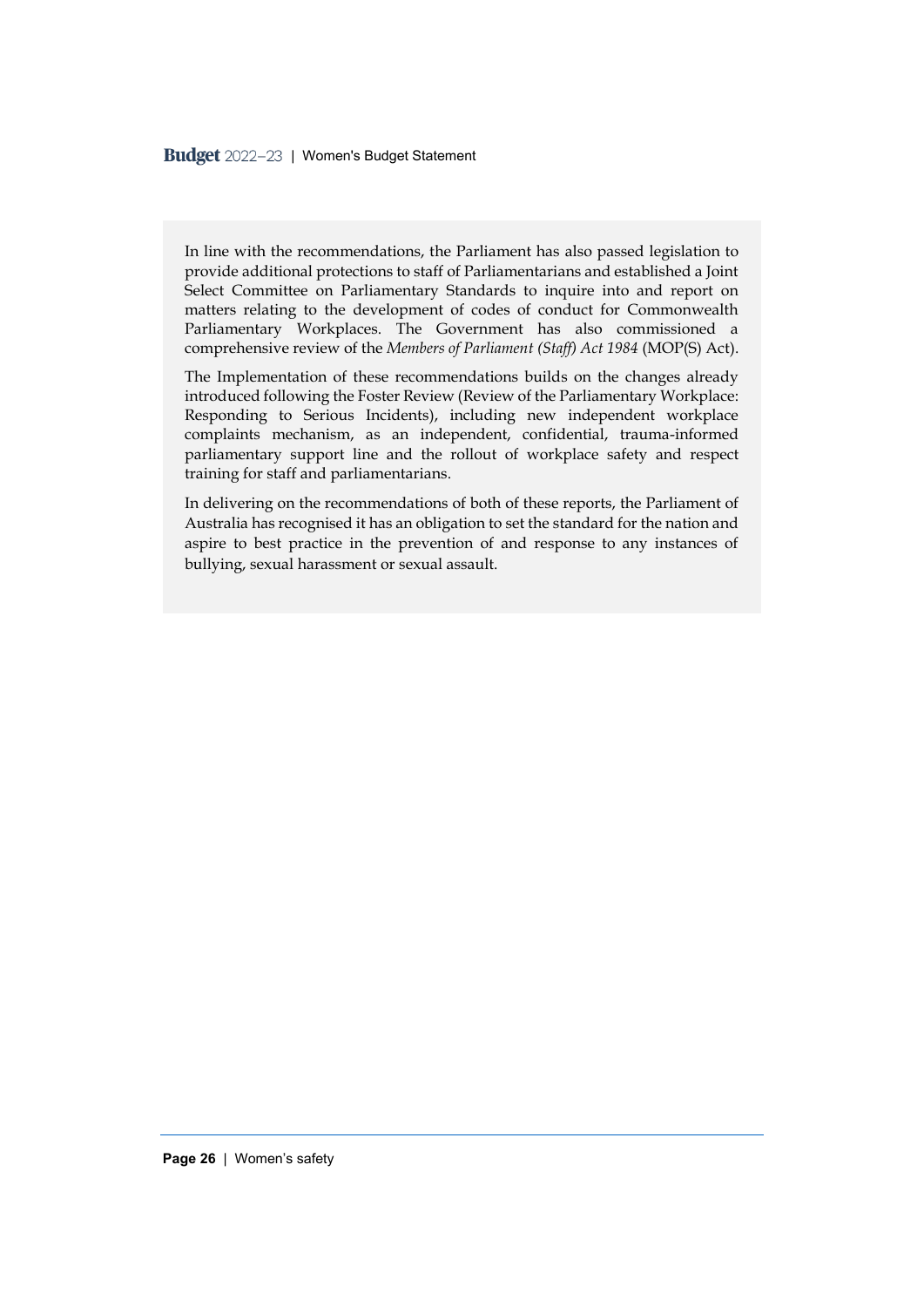## **Women's economic security**

<span id="page-29-0"></span>Women's workforce participation is at a record high, women are earning more than ever before, women's unemployment is at its lowest level since 1974, and the gender pay gap continues to narrow. Australia has well exceeded its 2014 G20 target to reduce the gender participation gap between working-aged women and men by 25 per cent by 2025. The gender pay gap has fallen from 17.4 per cent in 2013 to 13.8 per cent in 2021, having reached a record low of 13.4 per cent in November 2020. Progress has been driven by substantial social and economic change, higher rates of education, and government policy, including more affordable child care.

Despite this progress, there is still more work to do to progress women's economic security and narrow the gender pay gap. Women continue to disproportionately experience gender discrimination, be in lower-paid occupations and part-time work, and are more likely to be impacted by having and caring for children. Governments, business, communities and individuals all need to work together to continue to address ongoing barriers to women entering the workforce, progressing their career and improving their overall economic security.

The 2022-23 Women's Budget Statement reaffirms the Government's commitment to further strengthen women's economic security. In this Budget, the Government is investing \$482.0 million in measures to give women greater flexibility and choice about how to manage work and care, and is supporting them into more diverse industries, jobs of the future and leadership positions. Key measures include: the provision of up to 20 weeks of Enhanced Paid Parental Leave for Families; support for women into higher paid jobs of the future; and support for increased diversity in leadership positions.

These new measures build on the Government's \$1.9 billion investment in women's economic security in the 2021-22 Budget, which comprised \$1.7 billion in additional funding over five years to improve child care affordability to support women's workforce participation. The Multiple Child Subsidy is ongoing and demand driven.

#### <span id="page-29-1"></span>**Gender pay gap**

A range of interrelated factors contribute to the gender pay gap, including different outcomes between women and men in education, skills, and the labour force, as well as social attitudes and gender norms. Strong economic performance and a tight labour market are providing women with more opportunities than ever before, and the range of initiatives included across the entire 2022-23 Budget – as well as targeted investments in this Statement – will assist to further narrow the gap.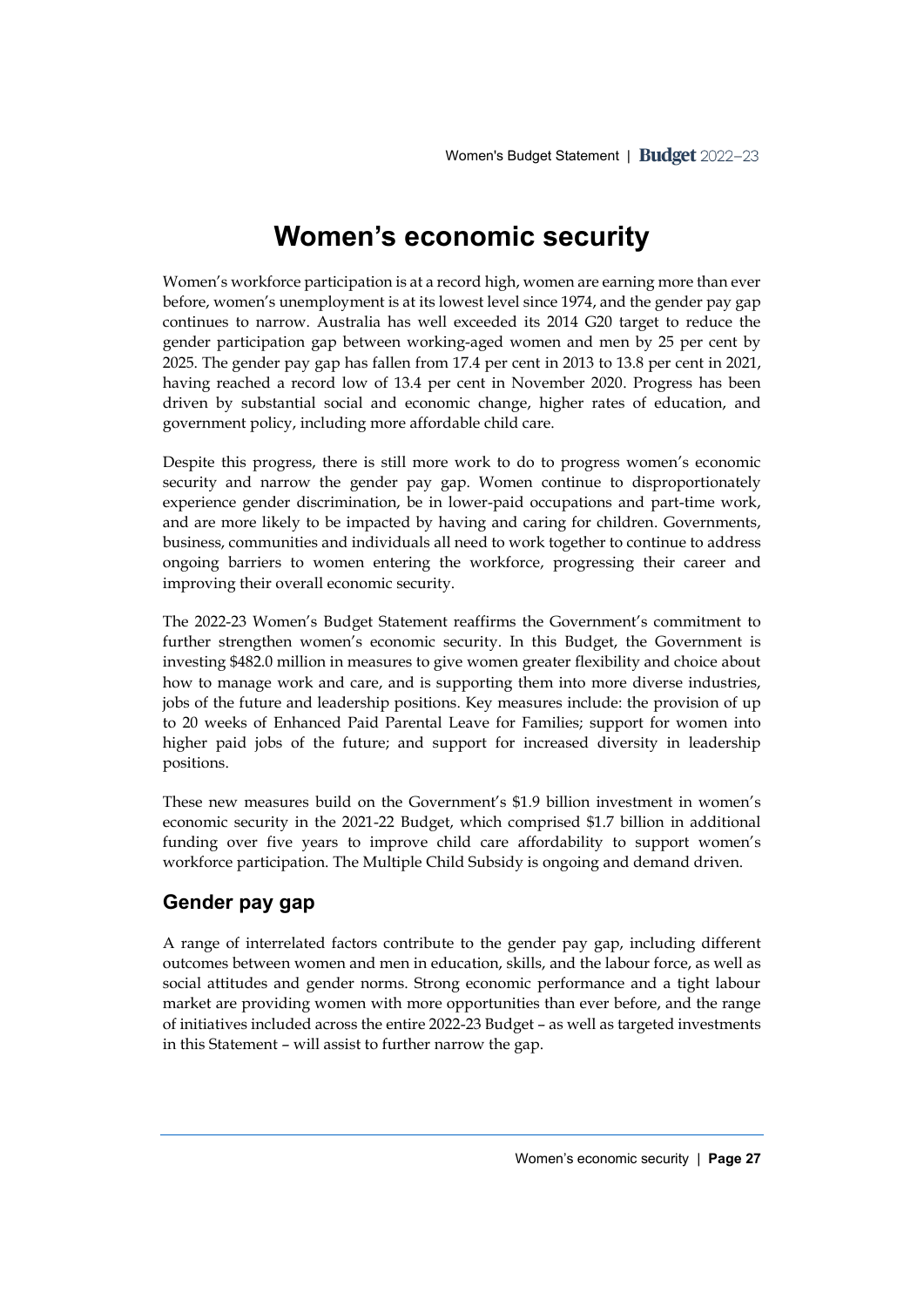#### **The national gender pay gap**

Australia's national gender pay gap is the difference between the average weekly ordinary time earnings of full-time female and male employees.<sup>22</sup> It results from social and economic factors that lower women's earning capacity relative to men, and reflects time out of the workforce, industrial and occupational segregation, and discrimination and bias.



**Chart 1: The national gender pay gap over time**

The current gender pay gap is 13.8 per cent, with women earning on average \$255.30 per week less than men (Chart 1).<sup>23</sup> This is the second lowest gap on record, after 13.4 per cent in November 2020. Over the past decade there has been a significant decrease in the national gender pay gap, falling from 17.2 per cent in November 2013.<sup>24</sup> This suggests there has been an underlying structural shift in the earnings profiles of women and men.

Australia's labour market is highly segregated by gender. One third of all working women are employed in just two industries: health care and social assistance, and education and training.<sup>25</sup> This contributes to the gender pay gap, as these industries typically attract lower pay than male-dominated ones. Further, on average men earn more than women within every industry in Australia, even those that are heavily female

24 ABS, *Average Weekly Earnings, Australia*, November 2021, seasonally adjusted series.

<sup>22</sup> Ordinary time earnings is the base amount paid to employees in their ordinary hours of work, and excludes other payments such as superannuation, overtime, commissions, and other discretionary pay.

<sup>23</sup> ABS, *Average Weekly Earnings, Australia*, November 2021, seasonally adjusted series.

<sup>25</sup> ABS, *Labour Force, Detailed, Australia*, January 2022, original series.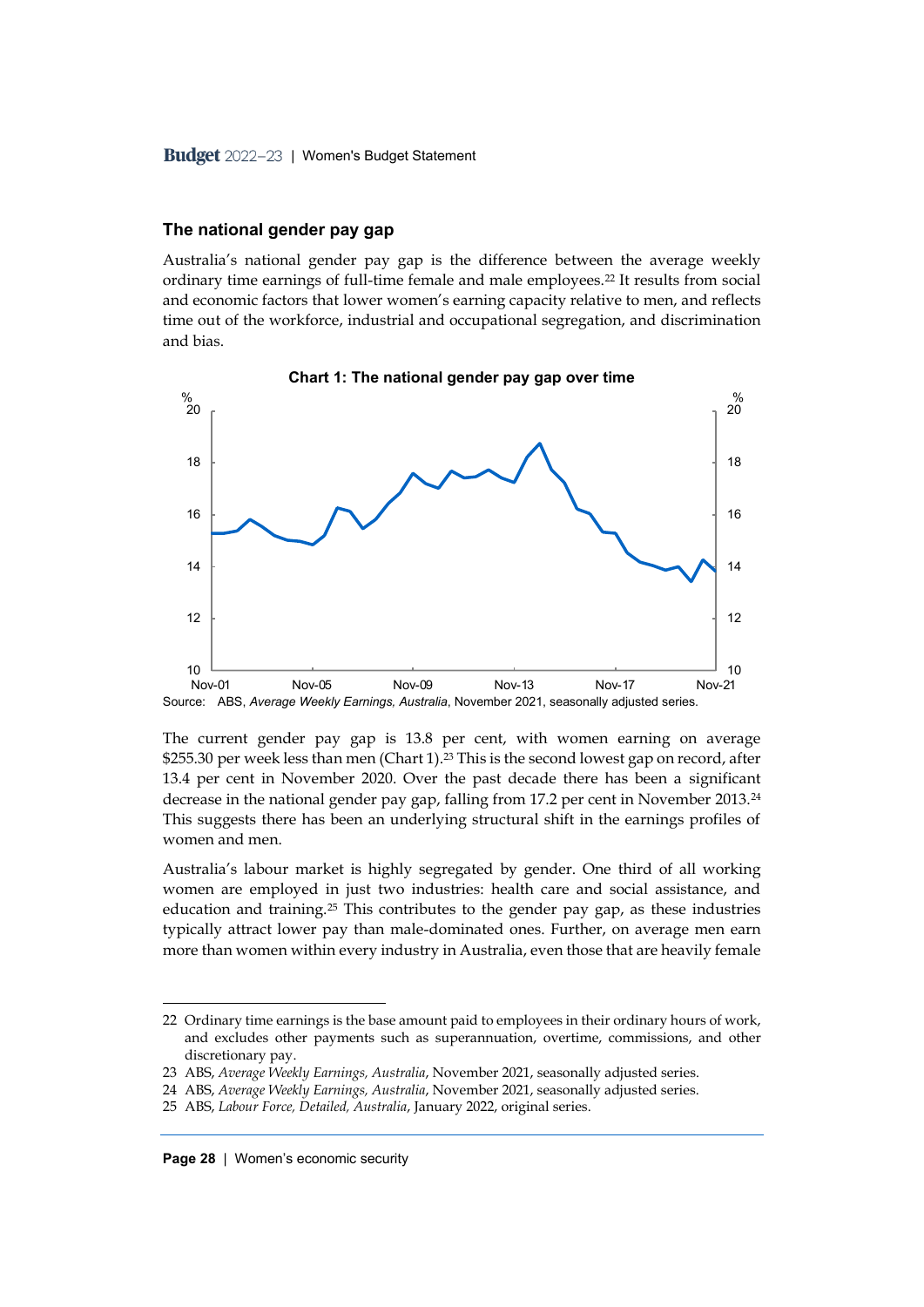dominated, as men are more likely to be in senior positions and occupations that attract higher pay.<sup>26</sup>

Lower workforce participation and differences in earnings impact women's superannuation balances at retirement age. In 2018-19, the gender gap in median superannuation balances for persons aged 60-64 was 23.4 per cent. <sup>27</sup> It is important to note this reflects differences in workforce participation and earnings dating back decades. Lower financial security and independence put women at higher risk of poverty in old age and can make it harder for women experiencing family and domestic violence. The superannuation gap is expected to narrow over time on account of the narrowing in the gender pay gap, increases in women's workforce participation and the maturing of the superannuation system.<sup>28</sup> Getting more women into the workforce and into higher paying jobs is the most meaningful way to increase superannuation balances over time.

One of the largest contributors to differences in earnings across lifetimes is the impact of children on mothers' work patterns. The arrival of children creates a large and persistent increase in the gender gap in earnings, averaging 55 per cent in the five years following childbirth, and persisting more than ten years after birth.<sup>29</sup> This is primarily because mothers typically reduce their paid work hours or exit the labour force to take on most of the caring responsibilities, while many fathers' work patterns remain unchanged. Reducing barriers to women's workforce participation, which includes increasing the share of caring responsibilities, is key to narrowing the gap.

Differences in earnings between men and women begin upon entry into the workforce and grow over time. Among employed individuals with graduate degrees, a narrow gender earnings gap of 4.5 per cent exists at university graduation. Within three years of graduation, this gap widens to 10 per cent, and by nine years it reaches almost 25 per cent (Chart 2). 30

<sup>26</sup> ABS, *Average Weekly Earnings, Australia*, November 2021, original series.

<sup>27</sup> 2018-19 ATO Taxation Statistics.

<sup>28</sup> *2021 Intergenerational Report*, Commonwealth of Australia, p. 115.

<sup>29</sup> Treasury analysis of the Household, Income and Labour Dynamics in Australia Survey, Release 19.0 and ATO Longitudinal Information Files, 2020.

<sup>30</sup> Treasury analysis of Labour Market Tracker microdata.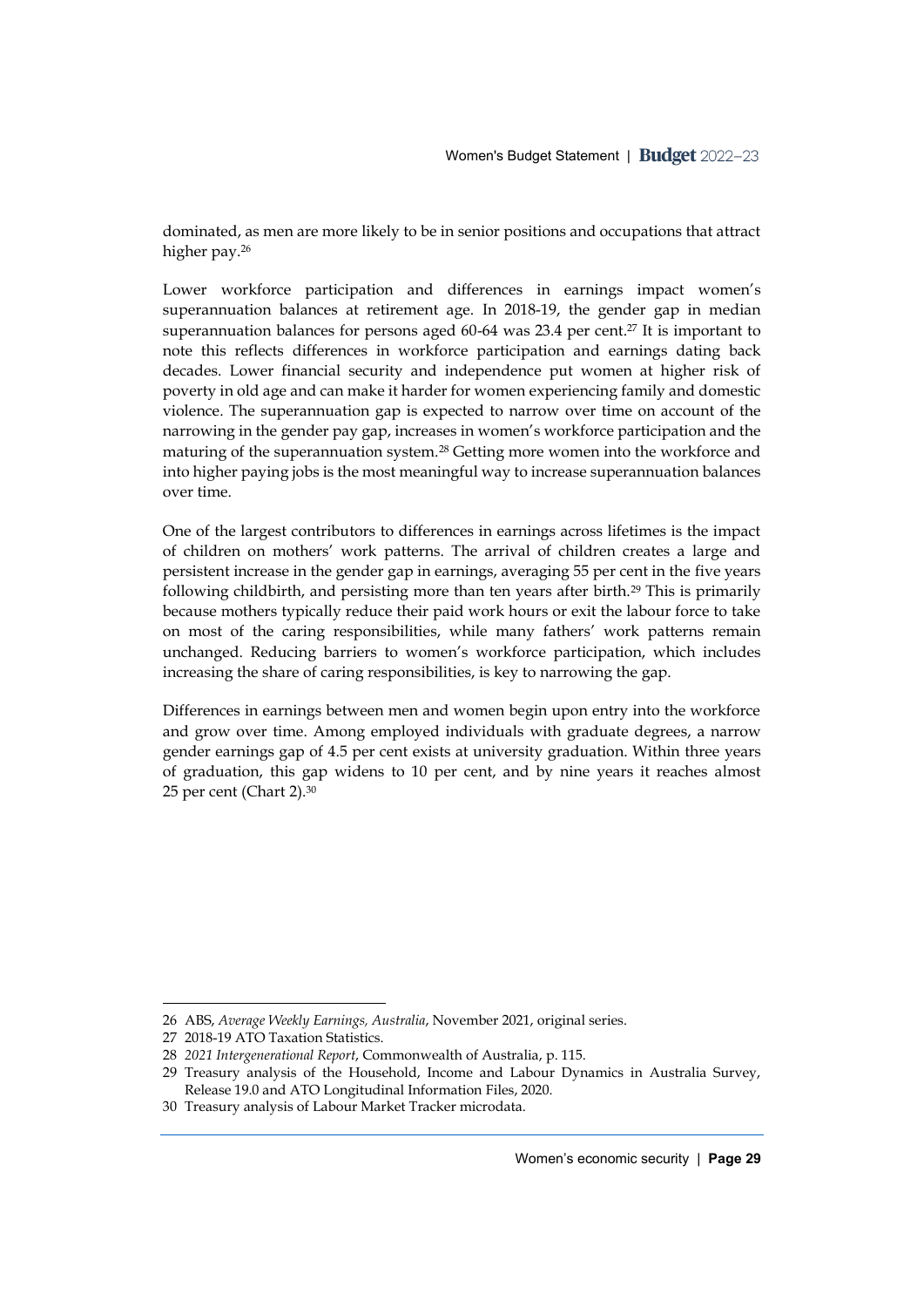

**Chart 2: Earnings differentials begin at graduation and grow over time**

#### **Further narrowing the gender pay gap**

Narrowing the gender pay gap requires collective effort from all levels of government, business, and the community. As the largest employer of Australian women, the private sector must work in partnership with governments to drive change.

The Workplace Gender Equality Agency (WGEA) is a statutory Government agency charged with promoting and improving gender equality in Australian workplaces. Non-public sector employers with 100 or more employees are required to report annually against standardised gender equality indicators. WGEA provides analysis and insights to employers about their results, including benchmarking their performance against their industry. This generates an online database that helps tackle gender pay gaps and improves understanding of the policies and practices that make workplaces more equal.

The 2021-22 Budget provided a further \$6 million in funding for WGEA to strengthen its role in supporting the Respect@Work Council to prevent workplace sexual harassment and also announced a review of the *Workplace Gender Equality Act*  (WGE Act). The Government also committed to Commonwealth public service agencies reporting to WGEA to create a more comprehensive and accurate data set of the Australian workforce. Further, at National Cabinet in December 2021, states and territories agreed to provide public sector data to WGEA.

Notes: Analysis focuses on 2009 graduates who are in either part or full-time employment, income is expressed in real 2021 terms and includes salary income only. Source: Treasury analysis using microdata from the ABS DataLab.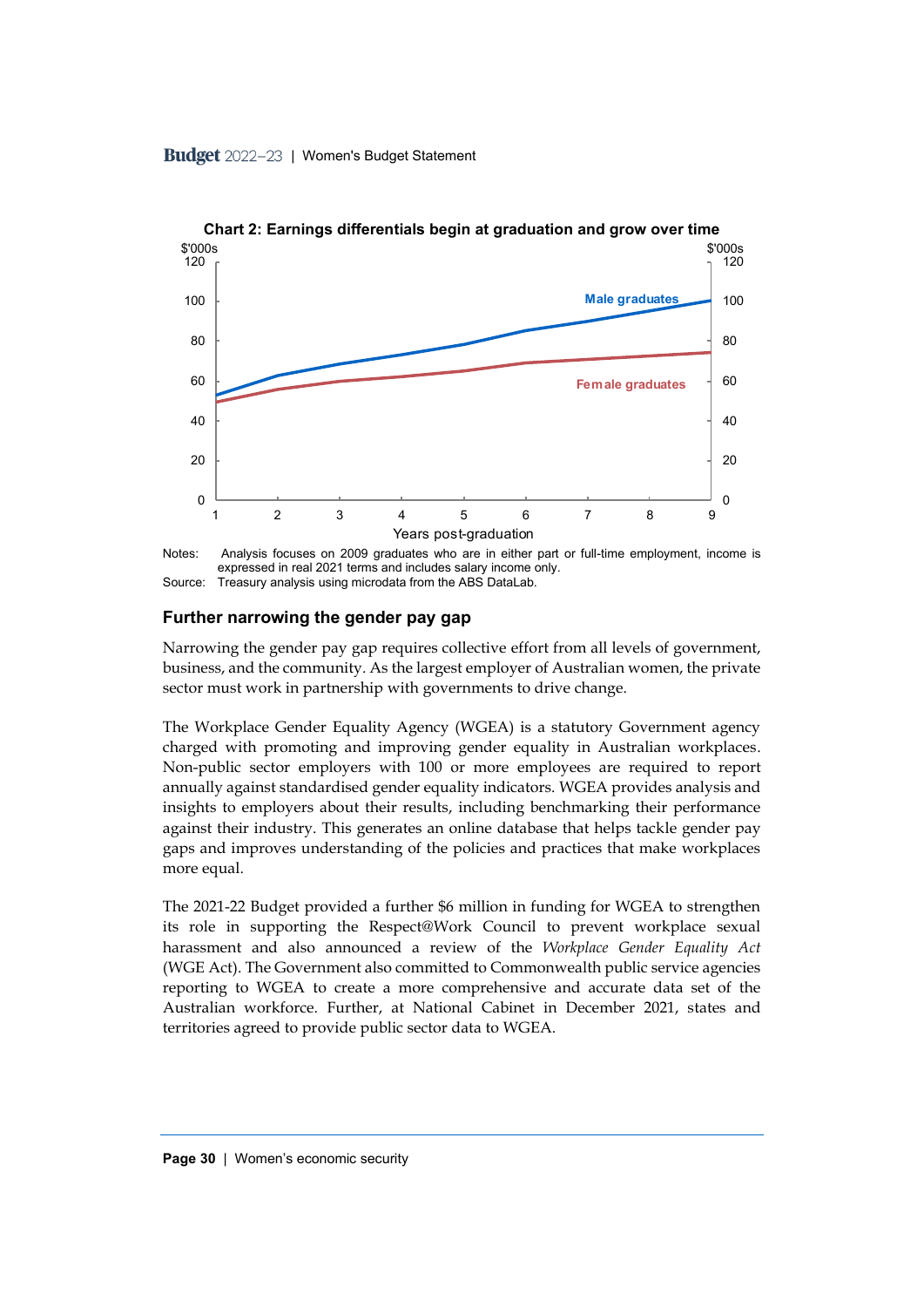The WGE Act Review was undertaken in 2021 and considered areas of future focus. Capturing feedback from a range of stakeholders, it recommends actions to accelerate progress on gender equality in workplaces and streamline reporting for employers. These recommended actions include publishing organisation gender pay gaps at employer levels to improve transparency and requiring large employers (500 or more employees) to set measurable gender equality targets.

The Government is further driving progress through its work with National Cabinet to develop a nationally consistent reporting framework to measure progress on women's economic security. This will help to identify programs that are successfully operating within states and territories, so they can be scaled and replicated nationally. The framework will enable governments to measure themselves against consistent indicators of women's economic security.

#### **New initiative**

The Government is investing \$18.5 million over four years from 2022-23 for the **Workplace Gender Equality Agency to further drive progress towards gender equality in Australian workplaces.**

The Government is working towards implementing all recommendations of the review of the WGE Act. In this Budget, the Government is providing additional resources to WGEA to ensure they are equipped to implement these recommendations and other initiatives, including the establishment of Excellence in Workplace Gender Equality Awards. The Awards will expand on WGEA's Employer of Choice for Gender Equality recognition framework to reward employer action on gender equality in workplaces across the country, both big and small, in the private and public sectors.

At National Cabinet in December 2021, states and territories agreed to provide public sector data to WGEA to strengthen WGEA's dataset. The additional resources will also allow WGEA to provide tailored support to smooth the transition to an expanded reporting base, with state and territory public sector data effectively expanding WGEA's workforce coverage in Australia to around 60 per cent. This will enable more in-depth data and analysis on gender equality indicators, such as understanding differences across occupations, which in turn helps to identify where action is needed.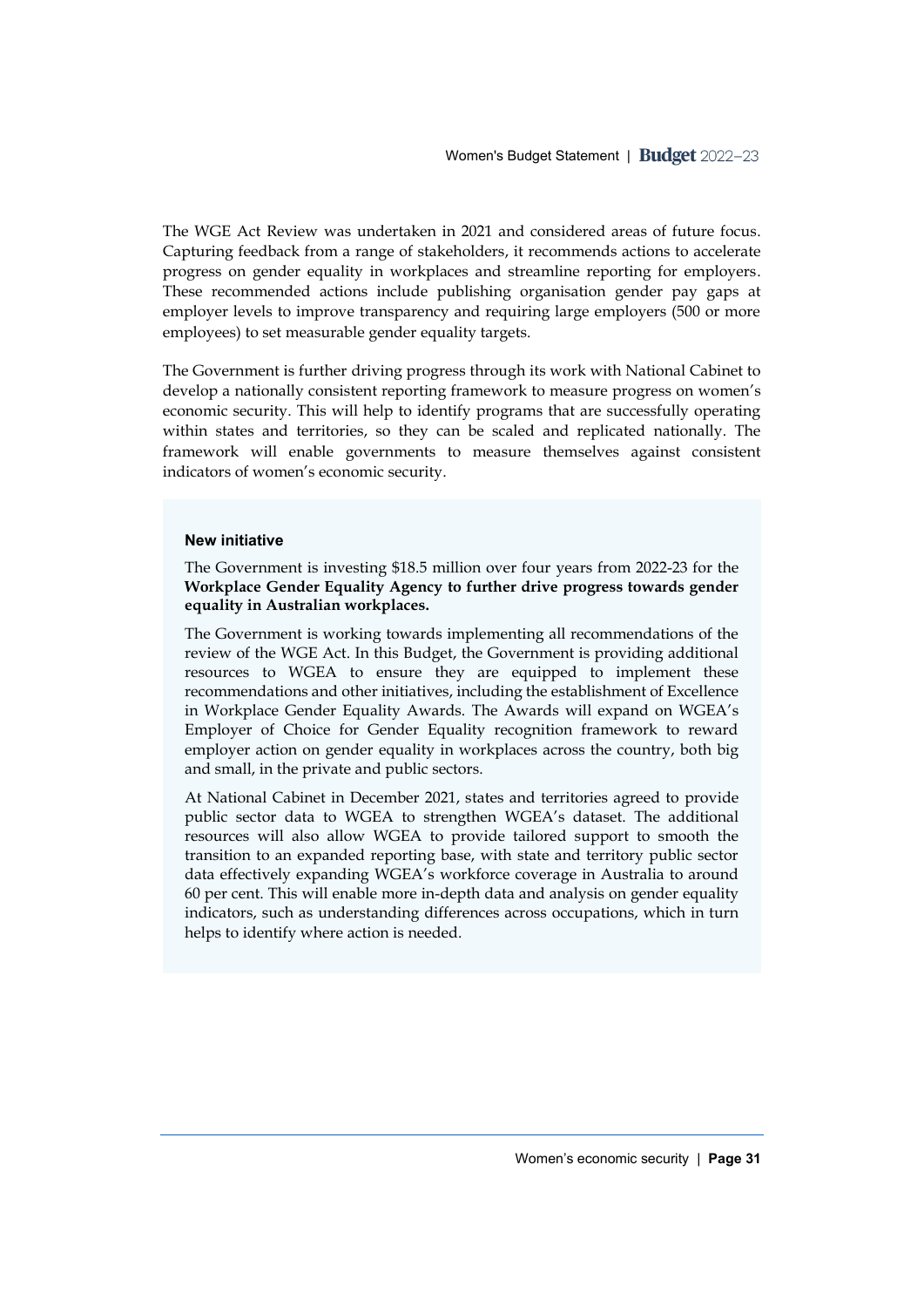#### <span id="page-34-0"></span>**Workforce participation**

More women are in jobs in Australia than ever before. Since February 2000, the participation rate for women aged 15+ has increased by 8.3 percentage points to a record high of 62.4 per cent in February 2022. The difference between women's and men's participation rates has continued to narrow. The women's participation rate is now 8.5 percentage points below men's, compared to 18.0 percentage points in February 2000. The women's unemployment rate is now 3.8 per cent, lower than the overall unemployment rate of 4.0 per cent.<sup>31</sup>

Structural differences in the way women and men participate in the workforce contribute to different economic outcomes. Compared to working men, working women are more than twice as likely to be in part-time work and almost twice as likely to be both part-time *and* casual.<sup>32</sup> Part-time and casual work provide flexibility to manage work and family life. However, these jobs can be more vulnerable and provide less financial support. In each COVID-19 wave, women lost employment in higher numbers than men, largely due to their overrepresentation in part-time and casual work, and industries with high job losses following trading restrictions and lockdowns, such as accommodation and food services and retail trade.<sup>33</sup>

While there are broad trends in the way women participate in the workforce, women are not a homogenous group and they have diverse labour market experiences. Women experiencing multiple sources of disadvantage tend to have higher rates of unemployment and lower rates of workforce participation than the national average for women.<sup>34</sup>

Women also continue to do most of the unpaid work in Australian households. Women on average spend 32 hours per week on unpaid housework and child care, while men spend on average 21 hours. Even in households where both partners work full-time, women report doing 40 per cent more unpaid work than men.<sup>35</sup> Women took on most of the additional unpaid work caused by the pandemic, which may have contributed to greater reductions in participation and work hours. In May 2021, the ABS Household Impacts of COVID-19 Survey found women were almost twice as likely as men to have spent 20 or more hours a week on unpaid caring and supervision of children, and more likely to have spent five or more hours on unpaid indoor housework.<sup>36</sup> Further, women's

<sup>31</sup> ABS, *Labour Force, Australia*, February 2022, seasonally adjusted series.

<sup>32</sup> ABS*, Labour Force, Australia, Detailed*, January 2022, original series.

<sup>33</sup> Treasury analysis of ABS Longitudinal Labour Force Survey Microdata, and ABS Labour Force Survey.

<sup>34</sup> Treasury analysis of the Household, Income and Labour Dynamics in Australia Survey, Release 20.0.

<sup>35</sup> Treasury analysis of Household Income and Labour Dynamics in Australia Survey, Release 20.0.

<sup>36</sup> ABS, *Household Impacts of COVID-19 Survey*, May 2021.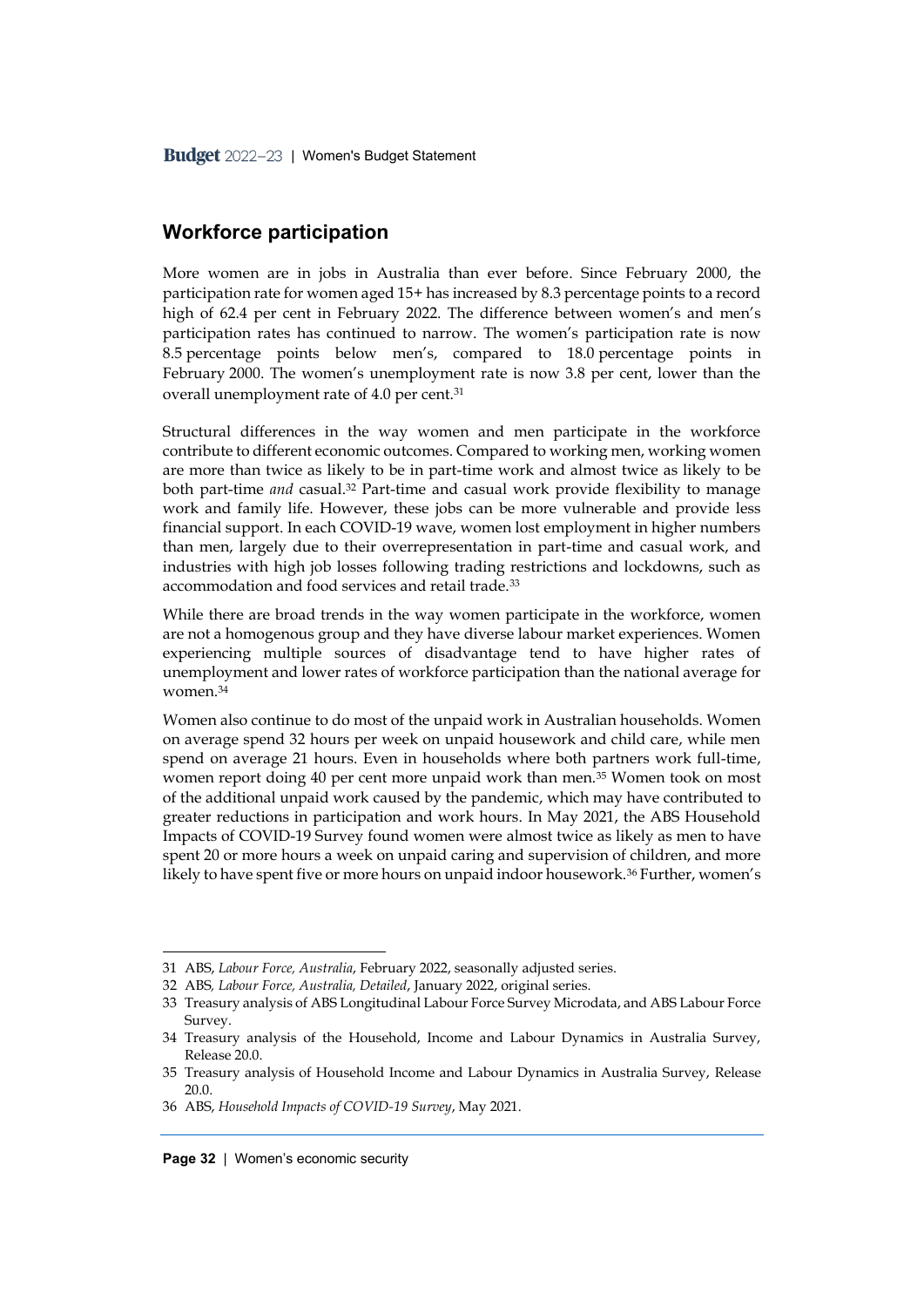dissatisfaction with their work-life balance rose more than men's, and from a higher starting point.<sup>37</sup>



**Chart 3: Participation rate (aged 15+) and part-time employment share, by sex**

Source: ABS, *Labour Force, Australia*, February 2022, seasonally adjusted series.

The pandemic has seen significant shifts in the labour market. After a large initial fall between March and May 2020, the number of employed women increased steadily over the next year to exceed pre-pandemic levels (Chart 4). The arrival of the Delta variant in mid-2021 saw women's employment fall, but at around half the rate of the first wave.<sup>38</sup> Most people remained attached to their job through the Delta wave. <sup>39</sup> This job attachment meant, as restrictions eased, many people quickly returned to work and monthly hours worked rapidly recovered.

#### **Recovery and outlook**

Women's employment has increased substantially in recent months, with more women in work than ever before, a record high participation rate and unemployment at its lowest level since 1974. <sup>40</sup> There are 377,000 more people in work than before the pandemic, with women making up 250,000 of the increase.<sup>41</sup> A significant number of women moved into a new job in 2021: around one million women changed jobs, compared to around 800,000 men.<sup>42</sup> This is a positive sign for women's economic

<sup>37</sup> Craig, L. & Churchill, B., 'Dual -earner parent couples' work and care during COVID-19', *Supplement: Feminist Frontiers*, 2021, vol. 28, no. 1.

<sup>38</sup> ABS, *Labour Force, Australia*, February 2022, seasonally adjusted series.

<sup>39</sup> ABS, Job attachment during the pandemic, February 2022.

<sup>40</sup> ABS, *Labour Force, Australia*, February 2022, seasonally adjusted series.

<sup>41</sup> ABS, *Labour Force, Australia,* February 2022, seasonally adjusted series.

<sup>42</sup> Treasury analysis of ABS Longitudinal Labour Force microdata, December 2021.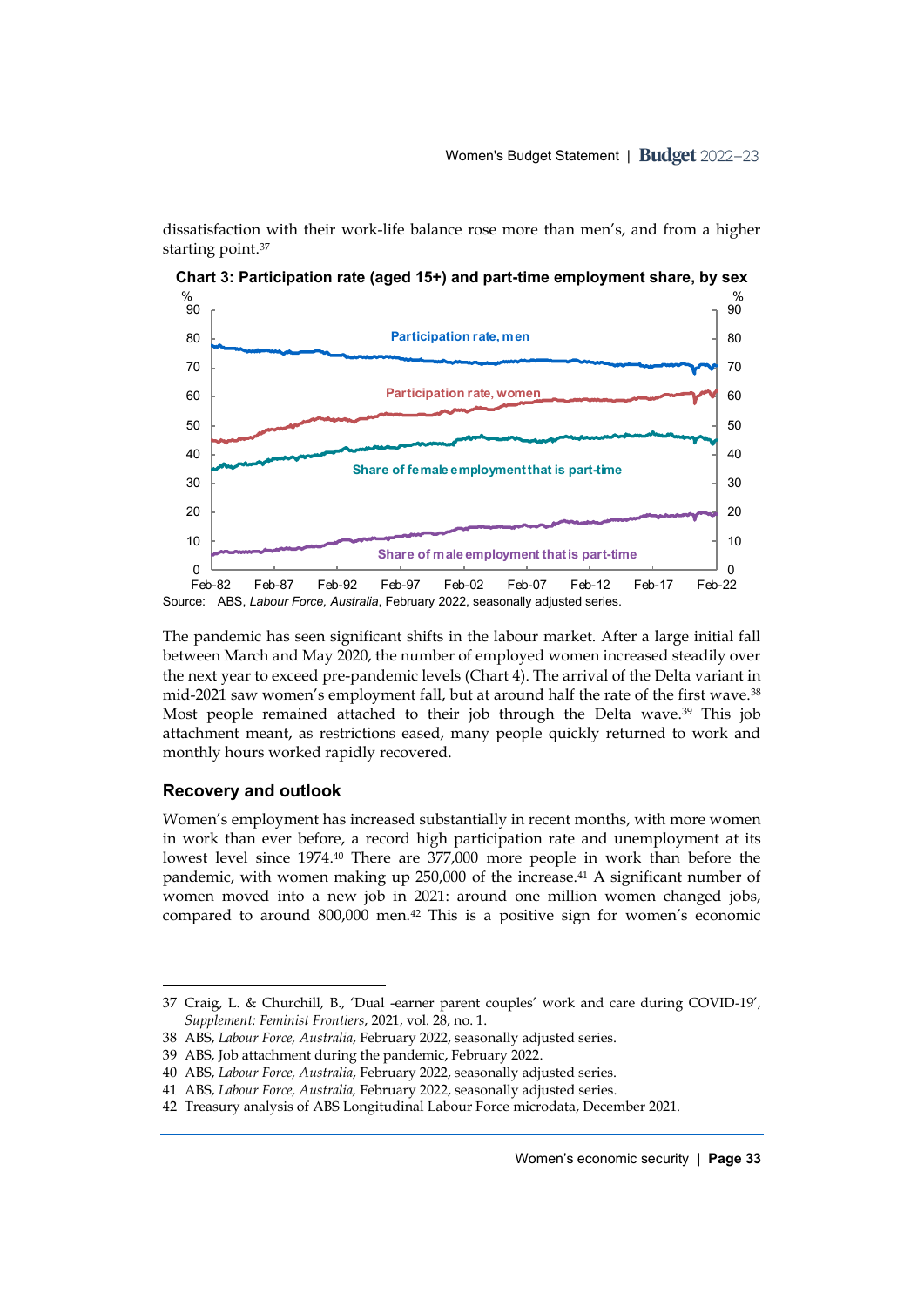outcomes, as job switching often involves promotions and is associated with wage growth.<sup>43</sup>

With an increasingly tight labour market, increased women's participation can help address workforce shortages. Many women want to work more: the women's underemployment rate is consistently higher than men's, and women make up around two-thirds of potential workers who have stated they would like to work but are unable to.<sup>44</sup> Australian women are a highly skilled labour source; increasing their participation and reducing barriers to entry or returning to the workforce after time away can support economic growth.



Note: For Chart 5, a new job is defined as 'new' if the tenure is less than 3 months.<br>Source: Treasury Analysis of ABS *Labour Force Australia* February 2022, seas Treasury Analysis of ABS, *Labour Force, Australia, February 2022, seasonally adjusted series* (Chart 4); Treasury analysis of ABS Longitudinal Labour Force microdata, December 2021 (Chart 5).

#### **Flexibility to work and care**

Policies that remove barriers or disincentives to women's workforce participation support both women's economic security and the economy. Parents with young children – particularly secondary earners who are predominantly women – can face disincentives to work or to increase hours as a result of out-of-pocket costs.

Access to affordable child care helps to remove barriers and disincentives to participation and supports parents with young children to make a meaningful choice about whether to return to work or increase their hours. The participation of mothers in the workforce has increased markedly over the past three decades. However, care

<sup>43</sup> Deutscher, N., 'Job-to-Job Transitions and the Wages of Australian Workers', Treasury Working Paper, 2019.

<sup>44</sup> Treasury analysis of ABS, *Labour Force, Australia*, February 2022, seasonally adjusted series; ABS, Participation, Job Search and Mobility, Australia, July 2021.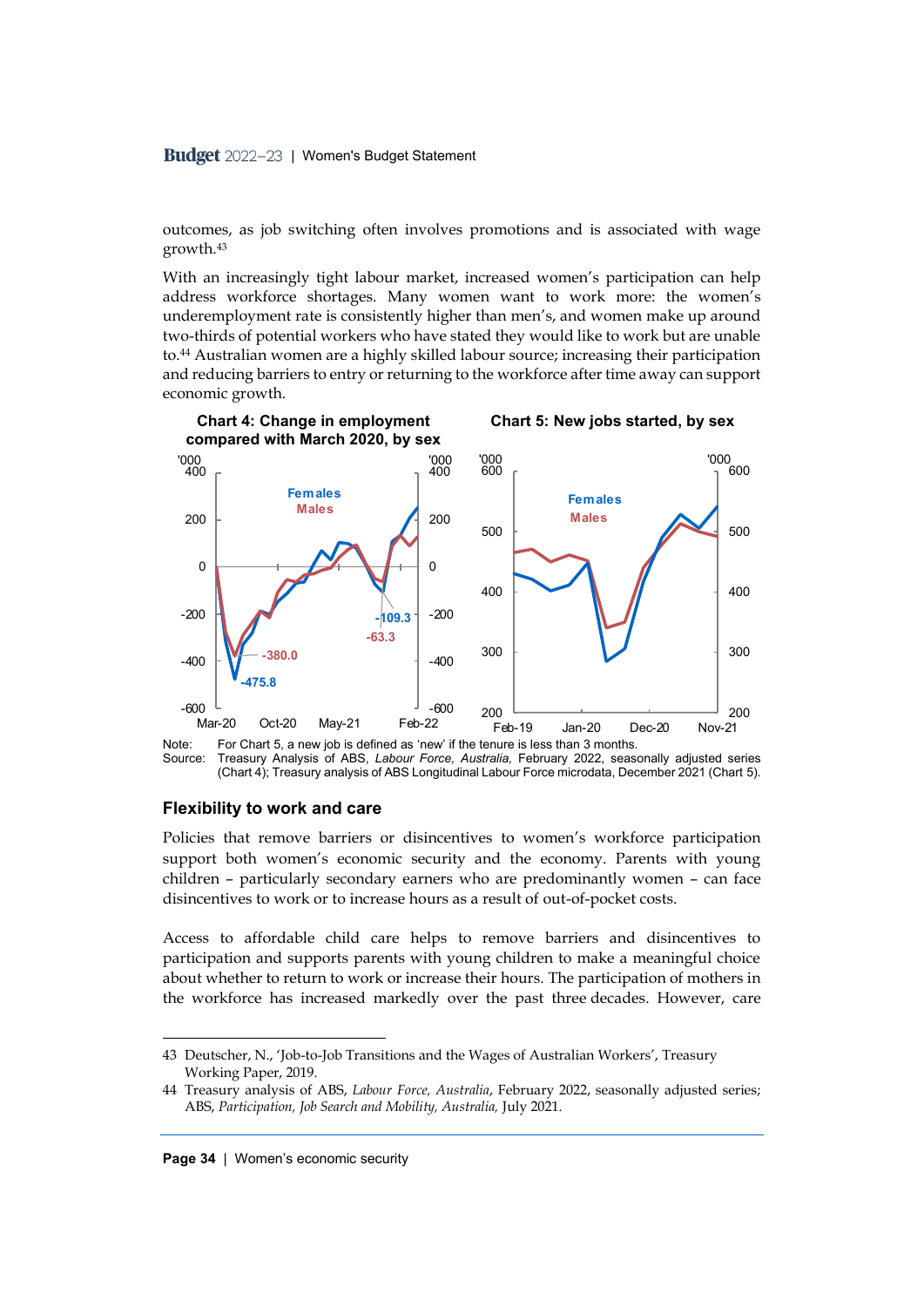responsibilities remain a primary reason that women work part-time or do not participate in the workforce. 45



**Chart 6: Prevalence of flexible work policies, 2017 to 2020**<sup>46</sup>

similar level to you at your workplace, would be able to access these conditions and entitlements that employers sometimes provide their employees'. Source: Treasury analysis of Household Income and Labour Dynamics in Australia Survey, Release 20.0.

Scarcity of flexible work for certain roles and industries can limit opportunities for promotion, with many high paying managerial positions still requiring long hours and inflexible schedules. In 2020, access to opportunities to work from home increased significantly (Chart 6). There is a risk that women's higher incidence of working from home may limit career progression, by reducing networking and collaboration, or if more visible employees are regarded as more productive. <sup>47</sup> Continuing to normalise flexible work for both women *and* men will help minimise this risk, support women's employment outcomes, and enable men to spend more time on unpaid work and care.

#### **Child care support**

The Government is expected to spend a record \$10.3 billion on child care services in 2021-22, supporting women's workforce participation and 1.3 million Australian children and their families. This includes \$9.9 billion on the Child Care

<sup>45</sup> Treasury analysis of the Household, Income and Labour Dynamics in Australia Survey, Release 20.0.

<sup>46</sup> COVID-19 resulted in temporary compositional change to the workforce. It is likely that decreases in some flexible work practices in 2020 reflect these short-term compositional changes, rather than structural changes to the types of flexible roles available.

<sup>47</sup> Productivity Commission, Research paper: Working from home, 2021.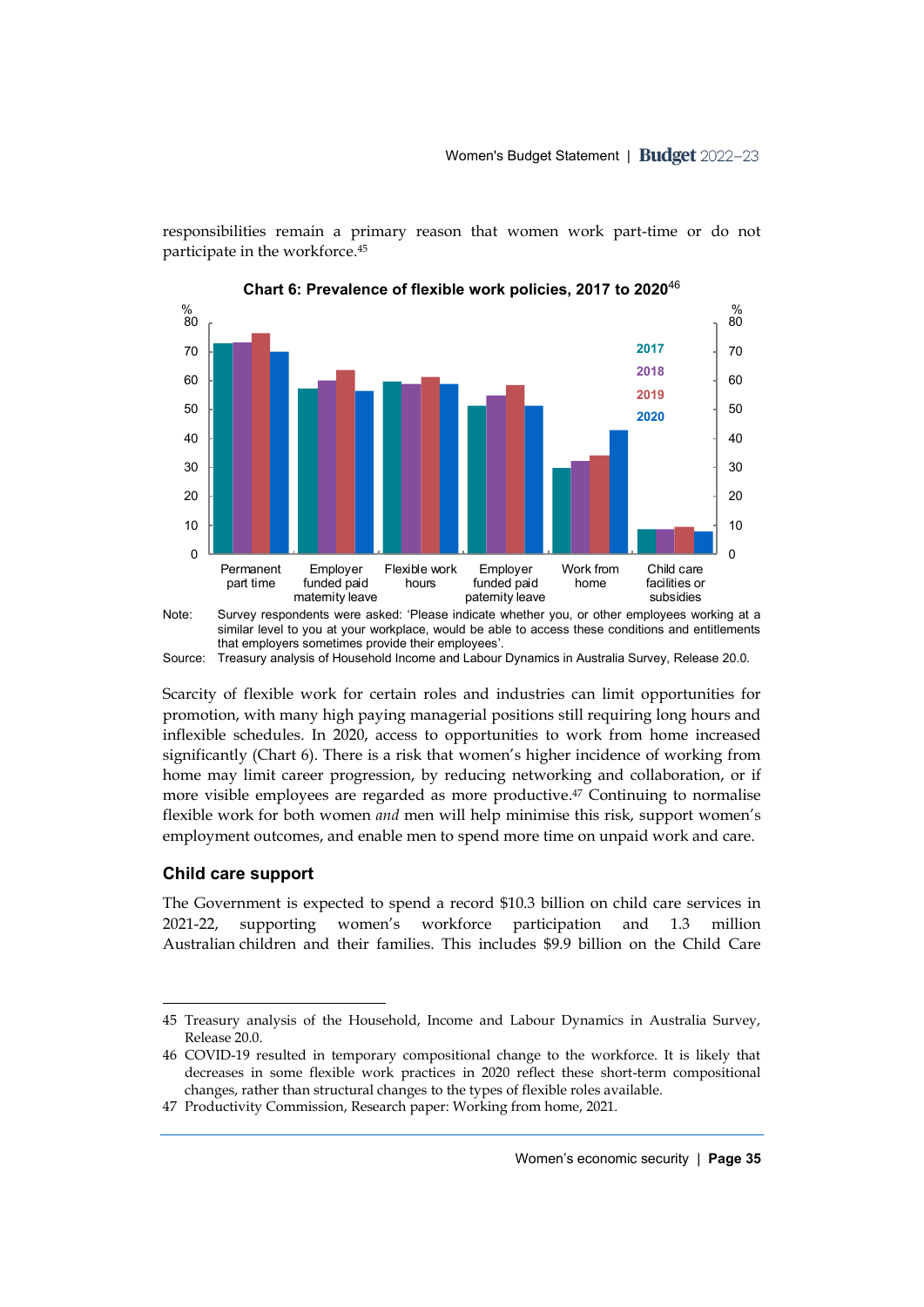Subsidy (CCS), a means-tested payment to child care providers that substantially reduces out-of-pocket child care costs, particularly for low and middle-income families.

As part of a commitment to increase women's workforce participation, the Government made an additional \$1.7 billion investment in the 2021-22 Budget to improve the affordability of child care for about 250,000 families, who will benefit by around \$2,260 a year.

- From 10 December 2021, the annual \$10,655 cap on the CCS that applied to families earning over \$190,015 (2021-22 terms) was removed.
- From 7 March 2022, the rate of CCS was increased by 30 percentage points for families with two or more children in care, up to a maximum rate of 95 per cent.

Under these combined changes, and assuming an average hourly fee of \$10.80, a family earning \$120,000 with two children in centre-based day care for four days a week will receive a subsidy of 95 per cent for their second child, up from 69 per cent, saving approximately \$110 a week. With the new measures in place, around three quarters of subsidies will go to families earning under \$150,000 in 2022-23. A family in the same situation earning \$180,000 will receive a subsidy of 80 per cent, up from 50 per cent, saving around \$130 a week.

The Government also helps parents access child care though the Community Child Care Fund (CCCF), a grant program that provides funding to eligible child care services in regional, remote and disadvantaged communities. Since 2018, more than \$220 million has been invested in the CCCF, supporting over 1,000 child care services.

In response to the impact of COVID-19 on critical child care services, the Government provided approximately \$3.2 billion in targeted support since the start of the pandemic to assist families and help keep child care services open and staff employed during COVID-19 lockdowns. Support included financial relief through CCS arrangements, including additional allowable absences and the relaxing of gap fee requirements, \$280 million in further business continuity payments to over 6,400 services in 2021, and grants of up to \$150,000 through the CCCF.

The Government has put in place additional support for child care services affected by the February-March 2022 floods on the east coast, and families using these services. It is providing \$6.9 million for Flood Support Payments of \$10,000 for flood-affected child care services, with additional absences and the relaxing of gap fee requirements to support families. This is in addition to increasing the support available for more severely affected services through Special Circumstances grants in the CCCF with funding available increased from \$4 million up to \$22.4 million in 2021-22 and \$7.7 million in 2022-23.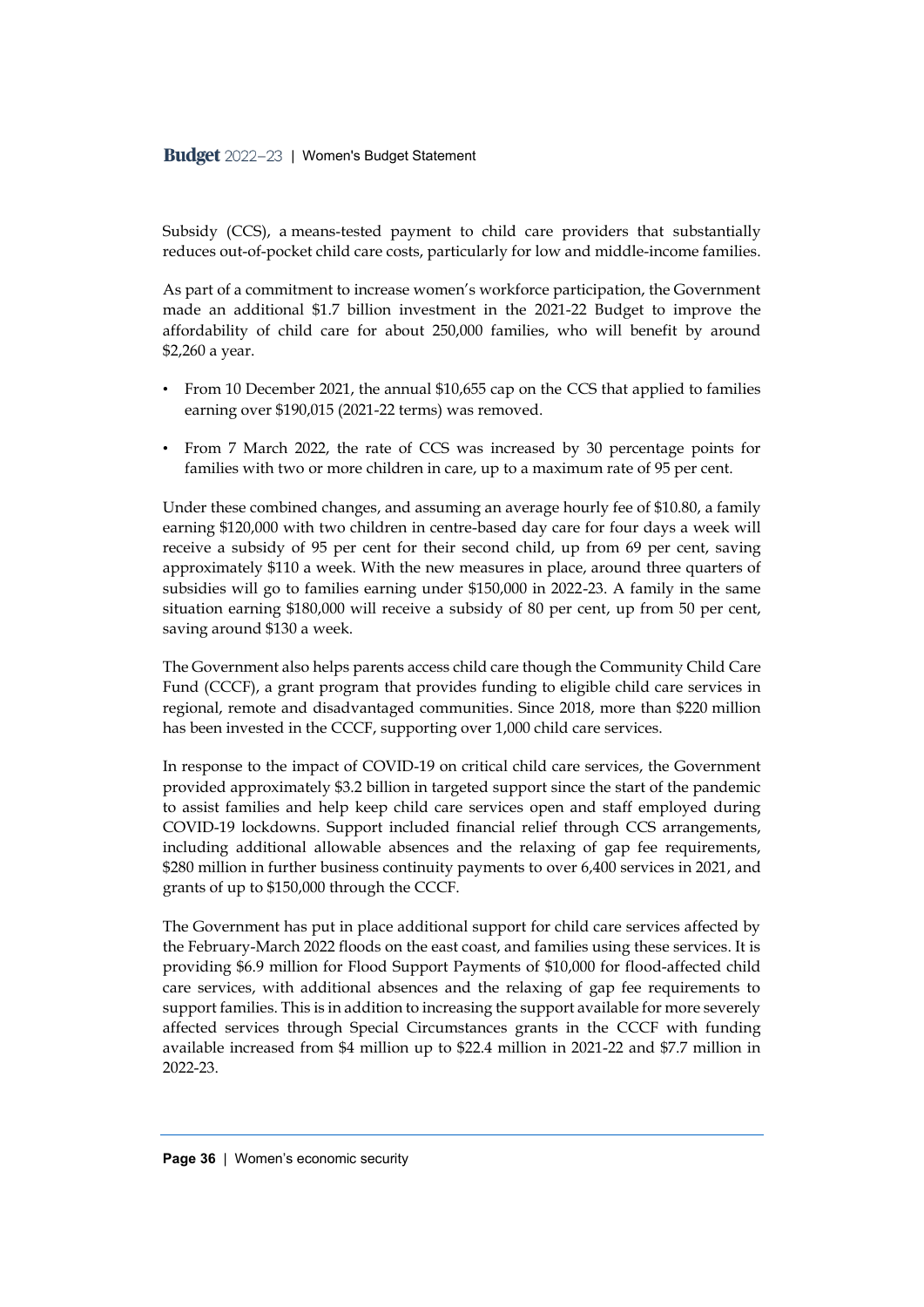#### **New initiatives**

This Budget provides further funding to support the establishment of services in remote and regional areas. \$19.4 million over five years from 2021-22 will be provided through the **Community Child Care Fund** for up to 20 new services in areas where there is limited or no access to child care. This will help regional Australian families by giving them proximate access to child care, leading to better flexible work options in our regions that will support women's economic security.

This funding is on top of the Government's current annual investment in child care and the \$1.7 billion provided in the 2021-22 Budget to increase the Child Care Subsidy for families with multiple children and remove the annual cap. The Government's investment in child care has grown from \$6.2 billion in 2013-14 to over \$10 billion in 2021-22.

To support workplace flexibility, the Government will provide funding of \$1.4 million over three years from 2022-23 to UNICEF Australia and Parents at Work. This investment will support the expansion of the **Family Friendly Workplaces** initiative to a further 500 workplaces across Australia. Best practice guidance for participating employers will be provided through 'National Work + Family Standards' (the Standards) so they can create a family friendly workplace culture. Organisations are assessed against the Standards and can be awarded certification as a Family Inclusive Workplace.

This program was established in 2021, alongside 23 founding and supporting partner organisations from across Australia. Organisations are assessed against the Standards', which considers approaches to flexible work, parental leave, care and wellbeing and family and domestic violence. There are now over 50 organisations who have been awarded certification as a Family Inclusive Workplace under the Standards.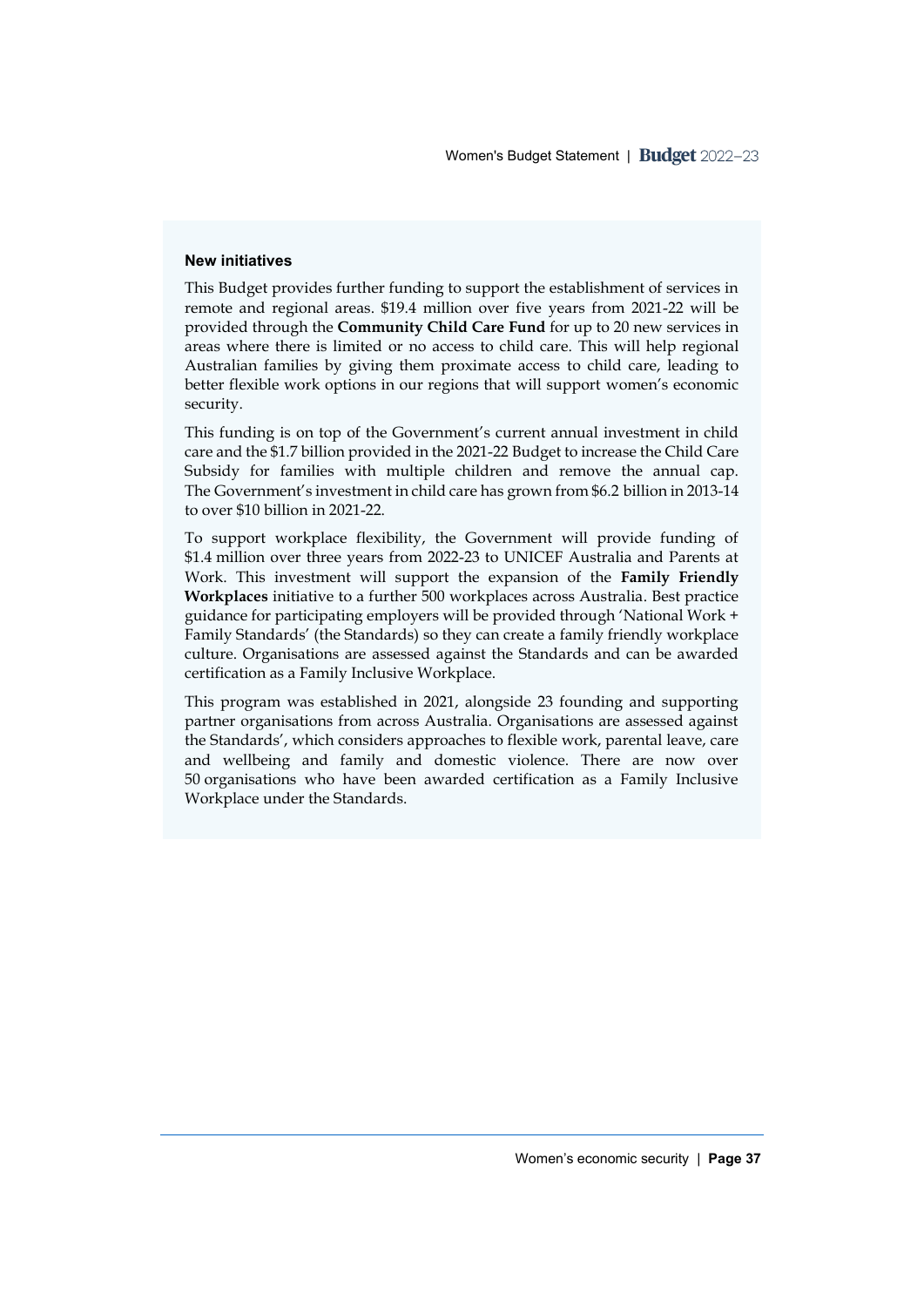# **Paid parental leave**

The Government's Paid Parental Leave (PPL) scheme is designed to provide financial support to parents to take time out of the paid workforce to care for a young child. It also aims to encourage women's workforce participation, help employers retain skilled staff and to enhance the health and wellbeing of new parents and children. The PPL scheme is currently comprised of two payments for eligible carers of a newborn or recently adopted child:

- Parental Leave Pay is provided for up to 18 weeks at a rate based on the national minimum wage
- Dad and Partner Pay for up to 2 weeks at a rate based on the national minimum wage to fathers and partners.

Carers must meet certain eligibility criteria, including a work, income and residency test. In 2020-21, the Government invested \$2.4 billion in PPL to support nearly 259,000 working parents.

In 2020, the Government introduced some flexibility measures, which enabled primary carers to use an initial continuous 12-week period of Parental Leave Pay before taking up the remaining six weeks flexibly at any time during the two years following the birth or adoption of a child. Further adjustments were introduced from September 2021 to ensure those who lost work due to a COVID-19 lockdown or special circumstances (such as family and domestic violence, natural disaster or severe medical condition) are not disqualified under work test rules from receiving payments.

There is increasing recognition of the benefits that can result from fathers taking leave during the early years of their child's life, including on child development. In Australia, the proportion of men who currently use Parental Leave Pay remains very small (0.5 per cent of parents using the scheme in 2020-21 were men). In 2020-21, less than 90,000 fathers and partners received Dad and Partner Pay, which accounts for only around 30 per cent of births each year.

The overwhelming majority of parents who use primary carer leave through the Government's Parental Leave Pay (99.5 per cent) and employer-funded schemes (88 per cent) are women. Parental Leave Pay can be accessed by eligible parents in addition to any paid leave provided by their employer, however Dad and Partner Pay cannot, which may be a disincentive. Approximately 60 per cent of private sector employers offered paid parental leave to their employees (to women and men and to women only) in 2020-21, up from 56.7 per cent the previous year. These arrangements are more common among larger employers, with 85 per cent of employers with more than 5,000 staff offering leave compared to 54 per cent of employers with 100 to 250 staff.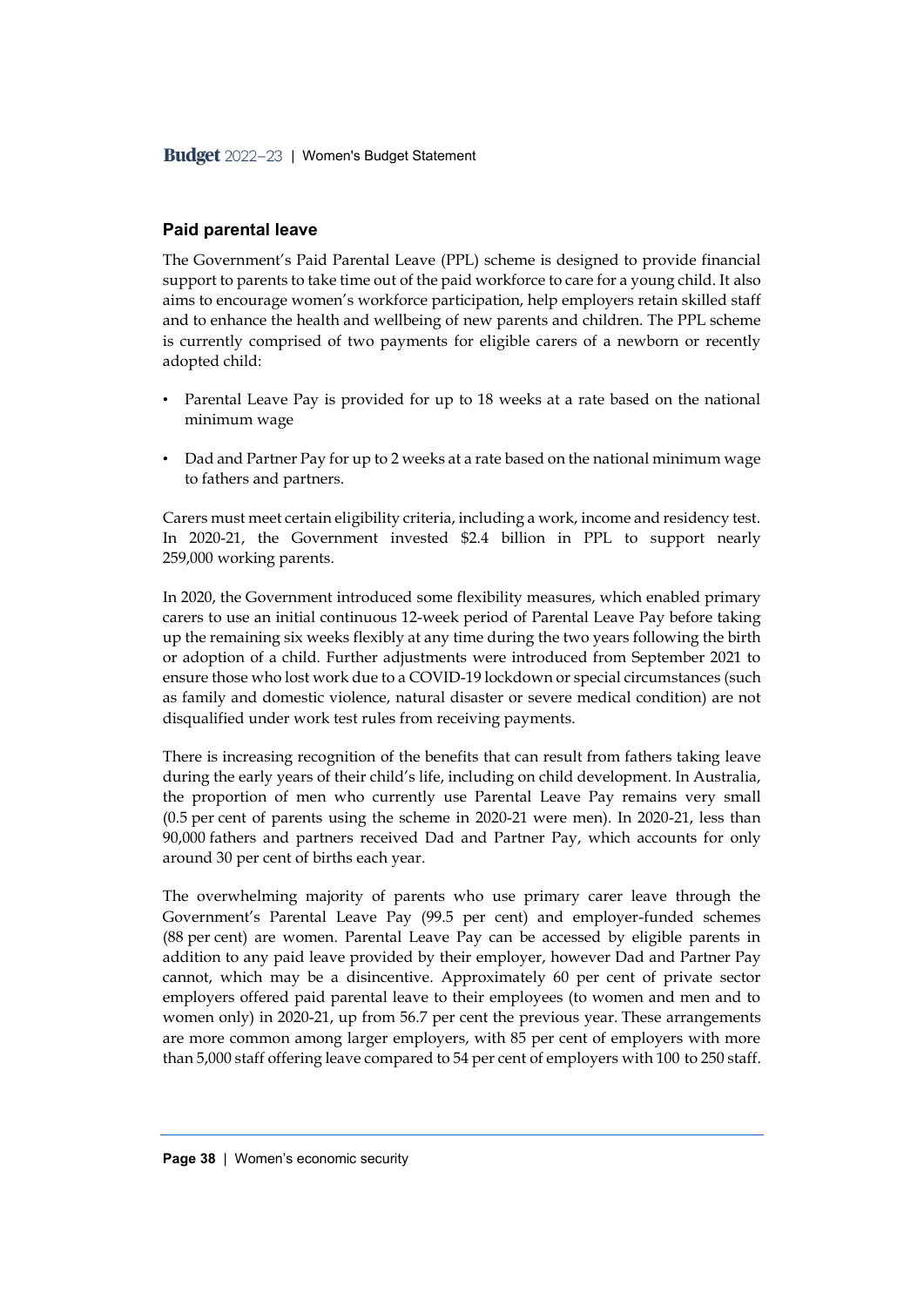#### **New initiatives**

The Government is investing \$346.1 million over five years from 2021-22 to introduce **Enhanced Paid Parental Leave** (PPL), which is fairer and provides full flexibility for eligible working families. These changes will provide increased choice for families to decide how best to manage work and care. Eligibility for the scheme is also being expanded. Changes to PPL, to be introduced no later than 1 March 2023 following stakeholder consultations, will increase eligibility for working parents, which will further help families with raising children and with cost of living pressures. These changes will benefit the roughly 260,000 parents who access PPL annually, with an additional 2,200 families gaining access who were previously not eligible.

The changes further demonstrate the Government's continued commitment to removing barriers to women's workforce participation and equality of opportunity. The enhancements will also support businesses – particularly smaller employers who may not be able to fund their own parental leave – retain valuable staff and negotiate flexible working arrangements.

To reflect the different needs of today's families, the changes will support flexibility by integrating Dad and Partner Pay and Parental Leave Pay to provide eligible families access to up to 20 weeks leave to use in ways that suit their specific circumstances. A single scheme will reduce complexity for working families and enable eligible parents to share the full PPL entitlement between them within two years of their child's birth or adoption if they both are in the workforce. It will assist to promote equality between mothers and fathers and empower families to make their own decisions without being restricted by policy settings defined by 'primary' or 'secondary' carers.

The changes will continue to support the health and wellbeing of birth mothers, with women better able to take the amount of leave that works for them. The changes also equalise access to the scheme. In the way mothers already can, dads and partners will be able to access the Government's scheme at the same time as any employer-funded leave, incentivising fathers to further utilise parental leave. Single parents will also benefit from the extended 20-week entitlement, in the same way a household with two parents can.

With more women in work and earning more than ever before, the Government is also making adjustments to the income test to further support women's workforce participation.

Currently, mothers who earn up to \$151,350 can access Parental Leave Pay even if their partner earns a high income, but a family in which the mother earns more than \$151,350 – even where the partner has no income or the partner income is much lower – is not entitled to Parental Leave Pay.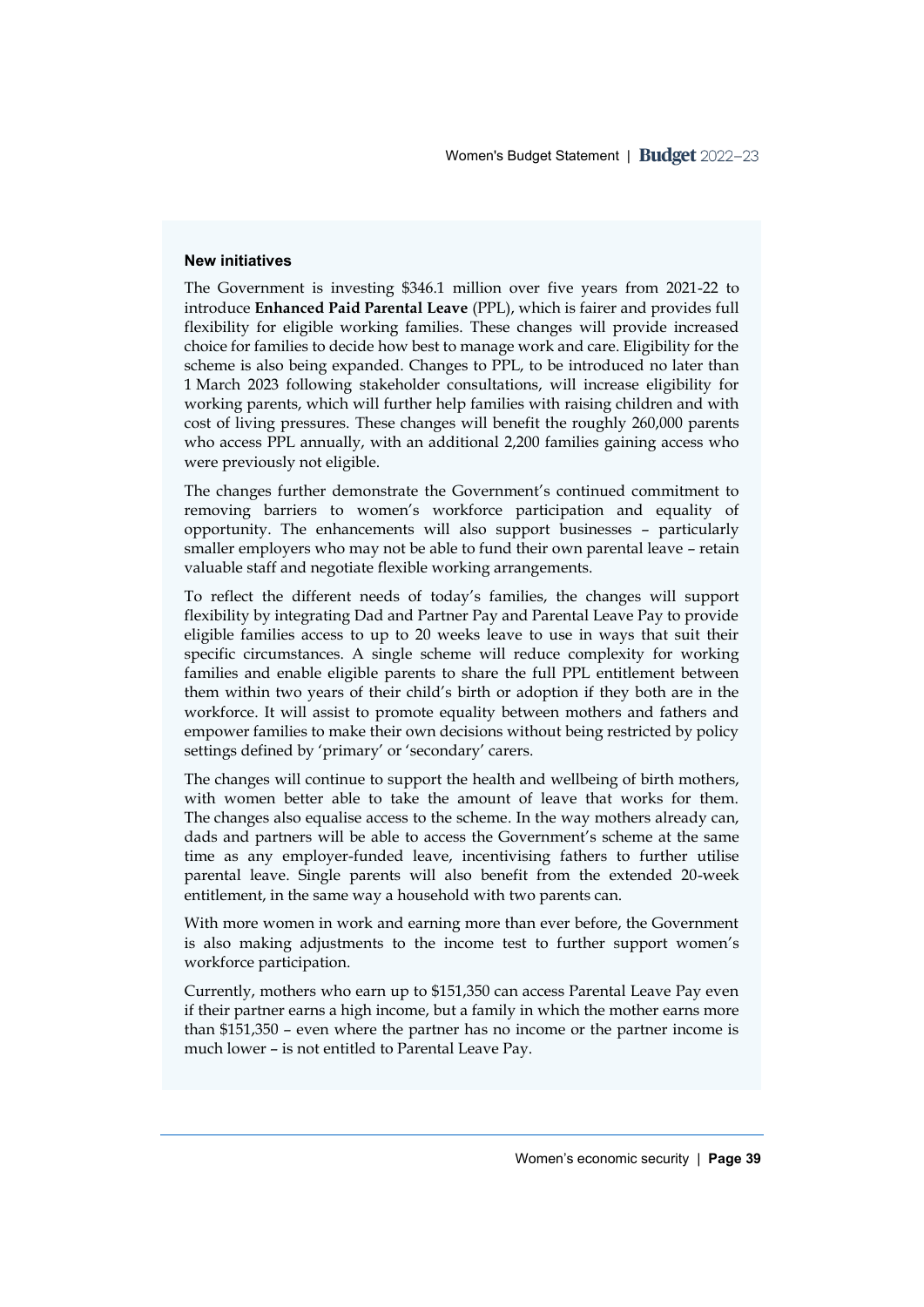To remedy this, the Government is broadening the income test to include a household income threshold of \$350,000 per year. This change will particularly support women who are the primary earner and do not currently have access to employer-funded parental leave, noting that between 2010-11 and 2017-18 the number of women with a taxable income of more than \$150,000 more than doubled from 99,800 to 209,600. No household will be worse off under these changes.

# **Education, employment and enterprise**

Australia has made significant progress in recent decades in closing long-standing gender gaps in education, strengthening women's empowerment and economic security. In tertiary education, girls and women comprise just under half of students in vocational education and training (VET) and have outnumbered men at university for more than 30 years.<sup>48</sup> Despite this strong educational performance, women in Australia continue to earn less than men in employment and are less likely to own and run a business. There are several factors that influence these gender gaps but a key driver is that women typically study and work in fields with lower financial returns.

The Government is addressing key barriers to women's education, employment, and enterprise to support their economic security. This Budget builds on significant investments made in previous years to encourage and support more women to take up roles in male-dominated and higher paid occupations. Women will also benefit from the significant investment in broader skills and employment initiatives, including the new Australian Apprenticeships Incentive System and the rollout of Workforce Australia.

### **Supporting women's employment opportunities**

In addition to a range of measures that support all Australians, the Government continues to invest in programs that further assist women's employment opportunities, including at different stages of the lives. These include the:

• **National Careers Institute Partnership Grants Program** (\$12.2 million over two years from 2021-22) for grants of between \$20,000 to \$350,000 to employers, training providers, schools and community organisations to facilitate career opportunities and pathways for women, particularly in non-traditional industries and occupations

<sup>48</sup> NCVER 2021 - Total VET students and courses 2020 | DataBuilder; Grattan Institute, 'Mapping Australian higher education 2018'.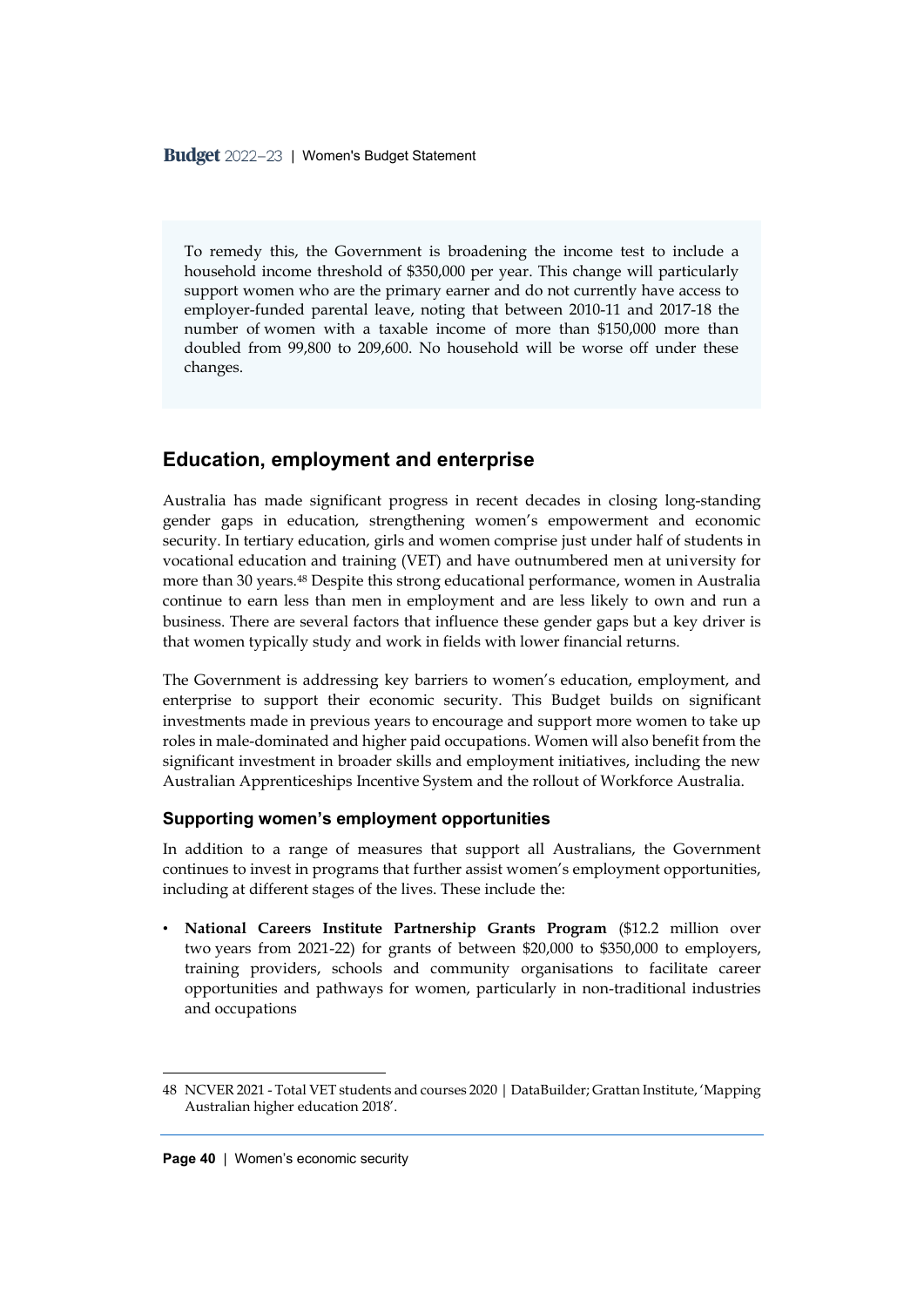- **Mid-Career Checkpoint program** (\$75 million over four years to 2023-2024), which supports eligible carers, predominantly women, to return to paid work, or advance or change their career
- **Launch into Work program** (\$74.7 million over four years to June 2028)**,** which provides for tailored pre-employment projects, though partnerships with employers, to build the skills and experiences of job seekers for identified entry-level jobs, with 84 per cent being women
- **Career Revive program** (\$4.1 million over five years to 2023-24), which supports medium and large businesses to attract and retain women returning to work after a career break, with over 50 businesses expected to participate by 30 June 2024.

In addition to these initiatives, the Government has made targeted investments to support employment in the female-dominated child care sector in response to the labour market disruptions caused by COVID-19. From 24 January 2022, child care providers can choose to offer a discounted fee to employees with children enrolled at three of their services to support providers to attract and retain staff. The discount will not affect the employee's Child Care Subsidy entitlement.

# **Supporting women into STEM**

Evidence shows women are less likely than men to both study and work in STEM fields. In 2019, 15 per cent of students in STEM vocational education and 36 per cent in university courses were women. Despite making up nearly half of the workforce in Australia, women comprise just 28 per cent of STEM workers. STEM skills are a critical enabler of productivity, economic growth and realising the potential of emerging industries, including in advanced manufacturing, technological and digital advancement, space, low emissions technologies and scientific research and commercialisation. STEM jobs are projected to grow more than twice as fast as other jobs over the five years to November 2025 and typically provide higher incomes. Increasing STEM capability is also critical to Australia's ability to compete in international markets, to create new opportunities for industries, and to support high living standards.

Building on its substantial \$147 million investment to date in supporting women in STEM, on 11 February 2022, the Government announced an additional \$6.7 million to ensure the continued success of three key initiatives. These include the:

- **Superstars of STEM program** (\$2 million over four years to 2024-25), which is delivered by Science and Technology Australia to increase the visibility of women in STEM as role models and has supported 150 women to date
- **Women in STEM Ambassador program** (\$2.3 million over two years to 2025-26), through which Professor Lisa Harvey-Smith has reached 121,916 unique participants through 370 hours of public engagements and outreach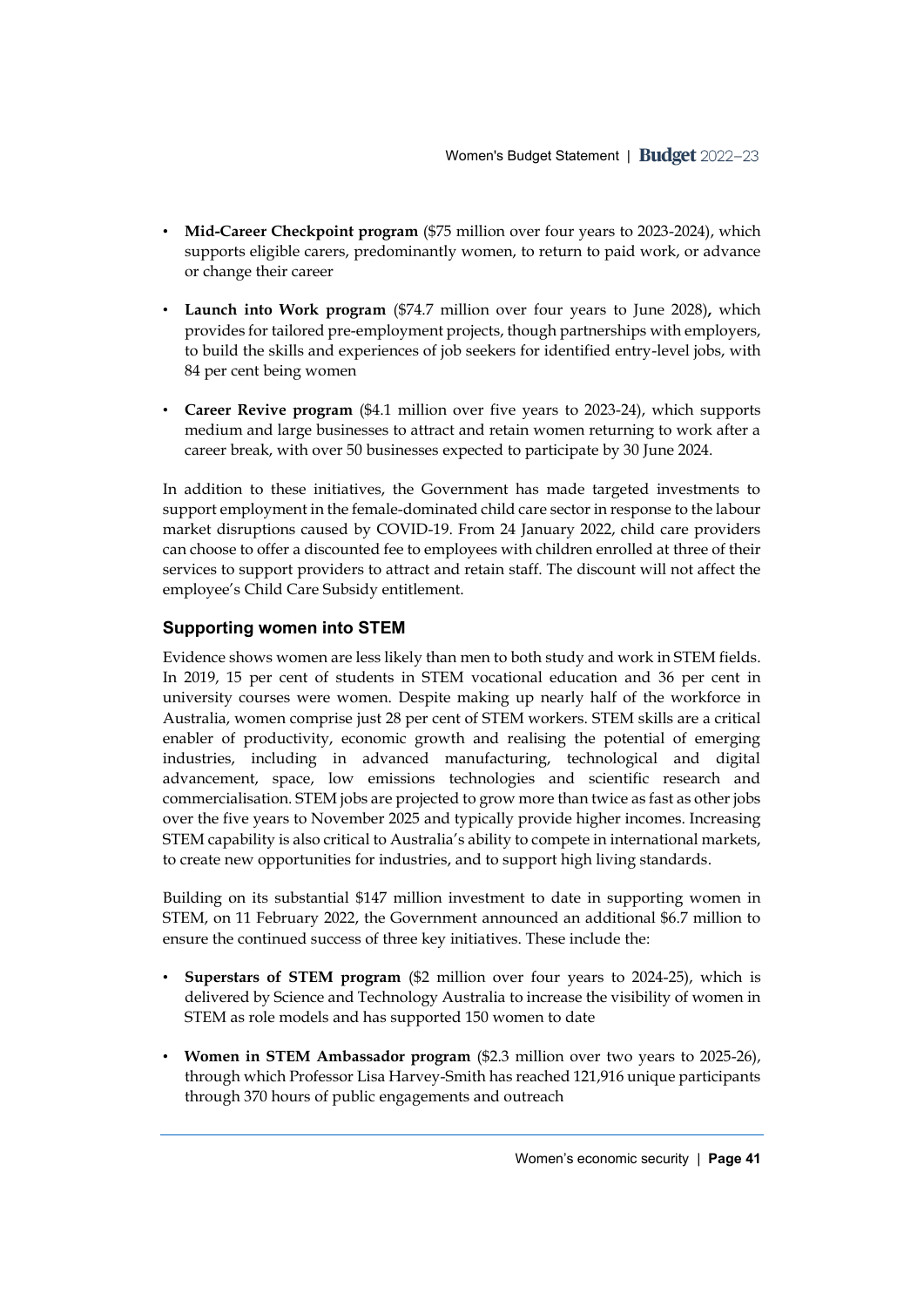• **'Future You' awareness campaign** (\$2.4 million over four years to 2025-26), which provides an online platform that has reached 3.1 million children, parents and carers to raise awareness amongst children aged 8 to 12, as well as their parents and carers.

The **Boosting the Next Generation of Women in STEM program** is also being delivered by the (ATSE) at a cost of \$41.2 million over seven years. ATSE manages up to 500 university scholarships to help women in STEM re-enter the workforce, seek higher qualifications, and develop senior leadership skills.

### **Supporting women into non-traditional occupations**

In 2021, women only represented eight per cent of apprentices in non-traditional trade occupations such as carpenter, plumber and electrician. Many industries and organisations are recognising the importance of increasing the representation of women. Working to increase the number of women in non-traditional trades will help to address skills shortages, can improve workplace practices, and further promote women's economic security because these trades are in-demand and highly paid. The Government has invested in a range of initiatives that continue to support more women into non-traditional occupations.

The Government's Women's Leadership and Development Program (WLDP) funds 75 project grants benefiting more than 50,000 women and girls to improve their workforce participation, leadership representation, economic security, and health and wellbeing. This includes projects designed to increase access and participation of women in traditionally male-dominated industries. Funding has been provided for:

- the **Women Building Australia program** (\$2.3 million over six years to 2023-24) delivered by Master Builders Australia to support women in the building and construction industry and encourage girls to consider building and construction as a career path
- the **Girls of Steel project** (\$1.2 million over three years to 2022-23) to encourage women aged 17 to 24 to enter into an apprenticeship in a non-traditional trade such as fitting and turning, sheet metal fabrication, boiler making, welding, casting and moulding, diesel, mechanical or electrical fitting
- the **Women in Work Boots initiative** (\$0.8 million over three years to 2023-24) to provide support for unemployed and underemployed women in Tasmania who are interested in pursuing a career in the agriculture, horticulture, civil construction, rail, transport, mining and quarrying industries.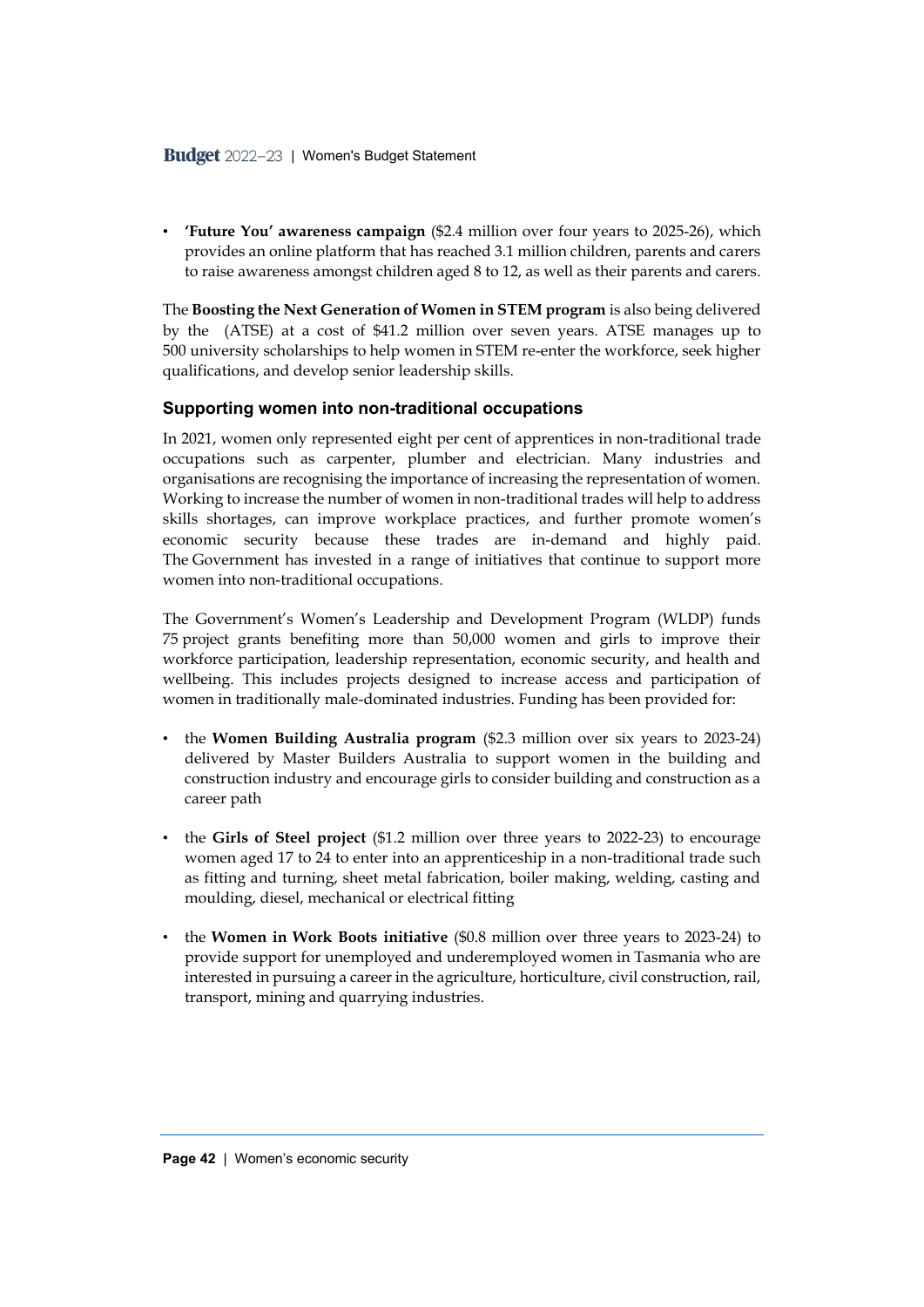### **Supporting women's enterprise**

Increasing women's entrepreneurship in Australia is important to the economy. Around 36 per cent of small business owners were women as of January 2022. 49 The lower representation of women is common in many OECD countries. In international studies, women cite a lack of free time as a key obstacle to entrepreneurship. Other common factors include a lack of experience or skill, an absence of entrepreneurial networks and mentors, and challenges accessing finance.<sup>50</sup>

The Government's **Boosting Female Founders Initiative** (\$52.2 million over five years to 2024-25) helps to address several barriers faced by women entrepreneurs. It provides grants of between \$25,000 and \$480,000 to majority women-owned and led start-ups to help them scale their businesses into domestic and global markets. The program commenced in 2020 and has supported start-ups such as Planet Protector Packaging, which manufactures a sustainable insulated packaging called Woolpack. This is in addition to broader initiatives such as the Entrepreneurs' Programme, which delivers support to eligible small and medium businesses to help them grow, innovate and commercialise, and the New Enterprise Incentive Scheme, which provides training and assistance to help eligible unemployed people to start and run a new small business.

<sup>49</sup> ABS, *Labour Force, Australia, Detailed*, January 2022, original series.

<sup>50</sup> OECD, *The Missing Entrepreneurs*: *Policies for Inclusive Entrepreneurship*, OECD Publishing, Paris, 2019.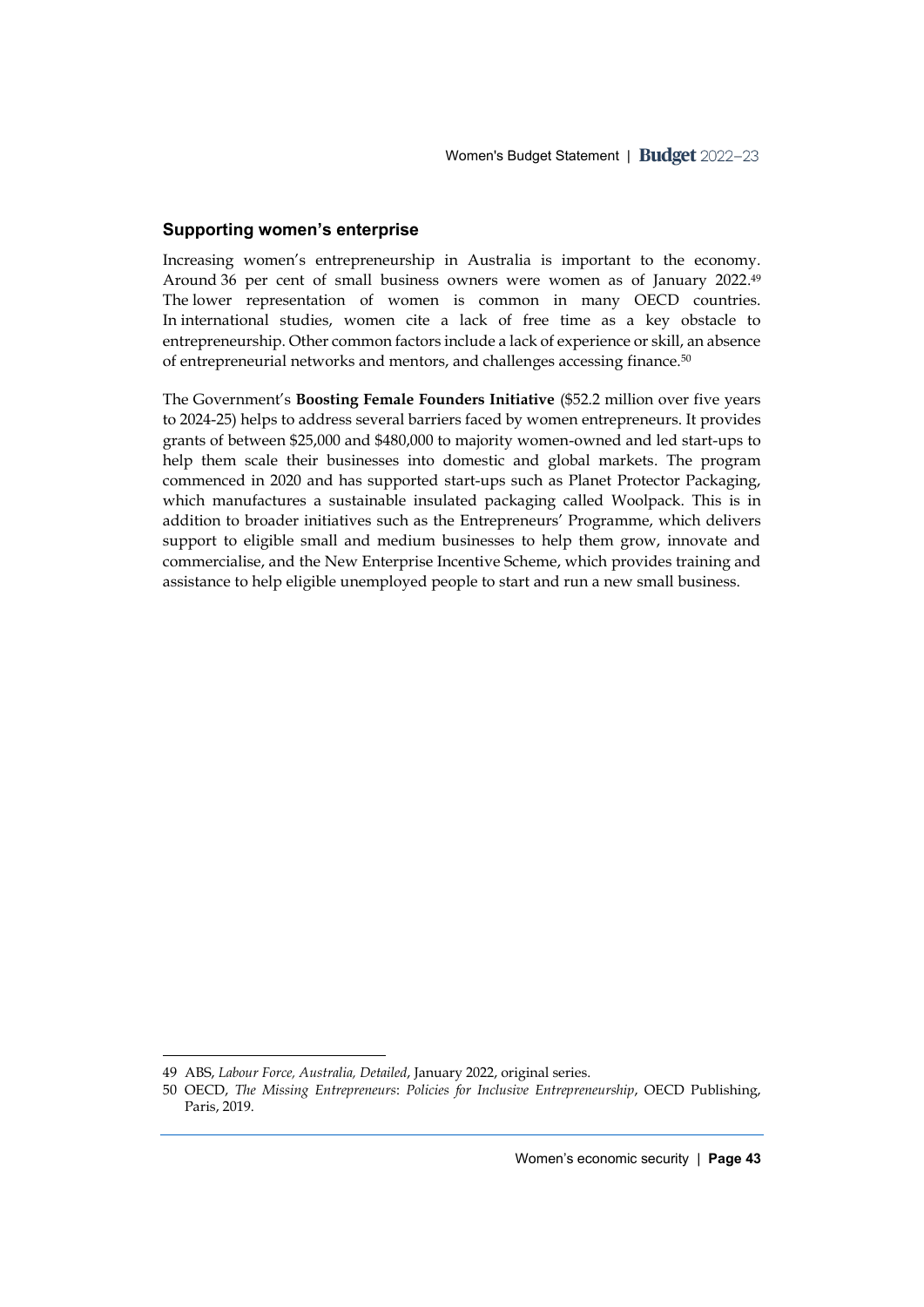#### **New initiatives**

This Budget invests in a range of additional initiatives to encourage women's employment, with a focus on supporting more women to take-up opportunities in under-represented sectors and higher-paid trades and occupations.

To **boost the number of women in trades**, the Government is investing \$38.6 million over four years from 2022-23. Women who commence in higher paying trade occupations on the Australian Apprenticeship Priority List will be provided additional supports, such as mentoring. This measure will complement investment through the new Australian Apprenticeship Incentive System by guaranteeing gateway support services and in-training support places for women in non-traditional trades. This includes increasing availability of mentoring, peer support and enterprise skills training through Australian Apprenticeship Support Network providers.

The Government is investing \$4.7 million over five years from 2022-23 to **encourage women into the manufacturing industry** through networking events in metropolitan and regional areas and a mentorship program for women at all stages of their manufacturing career.

Significant demand is forecast for the tech workforce and this Budget provides \$3.9 million over two years from 2022-23 to **support more women into digitally skilled roles**. In partnership with industry, this initiative will provide mentoring and coaching to facilitate a mid-career transition into the 'tech workforce'.

To develop and grow women's entrepreneurial skills, the Government is investing \$9.0 million over three years from 2023-24 to expand the successful **Future Female Entrepreneurs program**. Funding will continue for the Academy for Enterprising Girls (10 to 18-year-olds) and the Accelerator for Enterprising Women, expanding it to include all women aged 18+. A new Senior Enterprising Women program will provide mentorship and programs to build enterprising skills for senior women who are unemployed or underemployed to become financially self-sufficient. A new Enterprising Women in Leadership program will pair early-stage entrepreneurs with experienced leaders and provide education for school leavers in leadership skills.

The Government will consult on how best to amend the National Employment Standards in the *Fair Work Act 2009* to **ensure redundancy payments more fairly reflect working hours** over the course of a person's employment. This is important given many women move between full-time and part-time work due to caring responsibilities.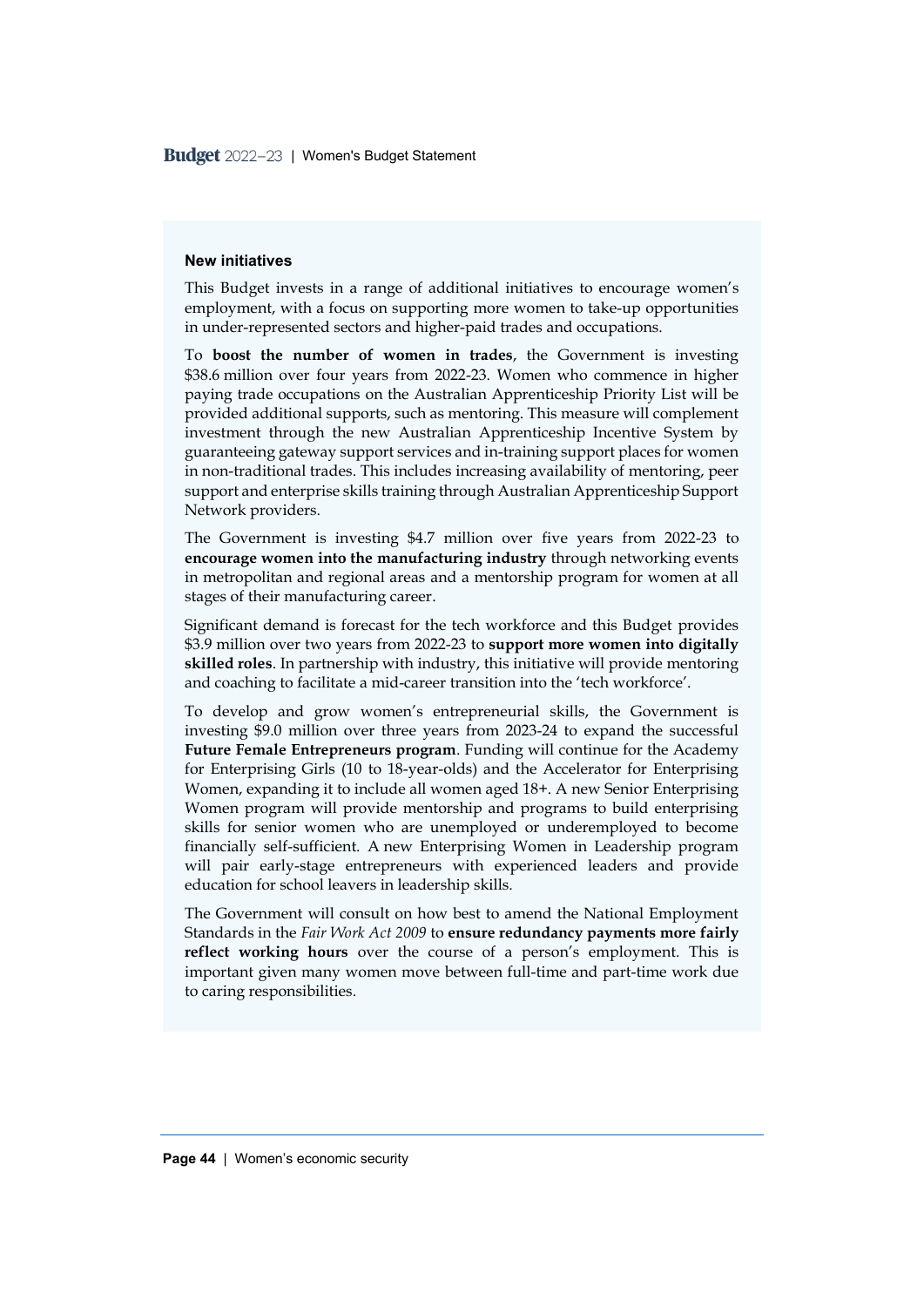# **Women's leadership**

More women in leadership roles is good for business and the economy. For the average ASX company, an increase of 10 percentage points or more in the share of female key management personnel is associated with a 6.6 per cent increase in market value.<sup>51</sup> Women leaders are also important role models and mentors for the next generation.

The Government is committed to encouraging more women into leadership positions in the private and public sector, including through programs that support women at all stages of the leadership pipeline.

The Government is leading by example. In 2021, the Government met the commitment it set in 2016 to achieve equal representation – women make up 50.2 per cent of Government board positions as of 31 December 2021 (Chart 7). This represents an 8.5 percentage point increase since 2013. In the public sector, the Government further drives change by setting goals and publicly reporting on progress.



**Chart 7: Share of Australian Government board positions held by women** 

Note: Data recorded on a financial year basis, however latest data (from December 2021) has been included in the chart.

Source: Department of the Prime Minister and Cabinet, as of December 2021.

<sup>51</sup> Gender Equity Insights 2020, Delivering the Business Outcomes, Bankwest Curtin Economics Centre analysis of WGEA compliance dataset.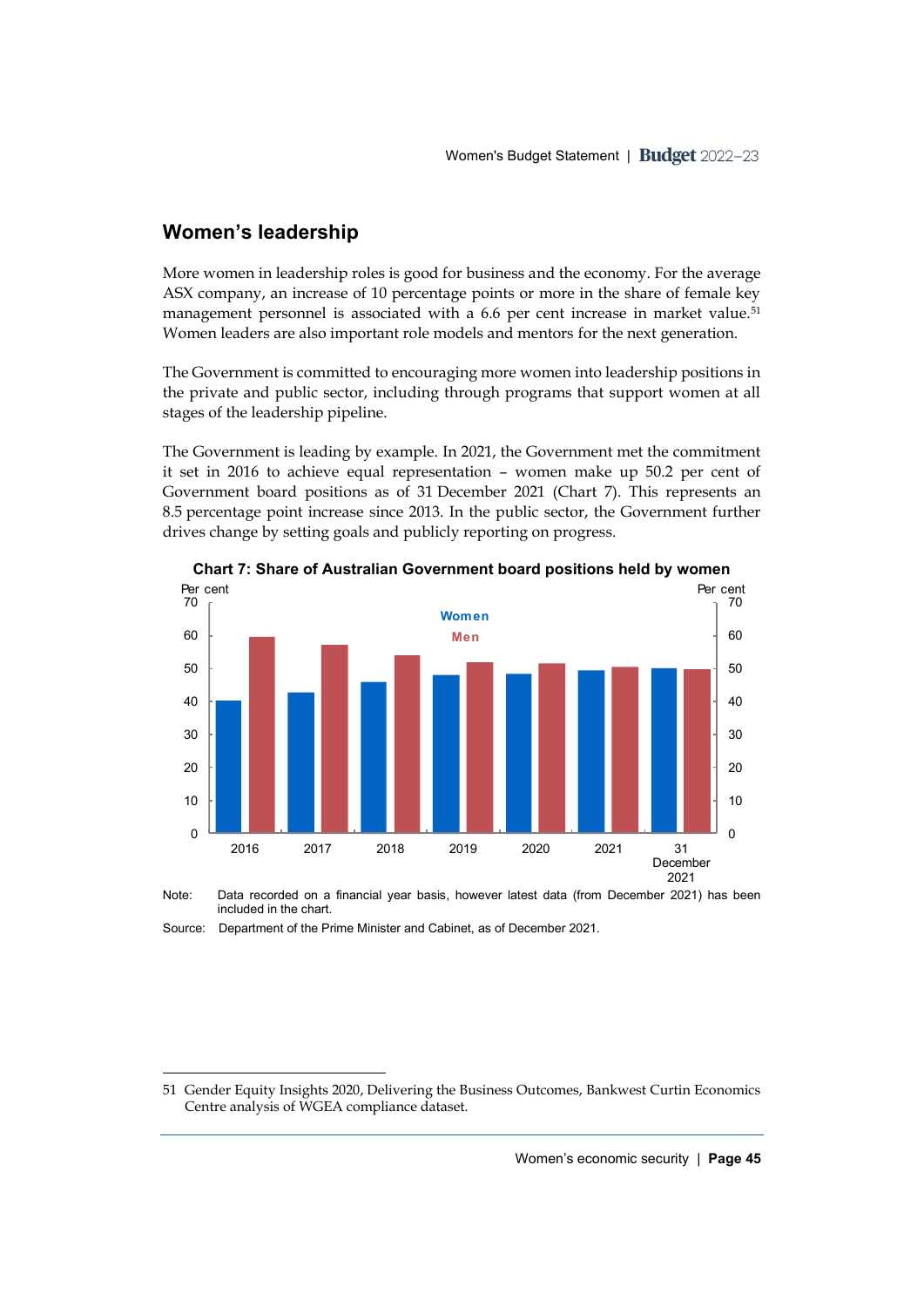The Australian Public Service (APS) also leads the way in gender representation, with women making up 50 per cent of the Senior Executive Service and 53.2 per cent of Executive Level positions. At National Cabinet in December 2021, state and territory governments agreed to provide their public sector data to WGEA. This will strengthen WGEA's already world-leading gender equality dataset.

The private sector has made significant progress in the past decade. Women are now taking up management roles at a faster rate than men; if this continues, in two decades there will be equal gender representation in full-time management positions.<sup>52</sup> For ASX 200 companies, in 2021, women held 34.2 per cent of board positions (up from 8.3 per cent in 2009) and 41.8 per cent of new board appointments (up from 5 per cent in 2009).<sup>53</sup> However, there is much further to go, particularly in the most senior positions and in companies outside the ASX 200. WGEA data indicates that in 2021 women made up 19.4 per cent of CEOs and 22.3 per cent of boards and governing bodies had no female directors (compared to 0.6 per cent with no male directors).<sup>54</sup>



**Chart 8: Share of women in decision-making roles in private organisations** 

Notes: Executives includes heads of business and other key management personnel. Source: 2020-21 WGEA Scorecard.

The Government is committed to providing pathways for women into leadership. The Government's Women's Leadership and Development Program (WLDP) supports a range of programs aimed at increasing women's leadership opportunities, as well as improving women's employment and safety. In the 2021-22 Budget, the Government provided \$38.3 million over five years (2021-22 to 2025-26) to expand the WLDP.

<sup>52</sup> WGEA, 'Women in Leadership'.

<sup>53</sup> Australian Institute of Company Directors, *Towards Board Gender Parity: Lessons from the Past – Directions for the Future*, 2021.

<sup>54</sup> WGEA 2020-21 dataset.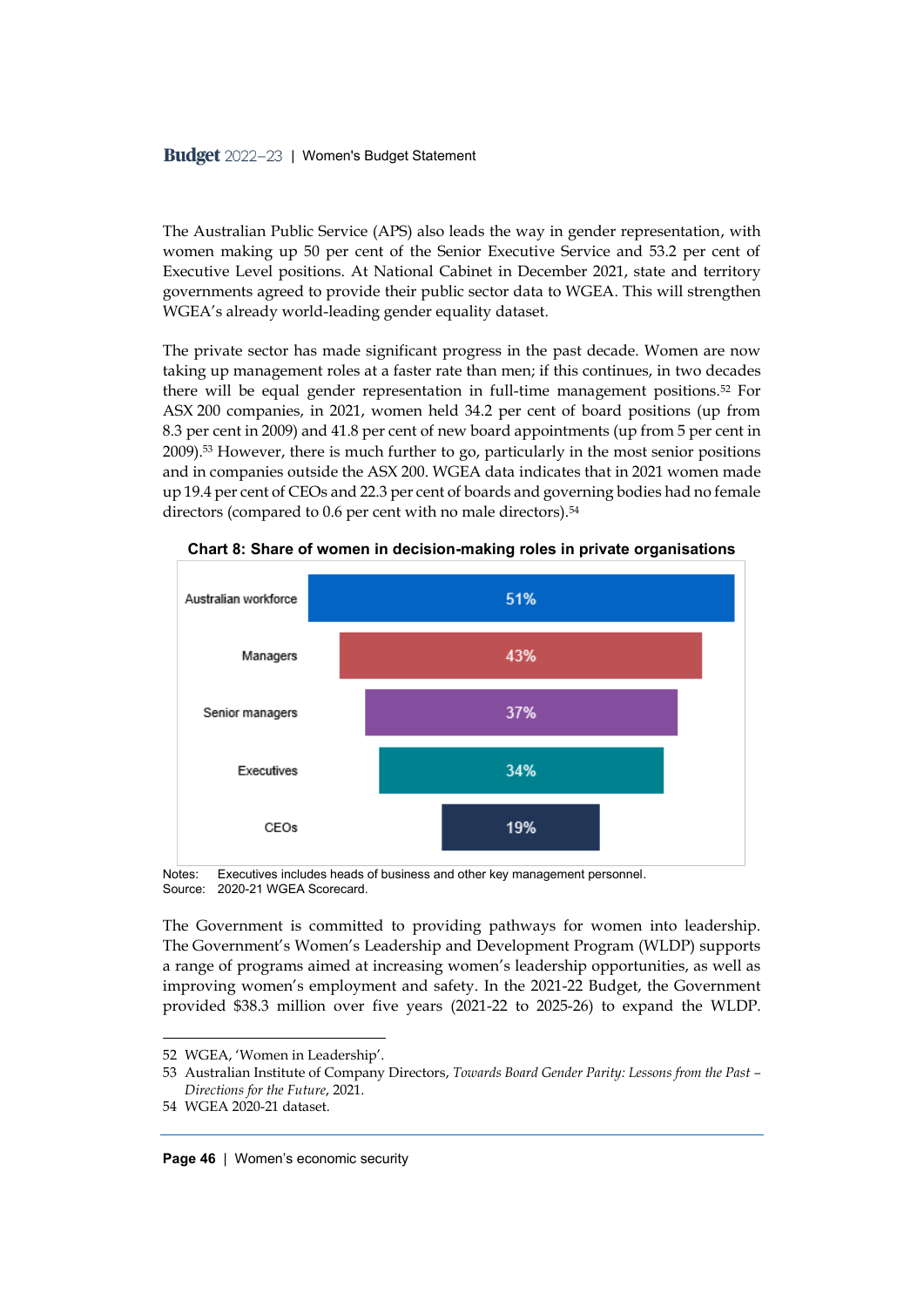This built on the \$47.9 million expansion (over four years 2020-21 to 2023-24) through the 2020 Women's Economic Security Statement.

WLDP projects are currently enabling women and girls to secure employment and take up leadership opportunities. To help improve gender equality in leadership roles, the Government has provided funding to the Australian Institute of Company Directors to deliver board diversity scholarships to support women to attend a company directors course. A number of other projects funded through the WLDP enable women's leadership, including:

- **Get Skilled Access** (\$0.7 million over three years to 2022-23), which builds leadership capability in current and retired women athletes with disability, and increases the talent pool for board selection and executive and administration roles in sporting organisations;
- the **Australian Power Institute's PowerfulWomen program** (\$0.9 million over four years to 2023-24), which improves participation and leadership opportunities for at least 1,700 women in male-dominated sectors across Australia, including within the power sector; and
- the **Diverse Women's Leadership Program** in Western Australia (\$0.6 million over three years to 2022-23), run by the Muslim Women's Support Centre of WA, which delivers leadership programs to women from culturally and linguistically diverse backgrounds.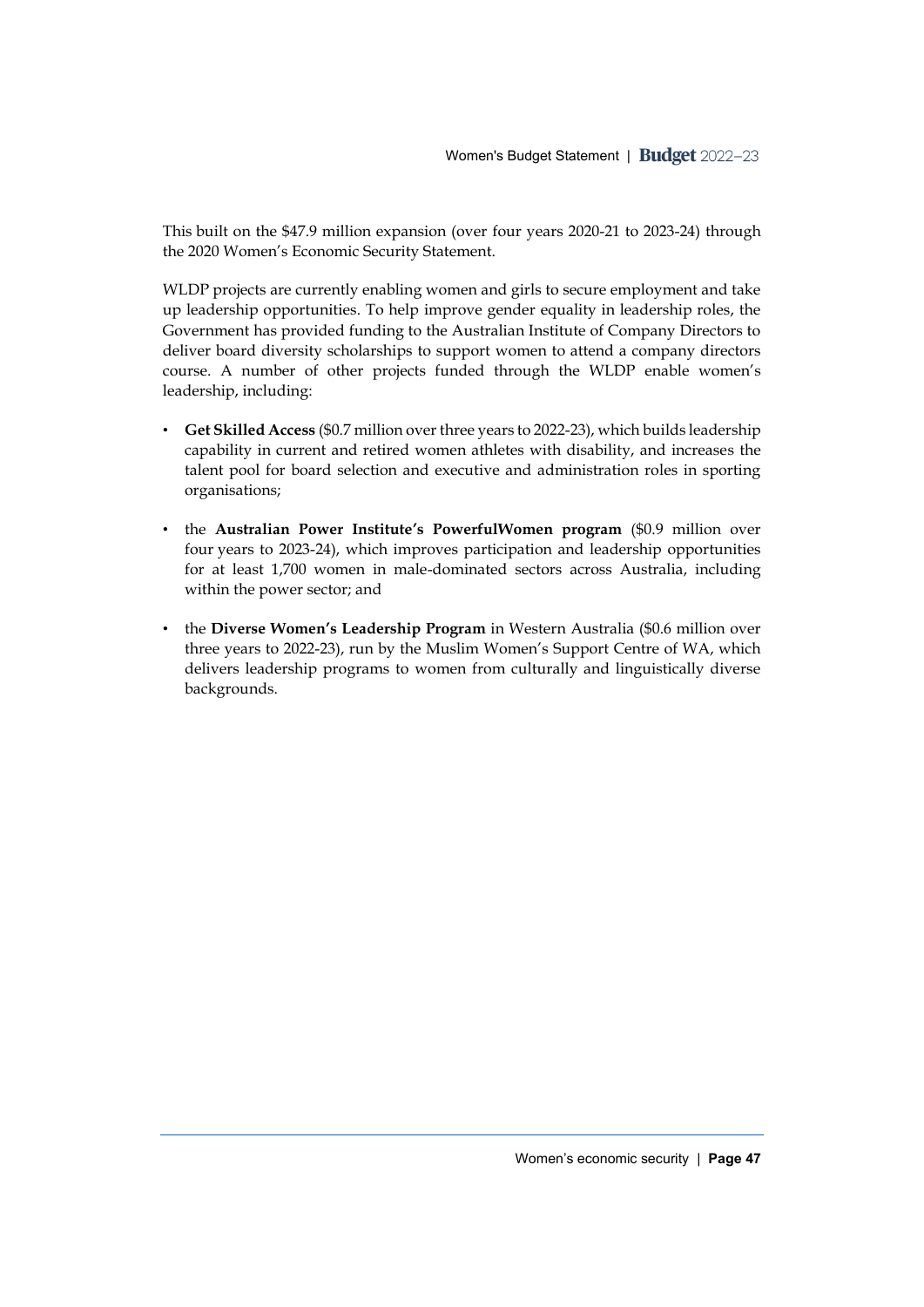#### **New initiatives**

The Government is committing \$9.4 million over five years from 2021**-**22 to support women at critical stages in their career and into leadership positions**.** 

#### **Future Women's Jobs Academy**

To support women facing unique barriers to leadership, the Government is expanding the Future Women**'**s Jobs Academy. The Jobs Academy helps unemployed and underemployed women to find a job, transition to a new career, upskill, gain more hours of work or start their own business by providing training, mentoring, and connections to real jobs. Through an online model, the expanded program will work with a minimum of 2,000 women over three years, predominantly women aged 45 years or older, who have the life experience to be effective leaders, but not the technical skills or mentor support, to transition them into management and leadership positions.

#### **Supporting gender balanced boards**

The Office for Women will oversee a refresh of the Government**'**s BoardLinks platform to improve its functionality, including navigation and search capability, improving visibility of upcoming government board vacancies, promoting greater board diversity, and providing links to established networks and industry partners**.** This will support women to identify and access to the right networks and opportunities, which can be crucial to women making the jump to board positions.

### **Global efforts**

The Government supports women's leadership in international settings to improve representation and opportunities for women. In 2021, Australia participated in G20 EMPOWER, a group of senior public servants and high-profile business representatives from G20 countries focused on supporting women's leadership in the private sector. G20 EMPOWER launched a 'Best Practice Playbook' that highlighted Australia's 'Champions of Change' initiative and included an example of how an Australian company tackled the gender pay gap. G20 EMPOWER continues to provide advice to G20 leaders in 2022.

#### **Women leaders in sport**

In 2022, women made up 20 per cent of CEOs of national sporting organisations funded by the Australian Sports Commission and only 10 per cent of high-performance head coaches.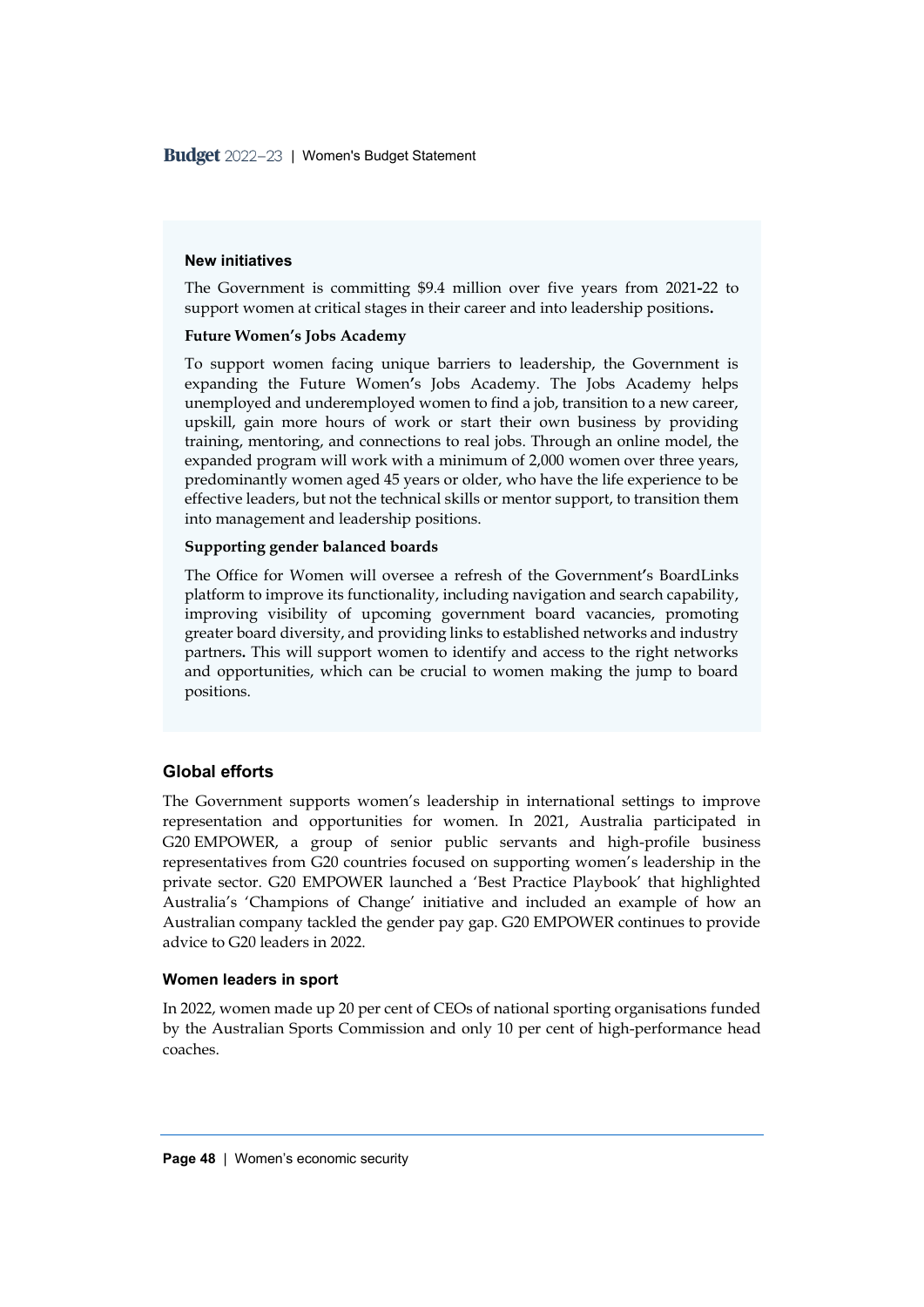The Government invests in the **Women Leaders in Sport (WLIS) program** to provide women with development opportunities to reach their leadership potential in the sports industry as coaches, officials, administrators, team captains and mentors. The WLIS program includes leadership workshops for individuals and organisations, and development grants of up to \$10,000 (an increase from \$3,000 in 2019) for individuals and up to \$20,000 for organisations.

The Government has also invested in national sporting organisations and high-profile events to help promote women as elite athletes and role models and encourage greater participation, most recently in the 2021-22 Budget including \$27 million to Football Australia and \$5 million to Basketball Australia.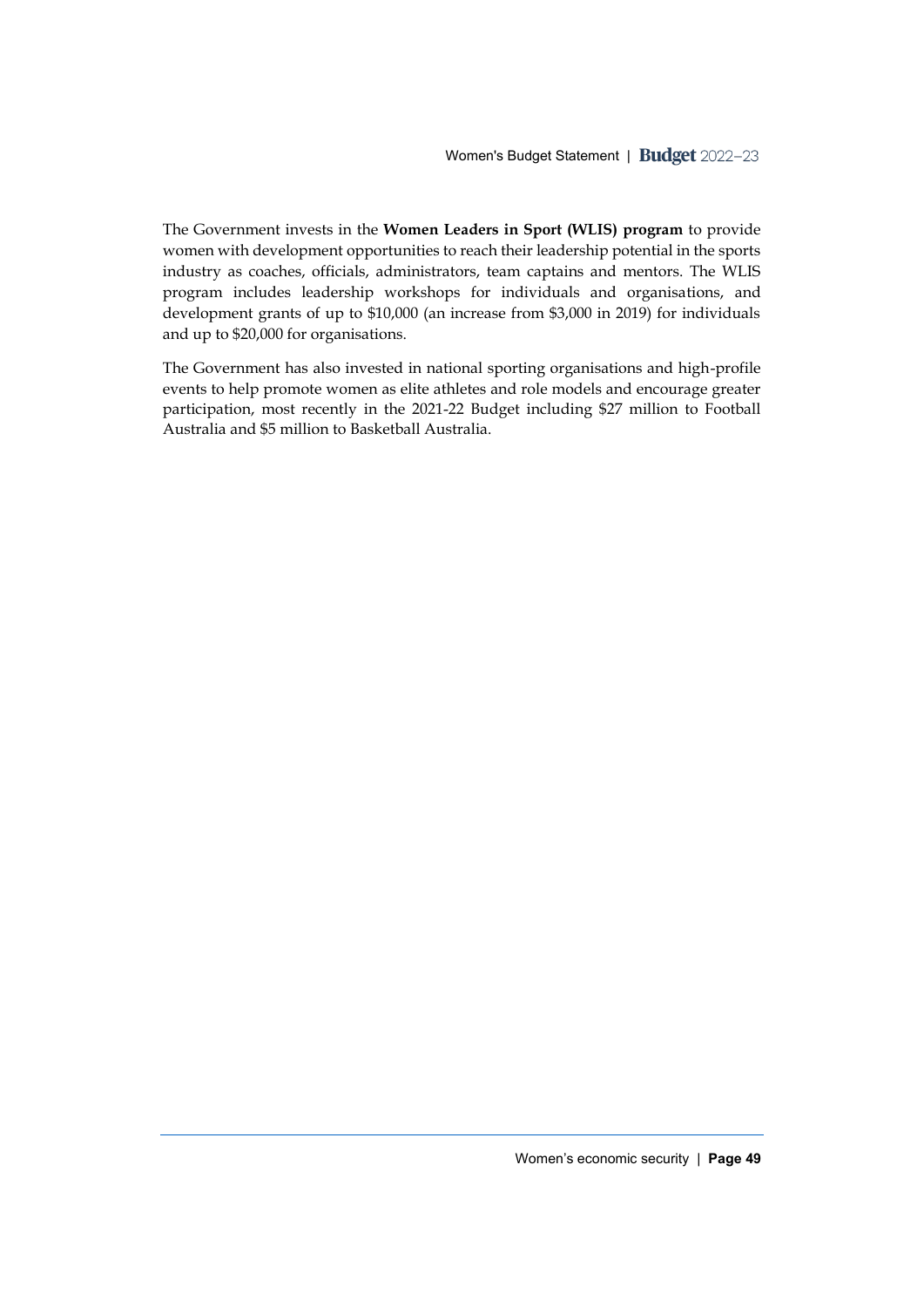#### **New initiatives**

The Government is committing \$10.3 million over four years from 2022-23 to further promote and create leadership, safety and employment opportunities for women in sport. The Australian Sports Commission will receive funding for:

- the **Community Sport Leaders Program**, to deliver leadership and governance workshops for women in the community sport sector, undertake research, and provide online education programs through the Australian Sport Learning Centre
- the **National Generation 2032 Coaching Program for High Performance**, to deliver talent and training programs to a further 10 female participants and extend the program for a year
- the **Community Coaches Program**, to support more than 200 female coaches per year to act as mentors across local, national and international sporting levels.

The Government is also investing in programs to encourage greater participation of women and girls in sport, with a strong focus on creating and expanding pipelines for women as future leaders and positive roles, including:

- \$2.6 million in 2022-23 for Basketball Australia to deliver **FIBA World Cup** legacy programs to encourage diversity and inclusion, as well as to increase participation
- \$3.1 million over two years from 2022-23 for Football Australia to expand the **Miniroos for Girls Program** (for girls aged 6-12 years) and the **Girls 12+ Football Your Way Engagement Program**, enabling an additional 30,000 and 8,800 girls respectively to participate in football.

The Government is investing \$15.0 million into the Whitten Oval redevelopment, which includes developing the **New Women's Health and Leadership Hub** to provide programs promoting girl's and women's health and leadership.

The Government is also supporting event delivery and legacy initiatives across the green and gold decade of major sporting events in Australia, including the **FIBA Women's Basketball World Cup 2022, FIFA Women's World Cup 2023, Netball World Cup 2027** and **Women's Rugby World Cup 2029**.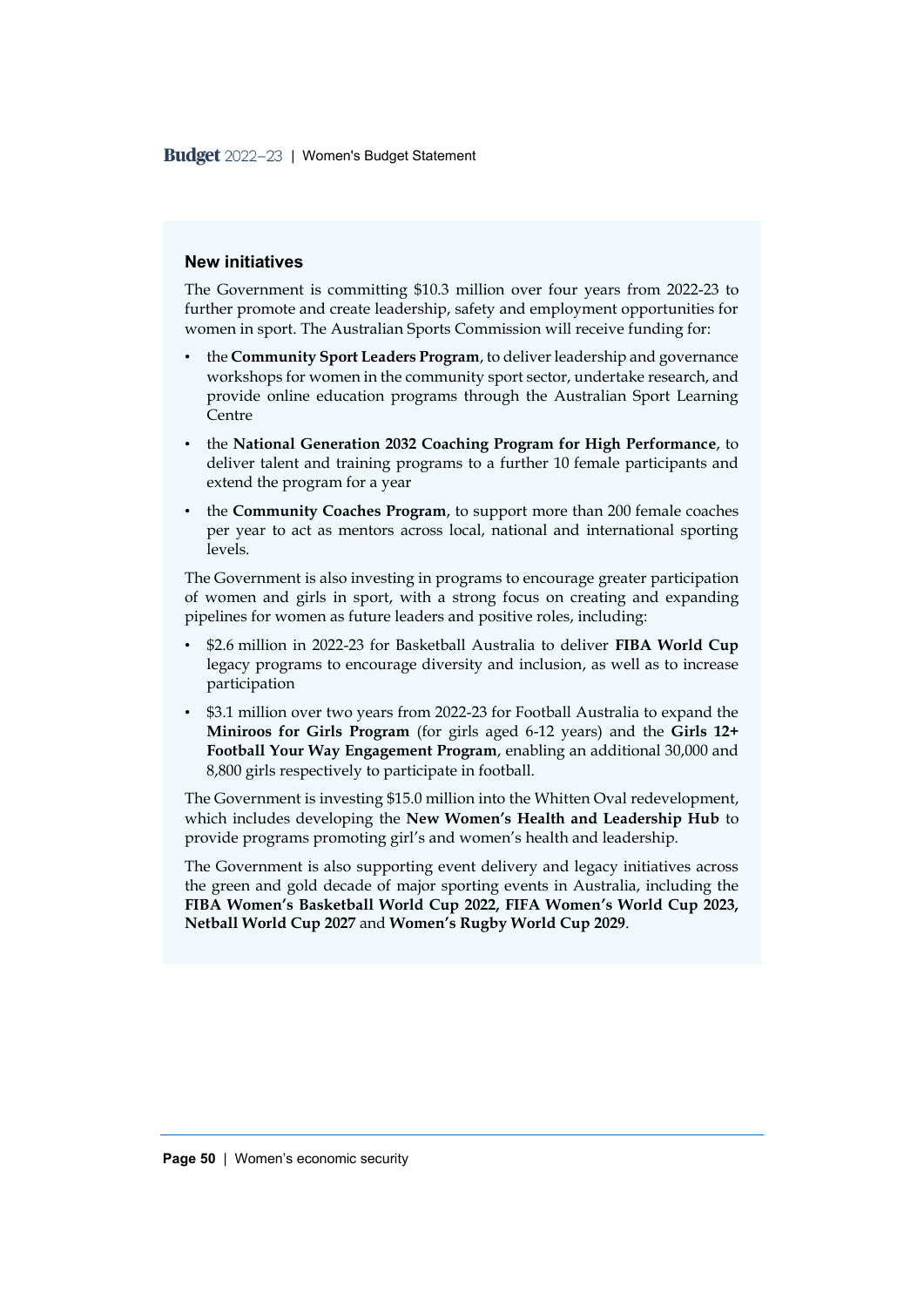# **Financial security and home ownership**

# **Financial capability**

Financial capability enables people to make decisions, navigate complex financial systems, and behave in ways that improve their financial situation.

The 2021 National Financial Capability Survey found differences between women and men emerge at a young age and persist into retirement (Chart 9). Australian women did not perform as well on financial literacy, with women on average scoring 60 out of 100, while men scored 76. In addition, only 36 per cent of women have a financial plan for retirement, compared to 55 per cent of men.



Source: 2020-21 National Financial Capability Survey.

The Government is committed to lifting women's financial capability. Women are a target cohort under the **2022 National Financial Capability Strategy**, along with young Australians, people in or near retirement, and Aboriginal and Torres Strait Islander people. The Strategy provides a framework for action and to measure progress in priority areas.

The Government will sequentially introduce initiatives for each of the four target cohorts. Recognising the importance of intervening early, the Government is starting with young Australians, and has launched a new online resource, Money Managed. Early intervention is critical to ensuring the benefits cumulate over a lifetime. Money Managed is designed to help young people make smart and informed financial decisions to develop healthy financial habits. It is an interactive, mobile first platform that has practical information, tips and tools on earning, saving, spending and investing.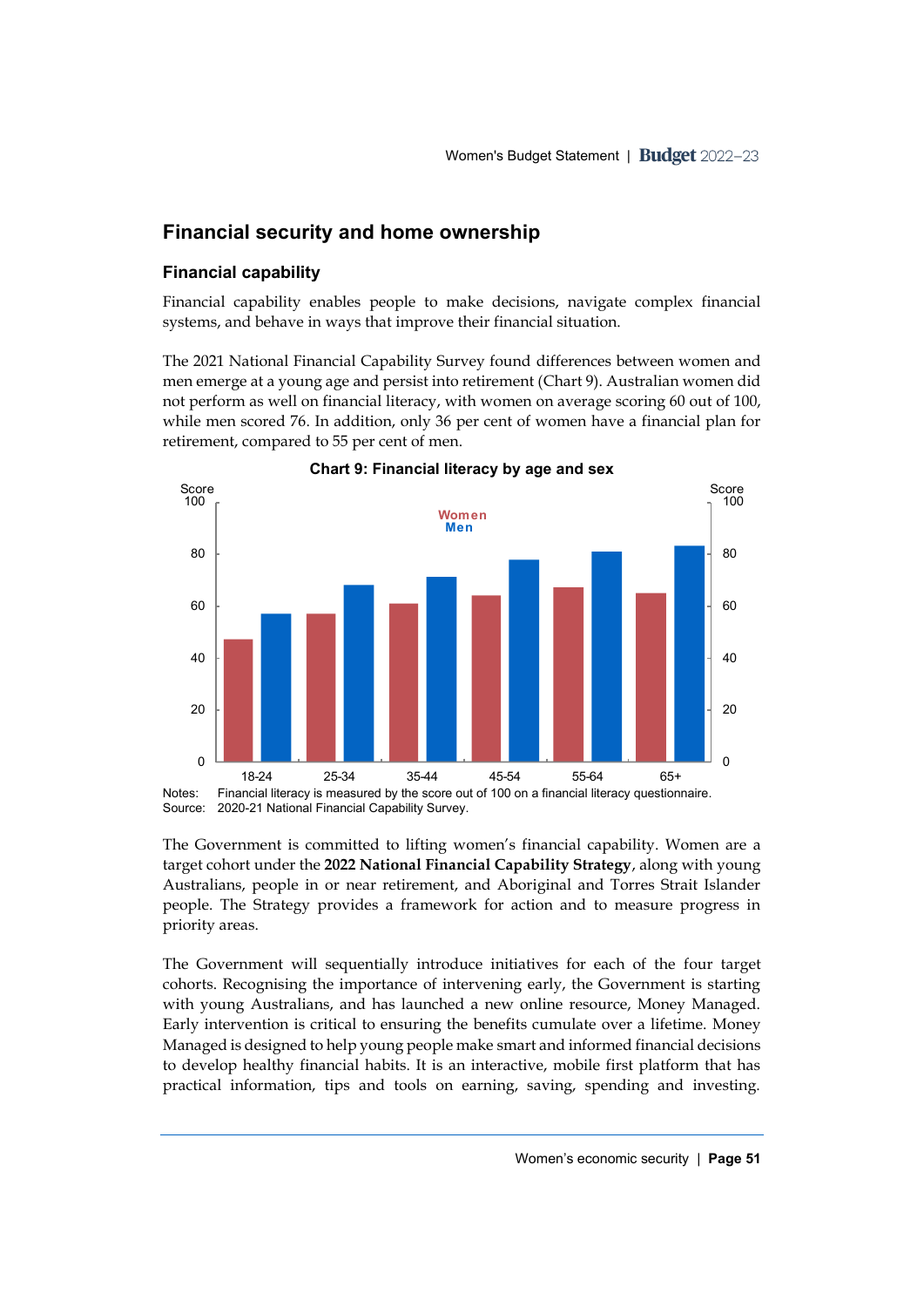Following young Australians, the Government will focus on initiatives tailored to women's financial capability needs.

#### **New initiatives**

#### **Financial capability workshops for female entrepreneurs**

Financial capability is an essential aspect of running or leading a business. It ensures businesses can meet their commercial obligations, plan for future growth and maximise their potential profit. Enabling more women to start successful small businesses fosters economic growth, increases economic security and independence for the business owner and elevates the status of women in business.

As part of the successful Boosting Female Founders Initiative, the Government will procure a specialist education provider to develop and operate small and intensive business-oriented online financial capability workshops for around 100 female entrepreneurs.

Improving women's financial capability is also critical to reducing instances of financial abuse and coercion. Out of 2.2 million women who have experienced emotional abuse from a current or previous partner since the age or 15, almost 50 percent had experienced financial abuse.<sup>55</sup> Financial abuse is a form of controlling behaviour and can be part of a broader pattern of coercive or violent behaviour. A common form of financial abuse is being excluded from financial decision-making or having limited access to information about an individual or household's money. The next *National Plan to End Violence against Women and Children 2022-2032* (next National Plan) is expected to highlight financial abuse as a form of coercive control.

<sup>55</sup> AIHW, 'Family, domestic and sexual violence in Australia: continuing the national story', 2019.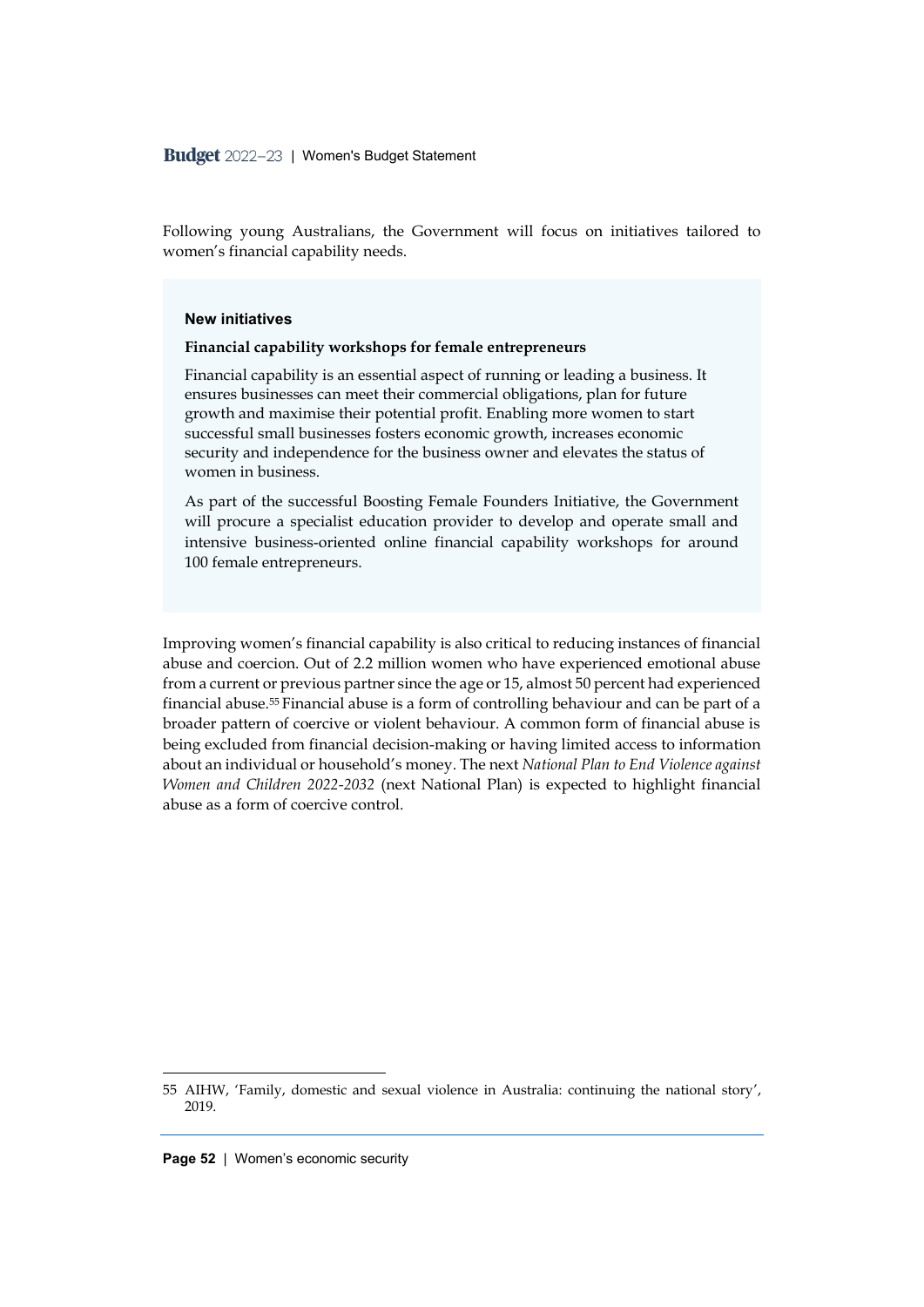#### **Superannuation**

In 2018-19, the median superannuation balance for persons aged 60 to 64 was \$137,051 for women and \$178,808 for men – a difference of \$42,000 or 23.4 per cent.<sup>56</sup> This difference is narrowing over time and will keep narrowing as women's workforce participation increases, the gender pay gap narrows, and the superannuation system matures. However, a gap will remain so long as women spend fewer hours in paid work than men.



**Chart 10: Gender gap in median superannuation balances, by age (2018-19)**

The Government has introduced a range of measures to ensure the superannuation system supports women's economic security in retirement. From 1 July 2022, legislation comes into effect that **removes the \$450 per month income threshold** under which employees do not have to be paid the superannuation guarantee by their employer. The measure will improve the coverage of the superannuation system, making a real difference to the retirement savings of around 300,000 lower income workers per month, 200,000 of whom are women.

Also from 1 July 2022, the work test for non-concessional and salary sacrificed contributions to superannuation for individuals aged 67 to 75 will be removed, and the eligibility age for the downsizer contribution will be reduced from 65 to 60 years. As women are more likely to make voluntary contributions to their superannuation than men, this additional flexibility will increase the ability for women to make contributions later in life. The extension of the downsizer contribution scheme to younger cohorts will particularly benefit people with moderate superannuation balances, including women; women currently account for around 55 per cent of downsizer contributions.

<sup>56</sup> ATO Taxation Statistics, 2018-19.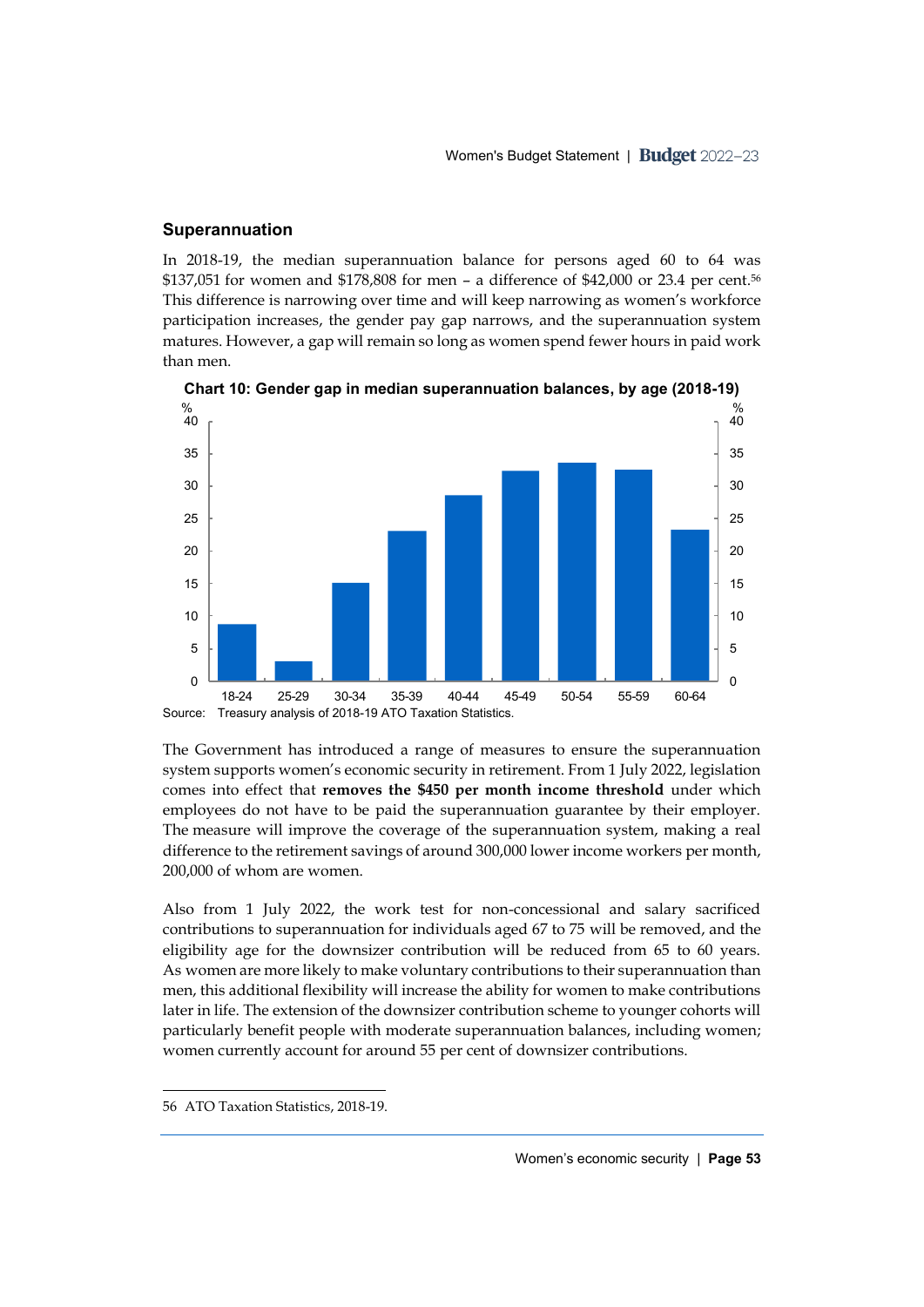From 1 April 2022, the Government's reform to **improve the visibility of superannuation assets in family law proceedings** will come into effect. The Australian Taxation Office will be able to share information with the Courts on superannuation assets held by parties during family law disputes. This will help deliver fairer and more equitable outcomes for women going through separation proceedings by reducing the scope for former partners to under-disclose their assets.

These targeted measures are in addition to broader reforms implemented by the Government over recent years to improve equity and flexibility in the superannuation system and maximise the savings of all Australians. These include initiatives such as the low-income superannuation tax offset, facilitating contribution splitting between partners, protecting balances from undue erosion by fees and insurance premiums, and increasing transparency and accountability of super funds. Individuals with balances below \$500,000 are also able to catch up on their retirement savings by accessing unused portions of their concessional contributions cap on a rolling five-year basis. The most effective way to reduce gender gaps in retirement is by reducing them in working life.

### **Housing**

To support new and expanded emergency accommodation for women and children escaping violence, in this Budget the Government is further investing in accommodation support for women impacted by domestic and family violence, including \$100 million over five years for the successful **Safe Places Emergency Accommodation Program** and \$54.6 million over five years for the **Keeping Women Safe in their Homes Program**, as part of funding to support the next National Plan.

The Government also provides around \$1.6 billion a year to states and territories through the National Housing and Homelessness Agreement (NHHA). This includes around \$132 million for homelessness services, with states and territories to match that funding. Older people, Indigenous Australians, and women and children affected by family and domestic violence are national priority homelessness cohorts under the NHHA. This is in addition to around \$5 billion the Government spends on Commonwealth Rent Assistance (CRA). CRA provides support to around 1.4 million eligible households.

Since its establishment in 2018, the National Housing Finance and Investment Corporation (NHFIC) has supported more than 15,000 new and existing affordable dwellings through the provision of low-cost loans to Community Housing Providers. In support of the Government's response to the recommendations of the *Statutory Review of the Operation of the National Housing Finance and Investment Corporation Act 2018*, in the 2021-22 Mid-Year Economic and Fiscal Outlook the Government increased NHFIC's liability cap from \$3 billion to \$3.5 billion. To build on this commitment, in the 2022-23 Budget the Government is increasing NHFIC's liability cap by an additional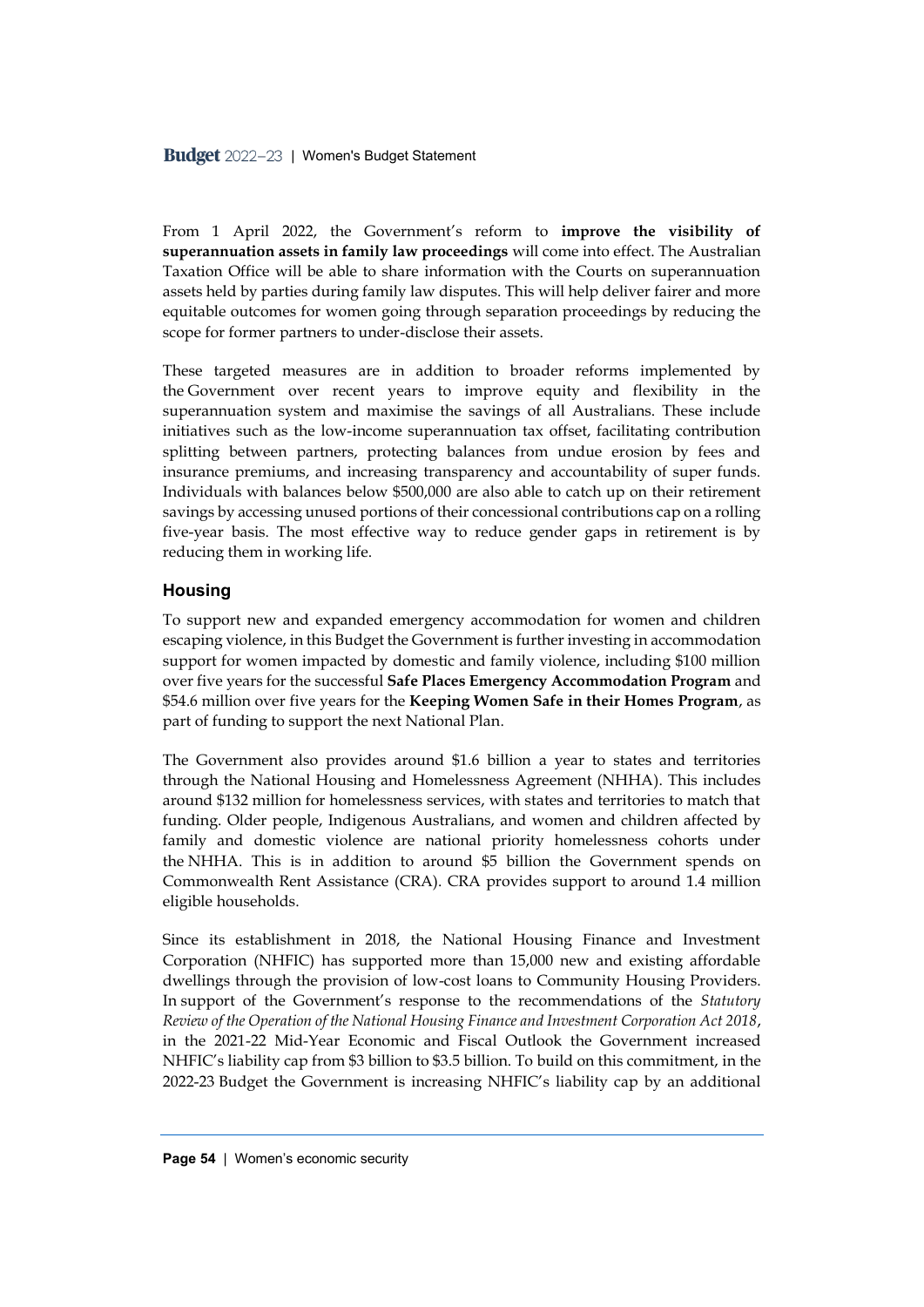\$2 billion, to \$5.5 billion. This increase in NHFIC's lending capacity is expected to support around 8,000 more social and affordable dwellings for vulnerable Australians.

Some of the loans extended by NHFIC to date have supported projects that provide accommodation specifically to older women, including:

- \$9 million to **Women's Housing Limited** to target women and children experiencing family violence, older women (over 55), working women from low to medium income groups
- \$70 million to **Evolve Housing** to support single women aged 55 and over, single women with children, and other vulnerable cohorts
- \$210 million to **St George Community Housing** to provide support to Indigenous people including women aged 55 years and over.

The Government is supporting housing outcomes for women across the housing spectrum. This includes the **Government's Home Guarantee Scheme**, which has already assisted almost 60,000 Australians to achieve their dream of homeownership. To build on that success the Government is expanding the Scheme to 50,000 places per year at a cost of \$8.6 million, including an expansion of the Family Home Guarantee to 5,000 places.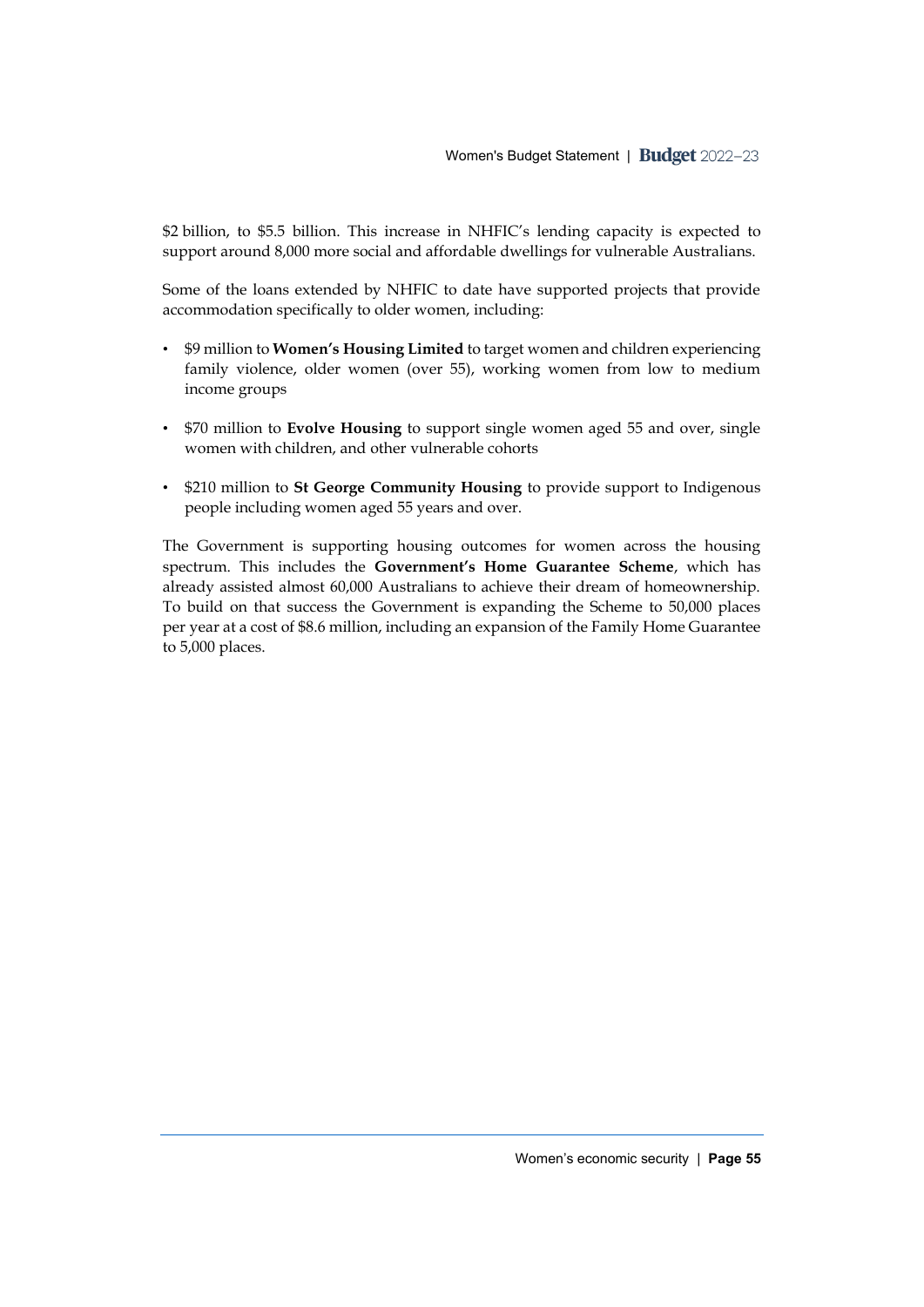#### **New initiative**

#### **Expansion of the Family Home Guarantee**

Announced in the 2021-22 Budget, the Family Home Guarantee is the first housing policy designed to specifically help single parents. The Family Home Guarantee supports single parents to build or purchase a home with a deposit of as little as two per cent. This lower deposit requirement recognises the struggle that single parents experience when trying to save for a deposit while paying rent and/or restarting working.

To date, the Family Home Guarantee has supported 1,940 single parents into homeownership, 85 per cent of whom have been single mothers. The program is supporting lower income earners – the average income of successful applicants to date is just under \$70,000. Most successful applicants have been aged between 40 and 49 years old.

To build on the early success of this program, the Government is doubling the number of places available under the Family Home Guarantee to 5,000 per year to 30 June 2025. This expansion will help support many more single parents with dependants into homeownership.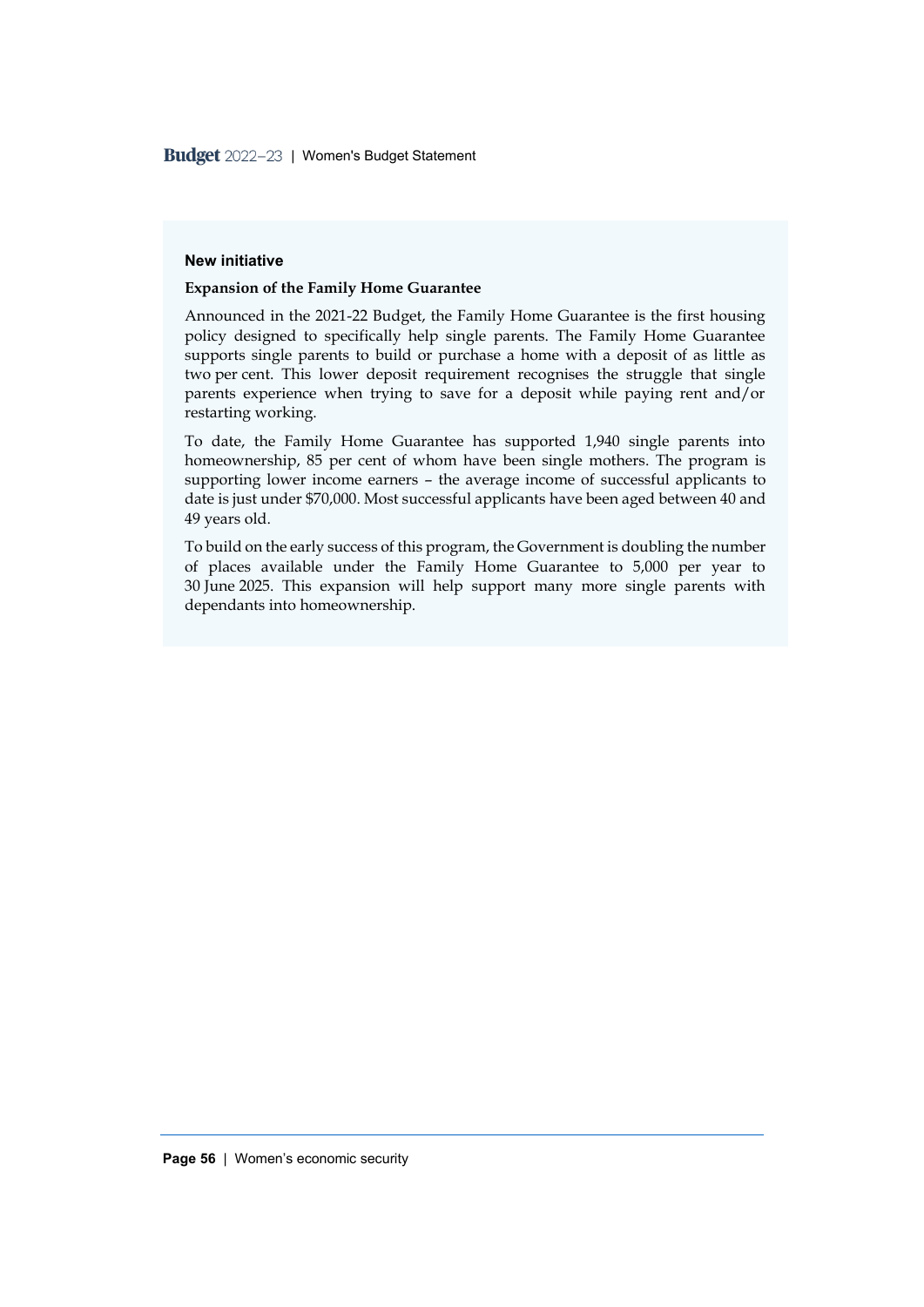# **Women's health and wellbeing**

The Government is committed to addressing the health issues that most affect women and girls throughout their lives. The Government recognises that women have unique health experiences and challenges that require tailored information and services. Women have maternal healthcare needs, experience higher rates of chronic illness and different patterns of disease as they age, and are more likely to experience family, domestic and sexual violence.

In 2019, the Government released the *National Women's Health Strategy 2020-2030* (the Strategy) to improve health outcomes for Australian women and girls, particularly those at greatest risk of poor health, and to reduce inequities between different groups. The Strategy identifies five priority areas:

- maternal, sexual and reproductive health
- healthy ageing
- chronic conditions and preventive health
- mental health
- health impacts of violence against women and girls.

In the 2022-23 Budget, the Government is making a \$330.6 million investment in key pillars of the Strategy, building on the \$535 million in funding for women's health in the 2021-22 Budget. Key investments include:

- \$58.3 million to support women experiencing endometriosis and pelvic pain
- \$23.0 million to support the National Stillbirth Action and Implementation Plan
- \$1.6 million to establish a National Women's Health Advisory Council to monitor and report on implementation of the Strategy
- \$0.5 million towards the Her Heart Hub to improve education and treatment of cardiovascular disease in women.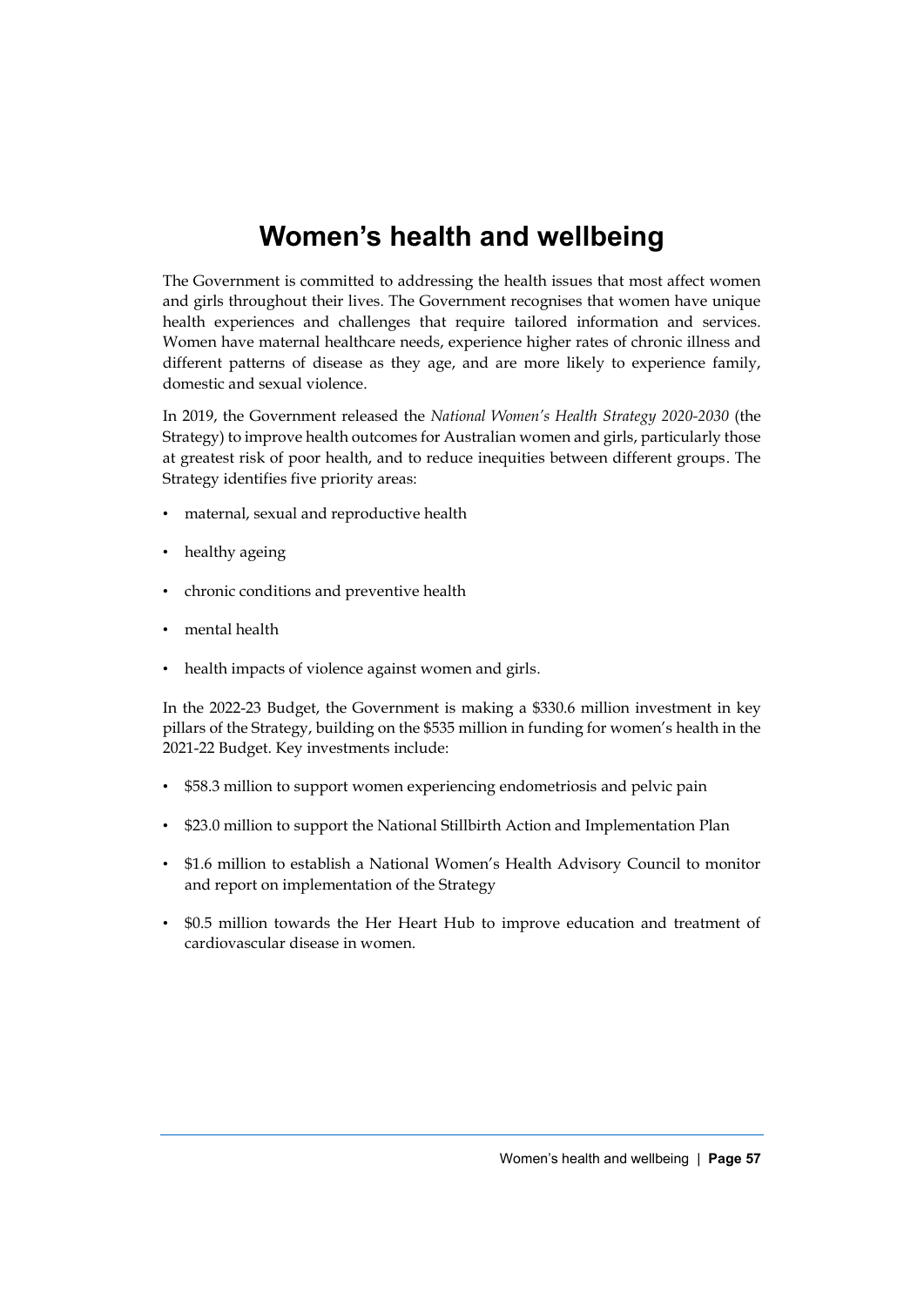# **Maternal, sexual and reproductive health**

Women experience specific sexual and reproductive health issues over their lifetime, including those related to menstruation, fertility and . Many women also have distinct health needs and challenges during pregnancy, childbirth and the postnatal period.

# **Endometriosis and pelvic pain**

The Government is continuing to invest in improving Australia's understanding and management of **endometriosis**, a condition where tissue that behaves like the lining of the uterus grows in locations outside the uterus**,** causing pain and inflammation. Endometriosis affects approximately 700,000 Australian women and girls of all ages and accounted for 34,200 hospitalisations in Australia in 2016–17. However, its causes are not well understood and it can be difficult to diagnose. Women affected by endometriosis often experience a reduced quality of life, diminished ability to participate in education, work and sporting activities, and adverse impacts on fertility. There is currently no cure. Women with undiagnosed endometriosis may have difficulty falling pregnant without in-vitro fertilisation (IVF).

In 2018, the Government released the *National Action Plan for Endometriosis*, under which funding has gone towards awareness and education (\$5.77 million); clinical management and care (\$0.67 million); and research (\$16.07 million).

### **Fertility**

Approximately one in nine Australian couples of reproductive age experience fertility problems, which can be extremely confronting and traumatic. Infertility can affect either partner, with around 40 per cent of problems relating to women's fertility and a similar proportion in men. Sometimes the issue is due to a combination of factors, or no cause can be identified.

In 2020-21, the Government spent \$324 million through Medicare to subsidise the cost of **assisted reproductive technologies (ART)**, including IVF, to assist approximately 50,000 Australians experiencing medical infertility. In addition to this investment, on 1 November 2021 the Government introduced a new Medicare subsidy for Pre-implantation Genetic Testing services, which can help at-risk individuals or couples using IVF to avoid passing serious genetic disorders, such as cystic fibrosis and muscular dystrophy, onto their child.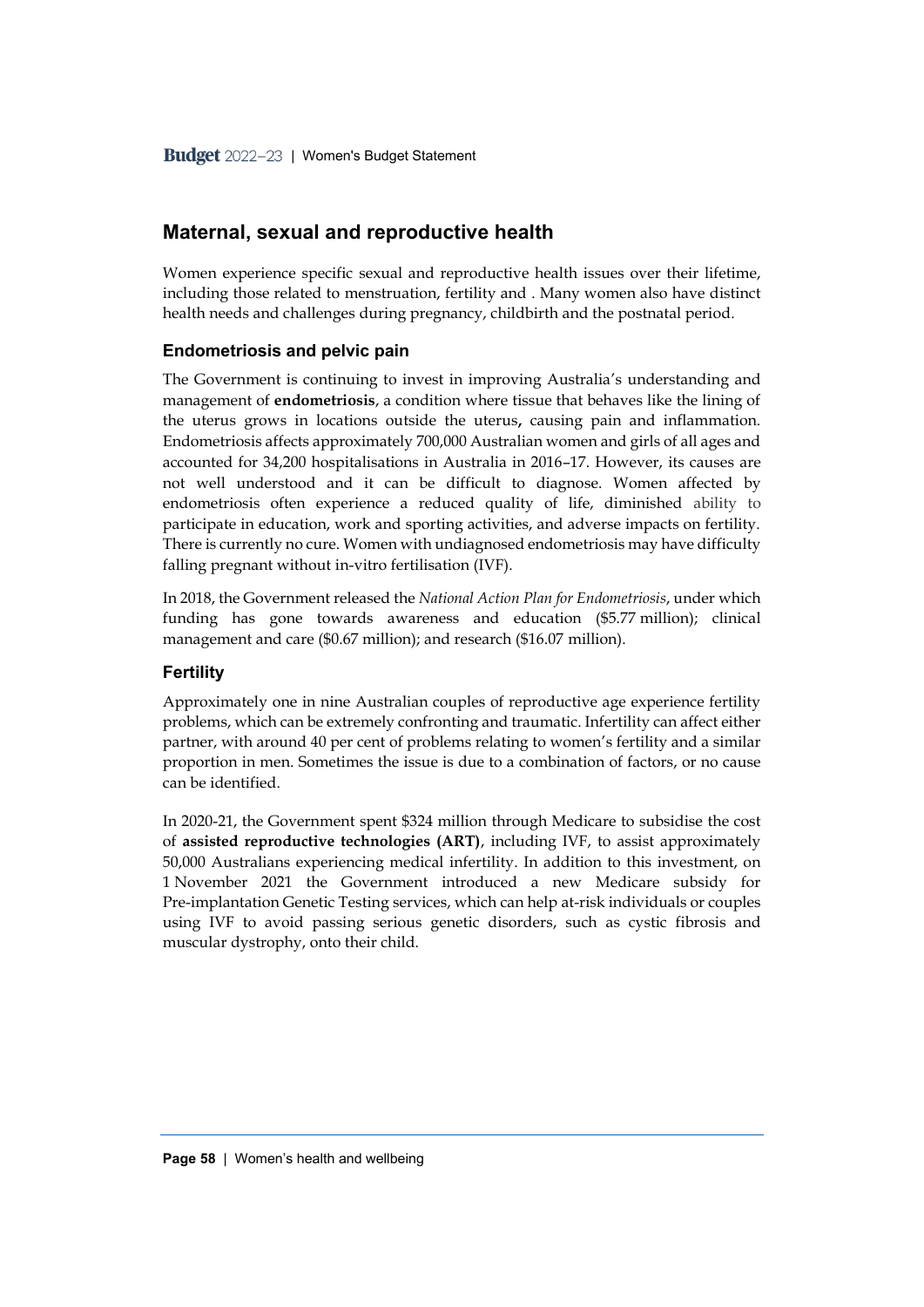### **Maternal health**

Under the 2019 *Women-centred care: Strategic directions for Australian maternity services* (*Woman-centred Care Strategy*), the Government supports the states and territories, and the private sector, to provide maternity services for mothers and their babies. Support is provided through the funding contributions to public hospital services, Medicare services, and private health insurance rebates to support choice for people to use private maternity health services.

The Government also funds **Pregnancy, Birth and Baby,** a national helpline, video and website service which provides support and information to expecting parents, parents, families and carers of children aged up to five years. The website recorded over 18.5 million website sessions and the helpline handled over 38,000 calls in 2020-21. The service is expected to handle over 46,000 calls in 2022-23, with \$4.75 million being provided for the service in 2022-23 to handle an increase in demand.

To increase awareness of the risks associated with alcohol consumption during pregnancy and breastfeeding, the Government is investing \$27.4 million over six years from 2019-20 to 2024-25 in the **National Awareness Campaign for Pregnancy and Breastfeeding Women**. The campaign, which was launched in November 2021, also aims to reduce the incidence of Fetal Alcohol Spectrum Disorder by supporting and informing women so they can make healthy choices while planning and during a pregnancy.

# **Stillbirth prevention and bereavement support**

Australia is one of the safest places in the world for a baby to be born. However, approximately 2,000 families lose a baby to stillbirth every year, around 110,000 Australians have a miscarriage and 600 lose their baby in the first 28 days after birth. An estimated 70 per cent of women will experience grief-related depressive symptoms at clinically significant levels one year after stillbirth.

In December 2020, the Government launched the first *National Stillbirth Action and Implementation Plan* to strategically address the issue of stillbirth in Australia and provided \$11 million in funding to implement the plan, including to support stillbirth education and awareness initiatives for groups at higher risk of stillbirth. In the 2021-22 Budget, the Government provided a further \$1.8 million in funding to increase the number of stillbirth autopsies and investigations.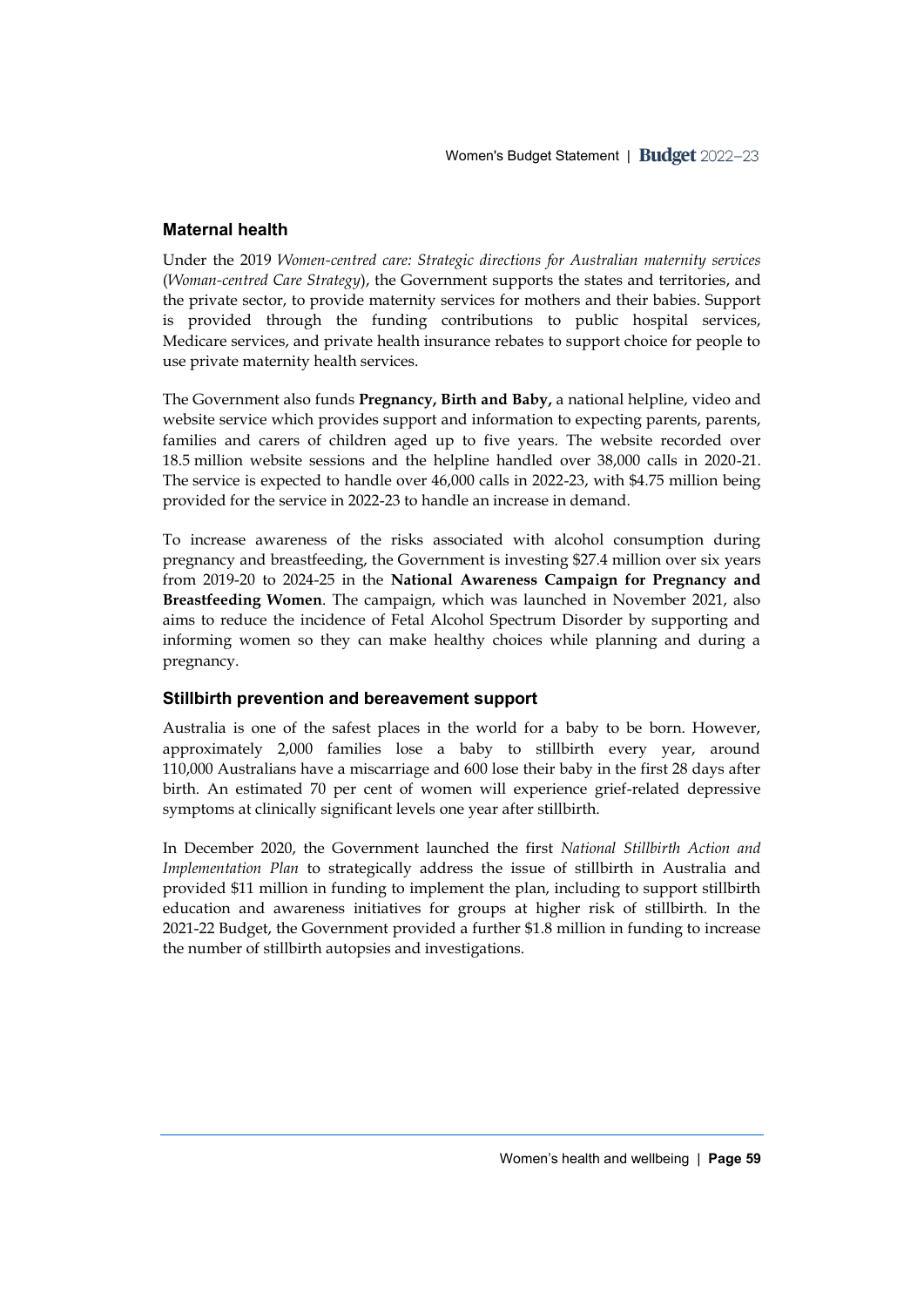#### **New initiatives**

The Government is investing in a range of maternal, sexual and reproductive health measures in line with the Strategy, the National Stillbirth Action and Implementation Plan and the National Action Plan for Endometriosis.

This includes \$81.2 million over four years for **genetic testing** for cystic fibrosis, spinal muscular atrophy and fragile X syndrome to help couples understand and assess the risk of passing on significant genetic conditions to their child and to plan their pregnancy appropriately.

The Government is also investing \$58.3 million to **improve the treatment, management and diagnosis of endometriosis**.

Key investments include:

- \$25.5 million over four years from 2022-23 to support women who are having difficulty conceiving to access a new Medicare funded Magnetic Resonance Imaging (MRI) scan. This service will be available to women with severe endometriosis and other conditions that affect fertility.
- \$16.4 million over four years from 2022-23 to support the establishment of endometriosis and pelvic pain GP clinics in primary care settings, improving access to diagnostic, treatment and other support services for women with endometriosis and other conditions resulting in pelvic pain.
- \$5.1 million over three years from 2022-23 to support the development of an Endometriosis Management Plan to be used in primary care settings to support patients, which will complement the establishment of endometriosis and pelvic pain GP clinics as well as support GP and nurse education.
- \$5.1 million over four years from 2022-23 to continue to support endometriosis research through the National Endometriosis Clinical and Scientific Trials Network.

The Government is providing \$23 million over four years to support families who have experienced stillbirth or miscarriage and to respond to the National Stillbirth Action and Implementation Plan. This includes \$5.1 million to establish a new grant program for bereavement support, resources and education, and \$4.2 million for the continuation of the Hospital to Home program.

Changes are also being made to the Medicare Benefits Schedule to support women's health. The Government will invest \$21.4 million over four years from 2022-23 for **new and amended items relating to obstetrics and gynaecology** services to improve health outcomes for pregnant women.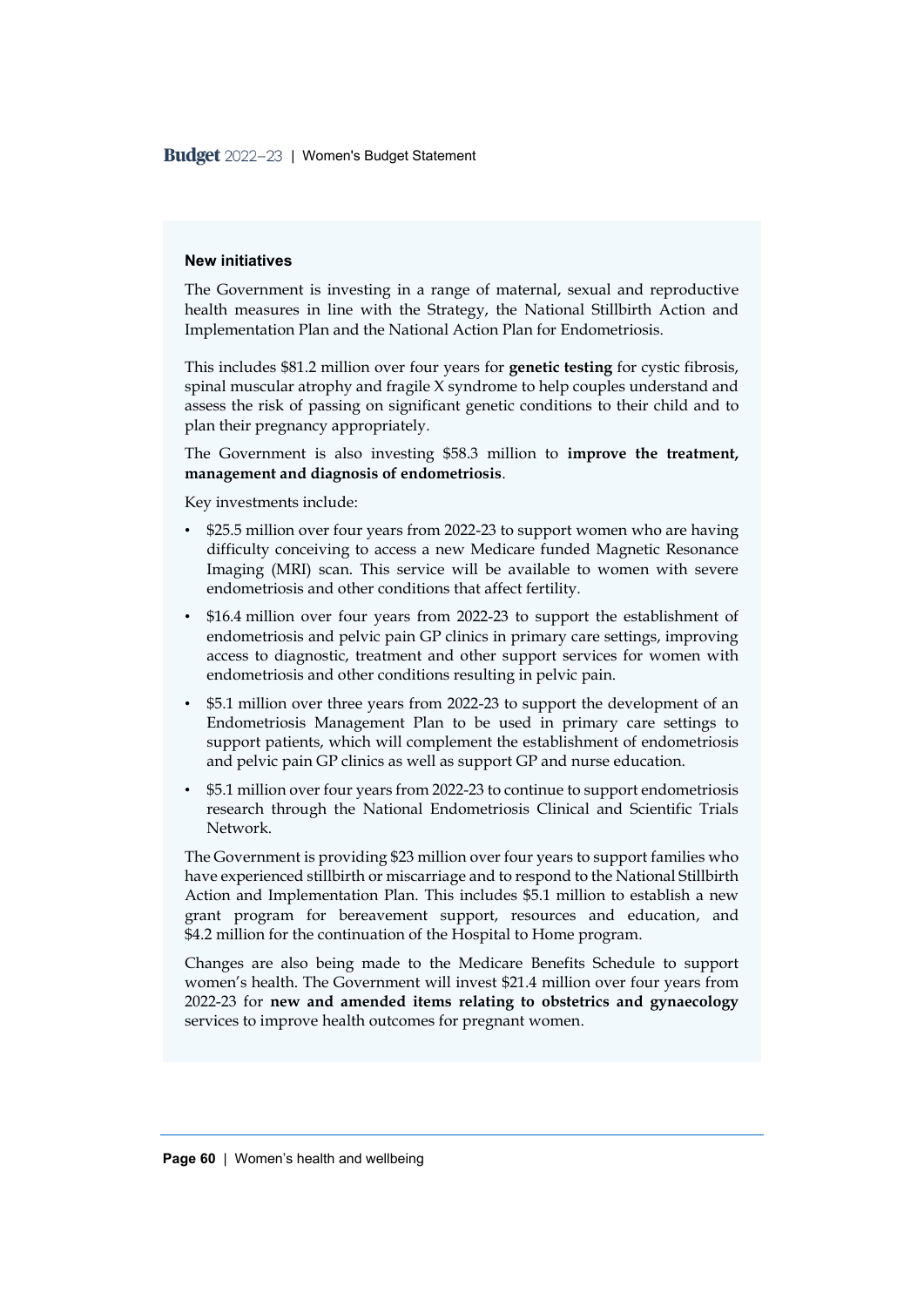# **Older women**

Women in Australia live longer than men. In 2020-21, women comprised almost two-thirds of people in aged care, including residential care, home care and home support. The Government is committed to providing the best possible care to older Australians, including women, and will invest a record \$30.1 billion in the aged care system in 2022-23. The Government has invested more than \$19.6 billion in additional funding in the system since the Royal Commission into Aged Care Quality and Safety was established in 2018.

# **Key ongoing investments**

As part of its ongoing investment in the aged care system, in the 2021-22 Budget the Government invested \$6.5 billion in 80,000 additional **Home Care Packages**, which support older Australians to continue to live independently. As of 29 March 2022, 30,000 of the 80,000 packages have been released of which around 18,000 went to women.

On 1 October 2022, the **Australian National Aged Care Classification** (AN-ACC) **funding model** for residential aged care will be implemented. This is a significant reform that will drive better care and establish a more sustainable, efficient and transparent system. AN-ACC includes a \$3.9 billion funding boost for residential aged care providers, to enable them to increase the care time for residents to an average of 200 minutes per resident per day, including 40 minutes of Registered Nurse time, and a requirement to have a registered nurse on site 16 hours per day.

Between 2018 and 2024 the Government will invest \$116.7 million into the aged care **Serious Incident Response Scheme** (SIRS). On 1 April 2021, the Serious Incident Response Scheme (SIRS) in residential aged care and flexible care delivered in a residential aged care setting commenced. Under the SIRS, aged care providers are required to report on a broader range of incidents to the Aged Care Quality and Safety Commission (the Commission) including a range of new matters such as sexual misconduct, neglect, psychological abuse, and inappropriate use of restrictive practices. Significantly, the SIRS lifted the previous exemption on the reporting of resident-on-resident incidents, where the perpetrator has an assessed cognitive impairment.

The SIRS will drive quality and focus on the safety and wellbeing of not only women but all aged care recipients at the individual service and broader system level by expanding the responsibilities of residential aged care providers to identify, record, manage and resolve incidents, ensuring measures are in place to prevent similar incidents occurring.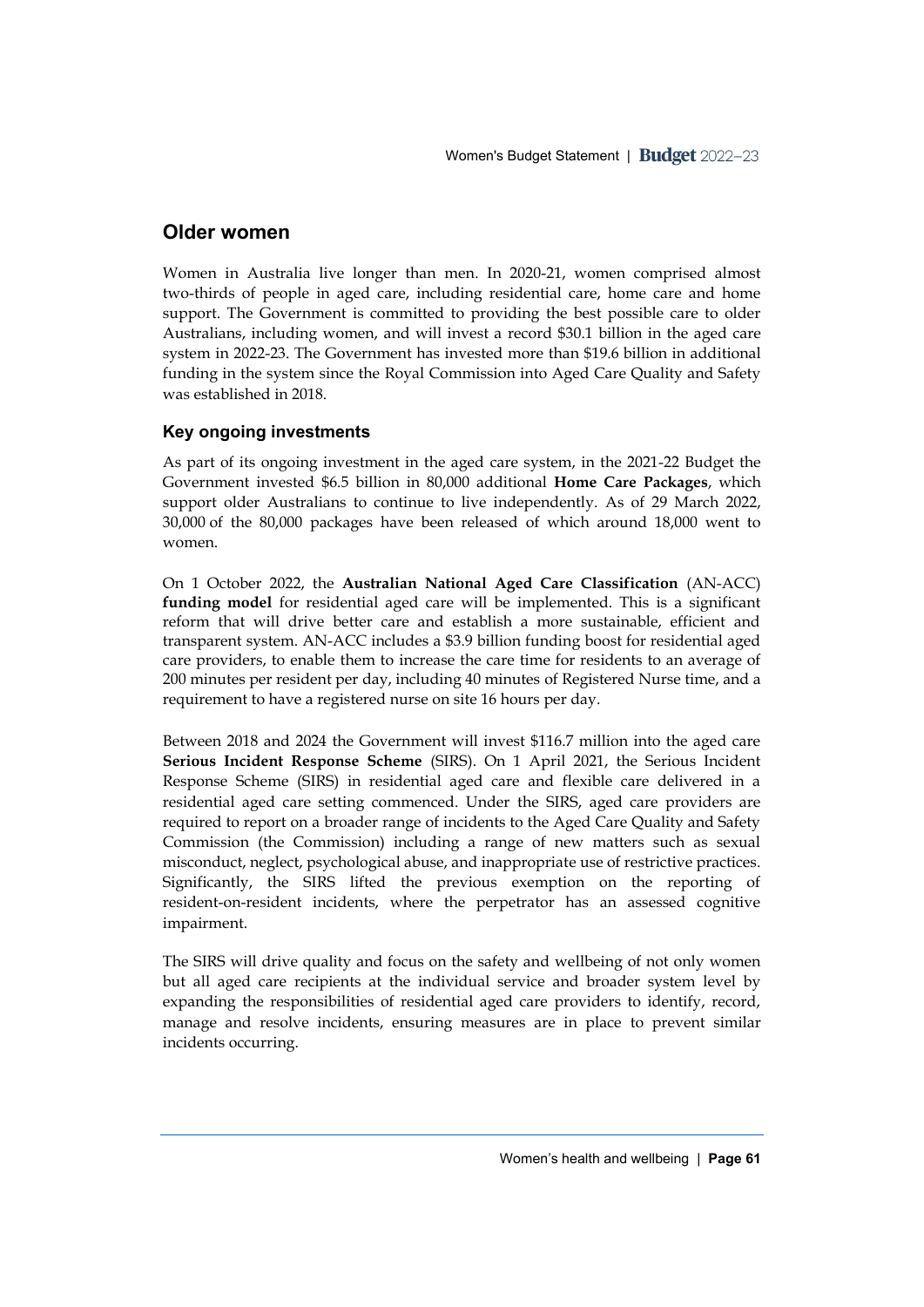From 1 July 2022, the SIRS will also be expanded to in-home aged care services. This will provide extra protections to older Australians receiving aged care services in their homes and in the community.

### **Supporting the aged care workforce**

In 2021, the **Aged Care Transition to Practice program** commenced to increase the availability of Registered Nurses with experience and training in aged care. As at 1 February 2022, 191 graduate registered nurses have commenced the program, which will provide mentoring and specialised training, ensuring these nurses provide high quality care to senior Australians.

At MYEFO, the Aged Care Registered Nurses' payment initiative was expanded to include a 6-month half payment, for registered nurses who begin working in aged care by 1 May 2022. Nurses who work at the same aged care provider for a 6 or 12 month eligibility period will be eligible for a payment of up to \$3,700. An additional payment of up to \$2,300 will be available to nurses who have a postgraduate degree, work in a rural or remote location, or undertake training responsibilities that go above and beyond their regular duties. The first eligibility period commenced in November 2021, with the first payments to be made in November 2022.

As announced on 1 February 2022, the Government is providing \$215.3 million over two years from 2021-22 for an **aged care workforce bonus** to support the aged care workforce to continue to care for older Australians during the COVID 19 pandemic. The bonus of up to \$800 will be paid to eligible aged care staff in government subsidised home care and residential care. It is anticipated 265,000 workers will benefit.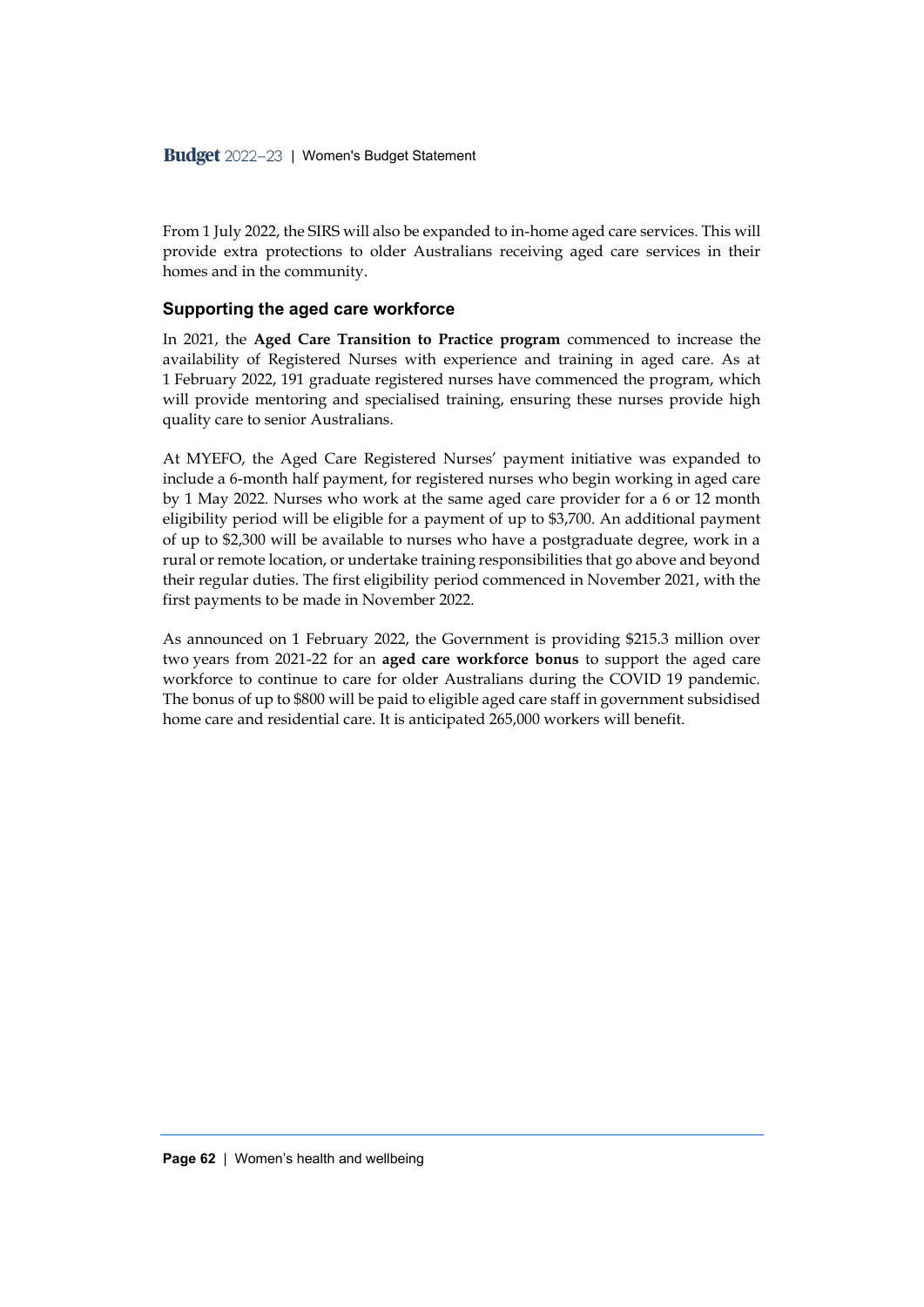# **Priority populations experiencing health inequities**

Acknowledging the unique needs of different populations is critical to reducing inequities in health outcomes not only between men and women, but between different groups of women and girls. Addressing inequities in health care is a key focus of the Strategy.

# **Aboriginal and Torres Strait Islander women**

There have been improvements in the lives and health of Aboriginal and Torres Strait Islander women and girls in Australia over the past decade, with a reduction in smoking and alcohol consumption, and in death rates from some cancers. However, many Aboriginal and Torres Strait Islander women continue to experience disadvantage, lower access to quality health care and poorer health outcomes than non-Indigenous women.

Aboriginal and Torres Strait Islander mothers and their babies disproportionately experience adverse perinatal outcomes compared with non-Indigenous mothers and babies, including:

- increased maternal mortality (13.8 vs 6.6 deaths per 100,000 women who gave birth in 2008-2012) (AIHW, 2015)
- higher likelihood of babies born of a low birthweight (118 vs 62 per 1,000 births) (AIHW, 2016)
- higher preterm births (140 vs 80 per 1,000 births) (AIHW, 2016)
- lower rates of exclusive breastfeeding and breastfeeding continuation (AIHW 2011)
- twice the likelihood of stillbirth (AIHW, 2019)
- 2.1 times the rate of Sudden Infant Death Syndrome (AIHW, 2020).

The Government is committed to improving these health outcomes. As part of the first Commonwealth Implementation Plan under the National Agreement on Closing the Gap, the Government is providing an additional \$45 million over four years to 2024-25 to improve the health of Aboriginal and Torres Strait Islander women and babies through the **Healthy Mums, Healthy Bubs package**. The package will expand the **Australian Nurse-Family Partnership Program** to a further 2 sites (to a total of 15 sites) and will support promising models of culturally safe antenatal and midwifery care, including Birthing on Country models.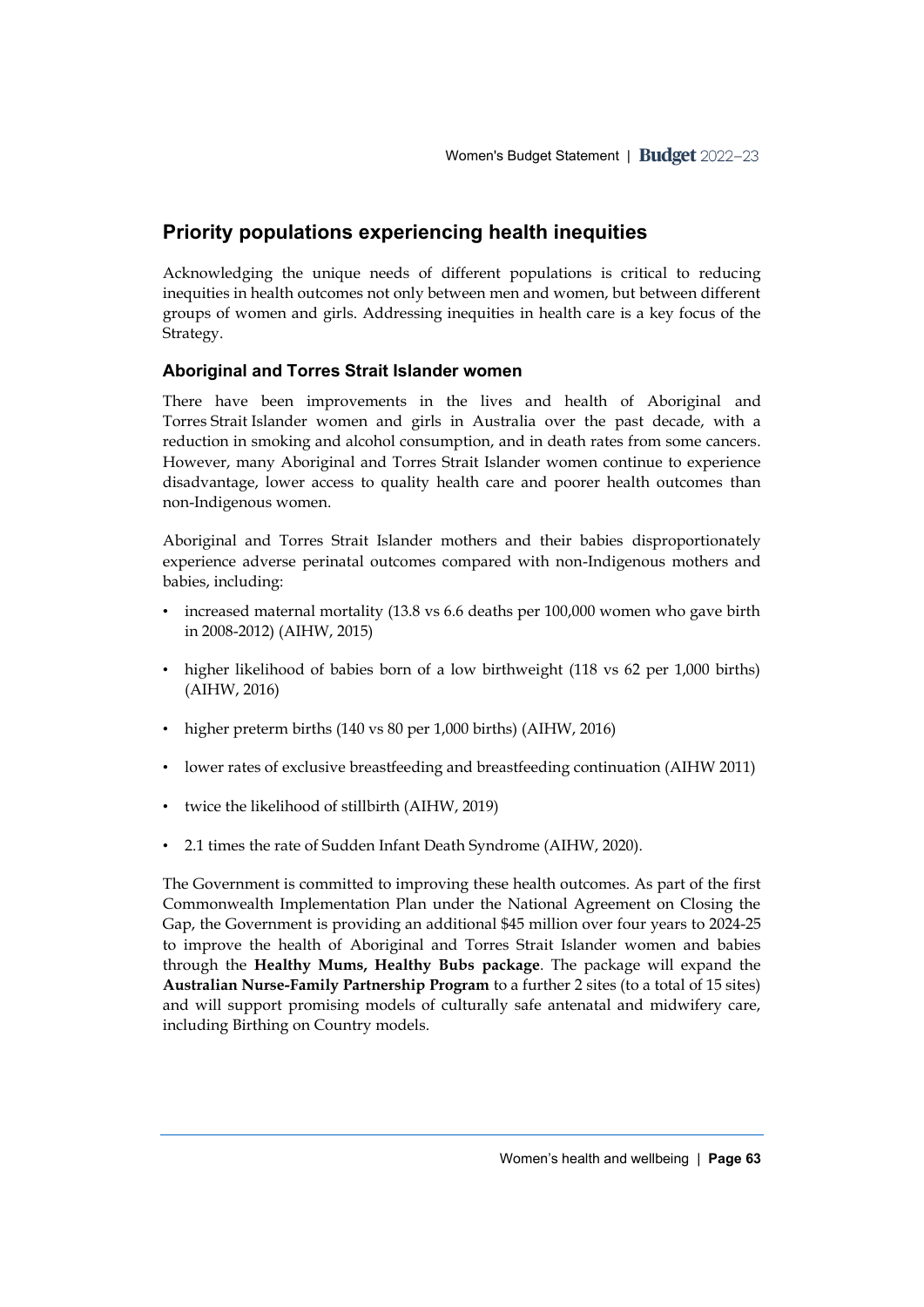#### **Women living in rural and remote communities**

Women and girls from rural and remote areas are a key priority population identified in the Strategy. They have poorer health outcomes than those in urban areas, with greater health risk factors and poorer access to, and use of, health services.

Through key Budget measures, including the 2018-19 Stronger Rural Health Strategy, the Government has invested in foundational reform to better support the supply, distribution and quality of our rural health workforce. While a lot has been achieved, there are still significant challenges in resolving rural health workforce and service shortages in many areas, particularly maternity, which have been exacerbated during the pandemic by crystallizing retirement decisions of a senior rural GP workforce and significantly reduced capacity to recruit health workers from overseas.

Throughout the COVID-19 response, MBS telehealth items have helped maintain access to essential health care services for people across Australia. Ongoing telehealth changes to Medicare build upon longstanding access to specialist video conferencing in regional and remote areas, with the addition of telephone consultations and primary care telehealth services particularly welcomed by people in regional, rural and remote Australia. In addition, temporary telephone services introduced in July 2021 have been extended to 30 June 2023 to support access to GP services including for sexual and reproductive health.

#### **New initiatives**

The Government is investing \$4.2 million over four years from 2022-23 to fund **community-led initiatives and organisations** to support women and girls at higher risk of poorer health outcomes, with a focus on Aboriginal and Torres Strait Islander women, migrant and refugee women, older women and women with disabilities.

The Government will support community-led approaches to the **prevention of female genital mutilation or cutting** with a \$1.7 million investment over three years from 2022-23. The initiative will also support health workforce training to address the health impacts of these harmful practices.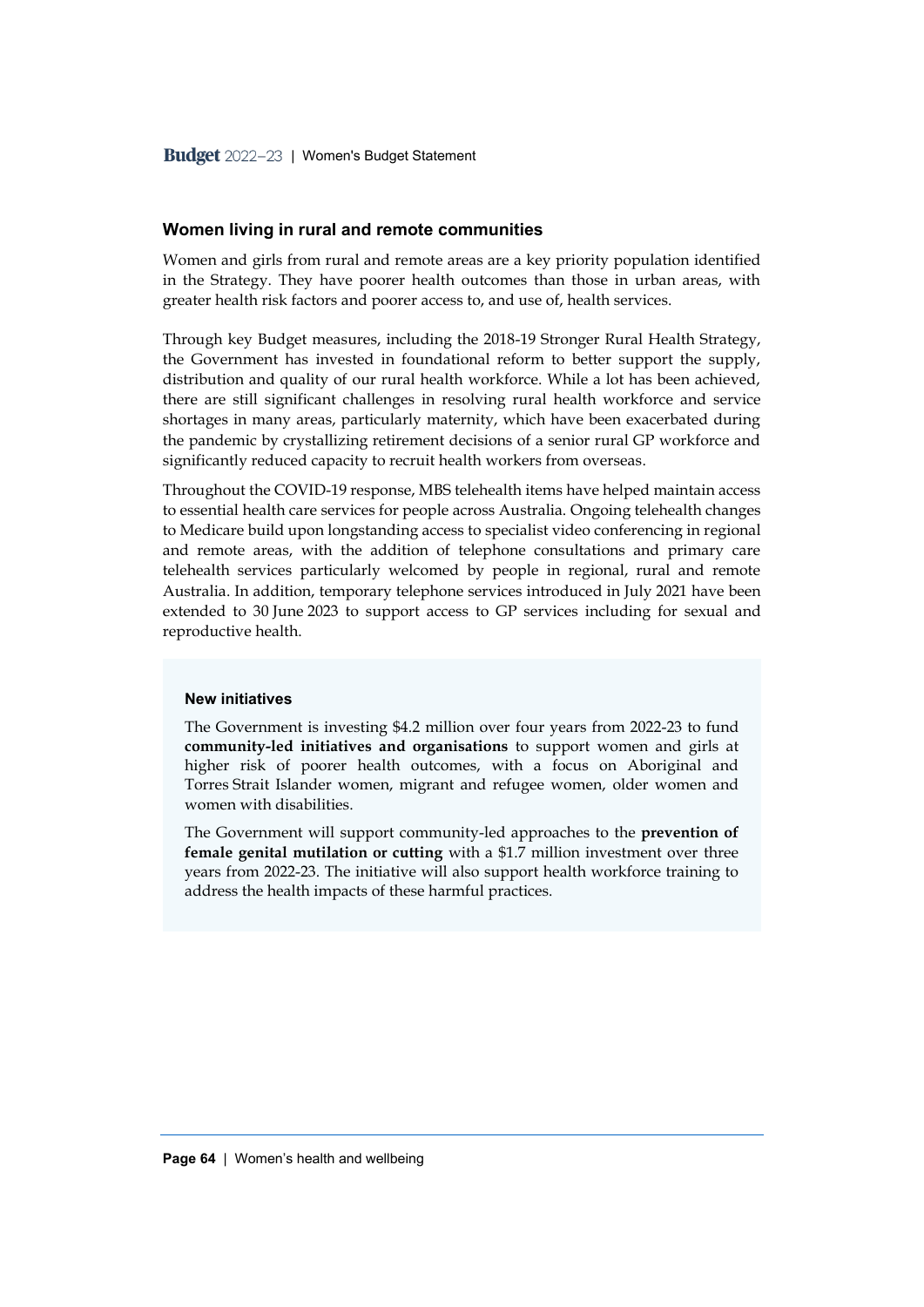# **Chronic conditions and preventive health**

Women are more likely than men to experience chronic health conditions, with almost 50 per cent of Australian women reporting having at least one condition.<sup>57</sup> Common conditions include cardiovascular disease, osteoporosis, diabetes and arthritis.

# **Cardiovascular disease**

Cardiovascular disease (CVD) is a leading cause of illness, disease burden and death among Australian women. There are important differences between women and men in risk factors for CVD, in symptoms, and in treatment and outcomes.<sup>58</sup> Aboriginal and Torres Strait Islander women are up to twice as likely as non-Indigenous women to have CVD, and to die from coronary heart disease or stroke.<sup>59</sup>

The National Heart Foundation of Australia, with support from the Stroke Foundation, developed the *National Strategic Action Plan for Heart Disease and Stroke* (Heart Disease and Stroke Action Plan), which was released in September 2021. The Heart Disease and Stroke Action Plan was agreed by all state and territory governments. It complements and builds on existing frameworks for heart disease and stroke in Australia. It reflects priorities and immediately achievable actions that can be implemented, to reduce the impact of heart disease and stroke on individuals, families, the community, and the health care system.

The Government has committed \$4 million over four years from 2019-20 to implement actions under the Heart Disease and Stroke Action Plan. These initiatives include: early detection of heart disease and stroke through promotion of Heart Health Checks and the F.A.S.T. (FACE ARMS SPEECH TIME) message; updating the 2012 cardiovascular risk guidelines, and support for recovery from heart disease and stroke.

# **Cervical, ovarian and breast cancer**

Improved rates of breast, cervical and bowel cancer screening for under-screened populations is a measure of success of the Strategy. Increased access to cancer screening and immunisation programs is a key action, recognising the success of these measures in reducing the impact of cervical and breast cancer in Australian women. Cancer screening services are an important national priority with participants of all national screening services experiencing lower mortality rates. However, national cancer screening services have been impacted by COVID-19. Unlike screening for bowel cancer, where samples can be collected at home, there are no alternative at-home screening tests

<sup>57</sup> AIHW (2019) The Health of Australia's Females

<sup>58</sup> AIHW (2019) Cardiovascular Disease in Women

<sup>59</sup> AIHW (2021) Heart Stroke and Vascular Diseases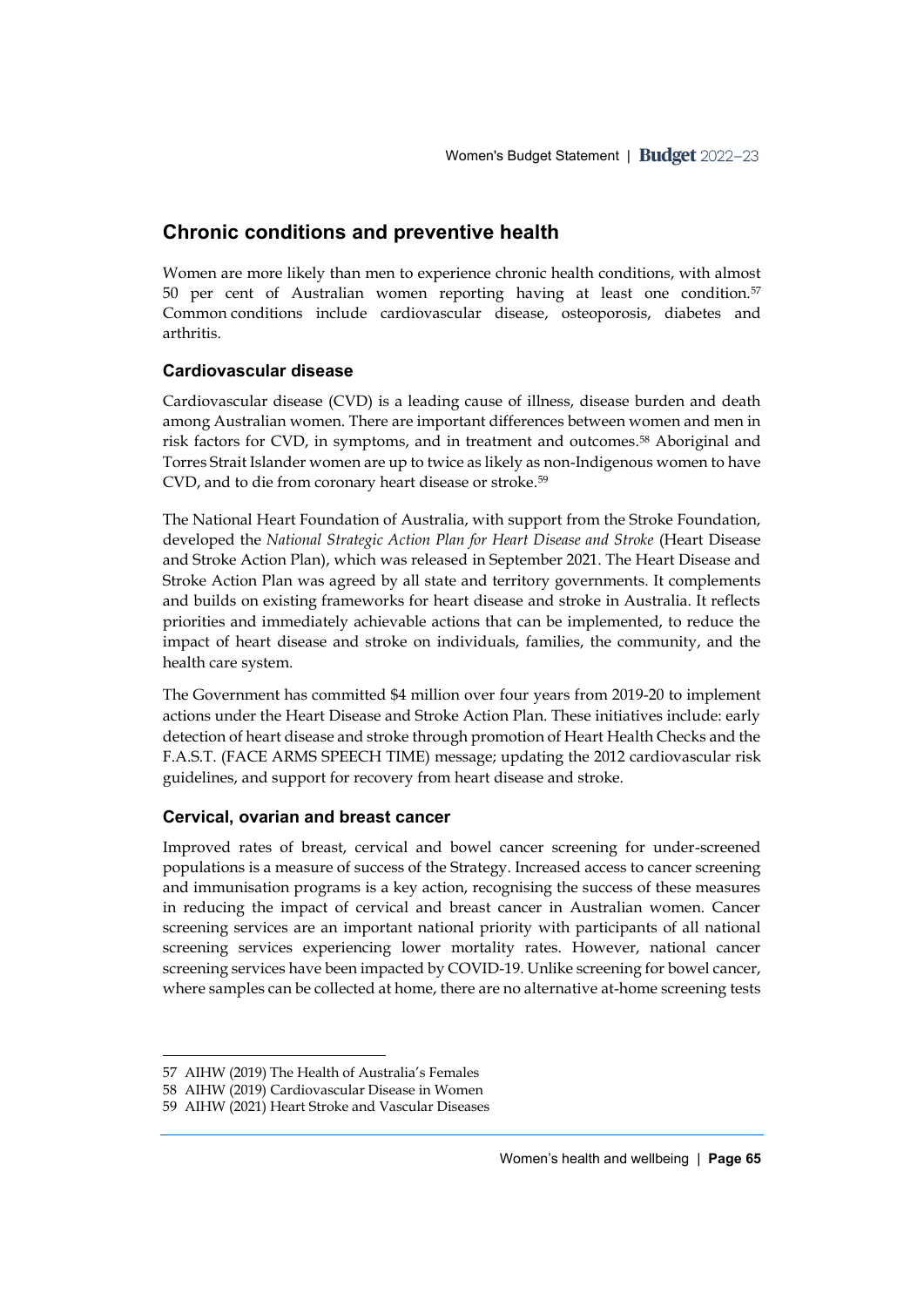for mammograms. There have been marked decreases in breast and cervical cancer screening at different points during COVID-19.<sup>60</sup>

Cervical cancer is a preventable and treatable form of cancer if detected early. The National Cervical Screening Program (NCSP) screens for and detects Human Papilloma Virus (HPV) which accounts for up to 90 per cent of cervical cancers. Since 1991 there has been a 50 per cent reduction in cervical cancer incidence and mortality in Australia.

There were nearly 3.8 million cervical screening participants aged 25-74 between 2018 and 2020, estimated to be 56 per cent of the eligible population. 61

From 1 July 2022 the NCSP will expand screening test options, with the introduction of 2 new MBS items (cost of \$2.2 million over 4 years) offering self-collection of vaginal samples as a choice to all eligible people aged 25-74 years old. This removes a significant cultural and personal barrier that may discourage participation in screening for some people.

In 2021, breast cancer was estimated to be the most diagnosed cancer in Australia for men or women. With an overall incidence of 130 people per 100,000 females in the population. <sup>62</sup> The Government has effective screening and early detection programs through BreastScreen Australia. Australian women who have a cancer detected through BreastScreen Australia have a 54 per cent to 63 per cent lower risk of dying compared to eligible women who have not been screened. <sup>63</sup> In the two-year period 2018–2019, more than 1.8 million women aged 50–74 participated in BreastScreen Australia, a participation rate of 55 per cent. 64

With the addition of women aged 70–74 to the target age group for screening, the number of women screening in this age group increased substantially, from 97,957 (25.9 per cent) in 2011-12 to 297,647 (56.3 per cent) in 2018-19.

From 1 November 2022, an existing MBS item for MRI of the breast for patients at high risk of developing breast cancer, will be amended to expand access for women up until the age of 60 (from 50) at a cost of \$10.3 million over four years. This will enable more women who are at high risk of breast cancer but have no symptoms to access a MRI scan to check for breast cancer every year up until the age of 60. From age 60, these women can continue to have mammograms.

In addition to significant investments in breast cancer treatment and prevention, the Government has recognised the importance of supporting women suffering from this

<sup>60</sup> AIHW (2020) Cancer screening and COVID-19 in Australia

<sup>61</sup> AIHW (2021) National Cervical Screening Program monitoring report

<sup>62</sup> AIHW (2021) Cancer data in Australia

<sup>63</sup> AIHW (2021) Cancer in Australia

<sup>64</sup> AIHW (2021) Cancer in Australia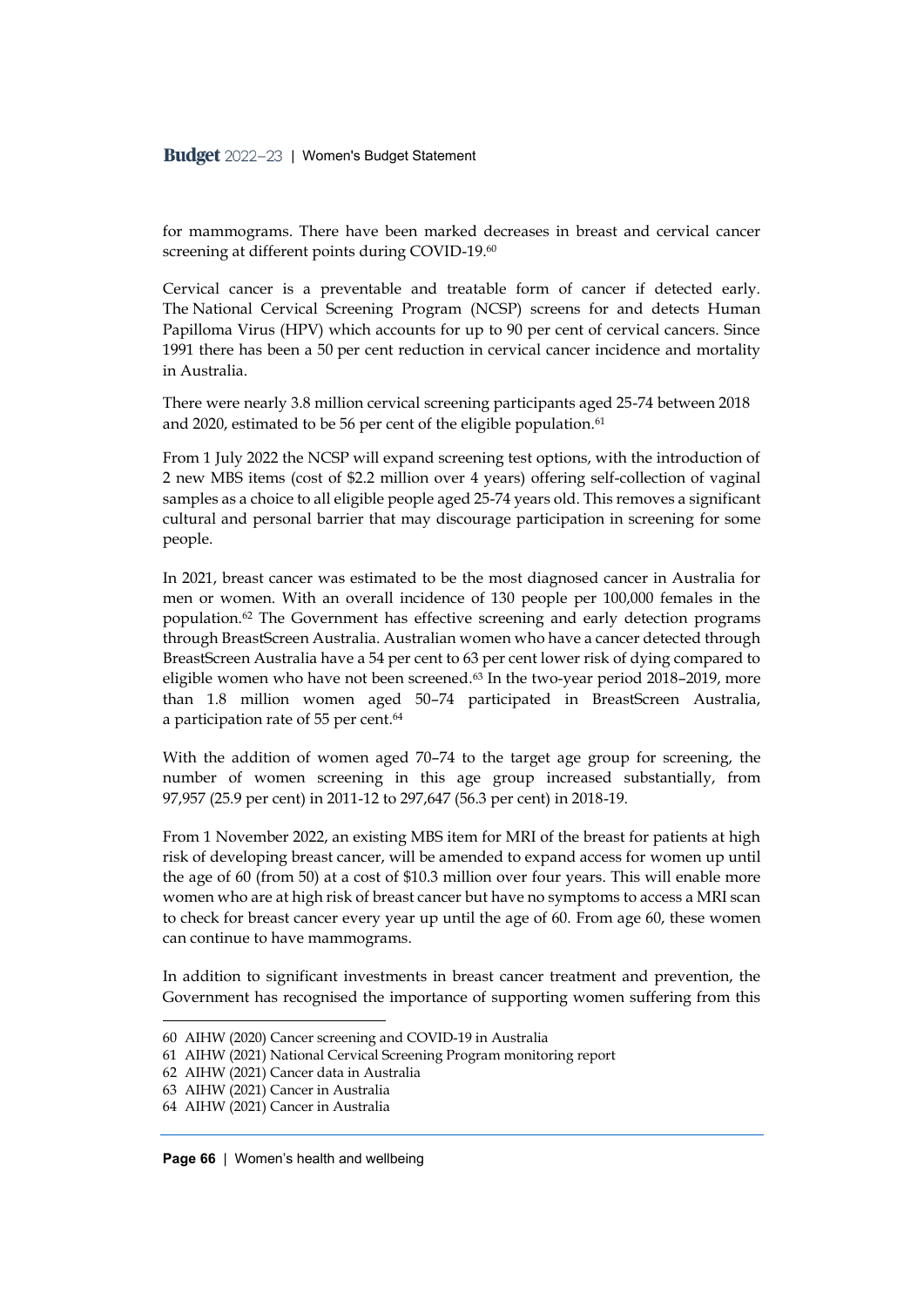disease and has invested \$6.6 million over 3 years to enhance the patient support and information services of Breast Cancer Network Australia (BCNA). This funding will support BCNA to operate its helpline, conduct information forums and consumer representative training to support people diagnosed with breast cancer, with a particular focus on women in rural, regional and remote areas.

The Government's commitment to provide access to new treatments through the PBS was recently reinforced by the expanded PBS listing of the medicine Verzenio® (abemaciclib), for use in combination with fulvestrant for the treatment of patients with a type of non-premenopausal breast cancer. Without this important subsidy, patients may pay around \$80,000 per course of treatment. The listing was updated on the PBS from 1 November 2021.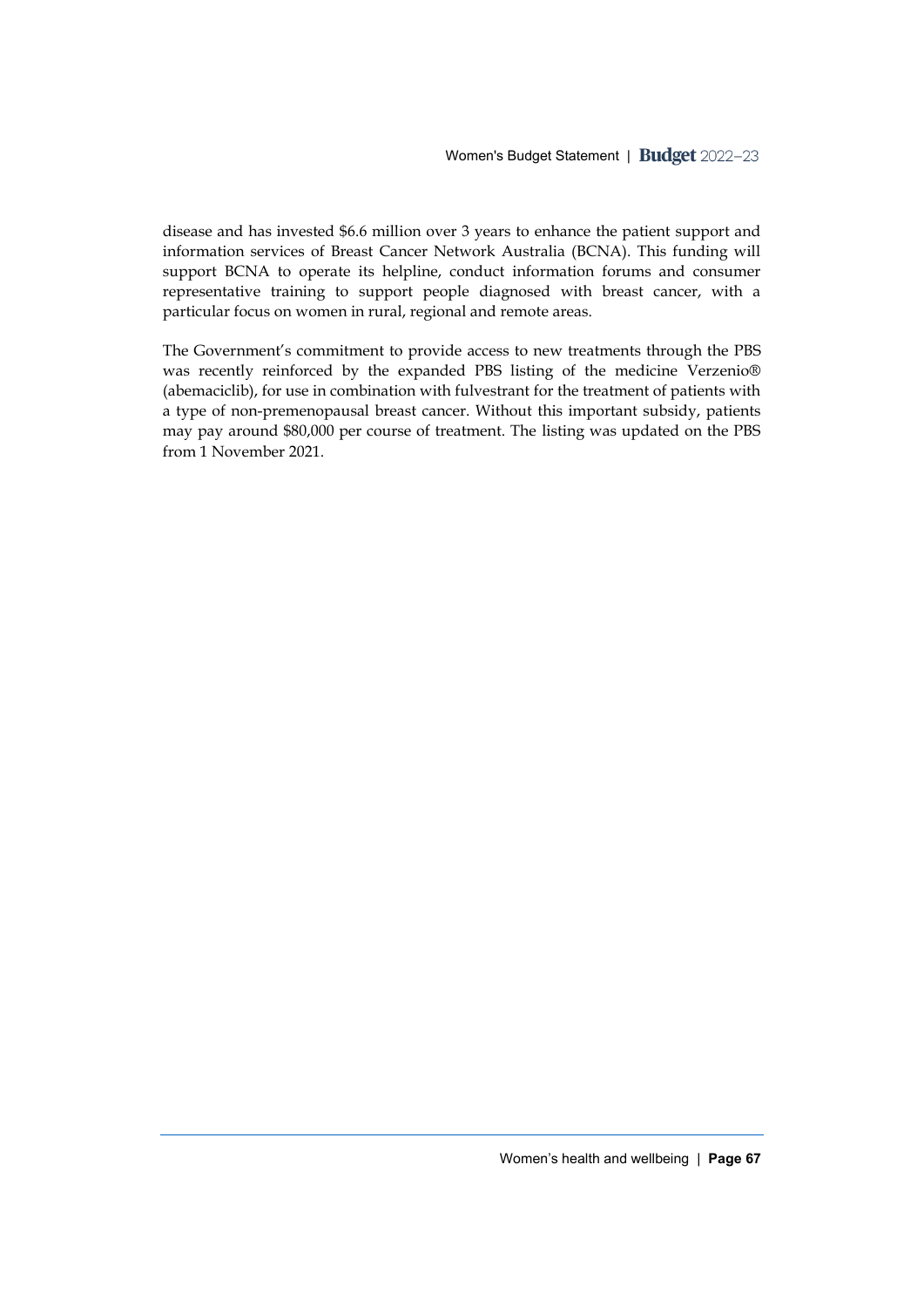#### **New initiatives**

The Government is investing \$84.8 million in a range of initiatives to prevent chronic illness and improve health and wellbeing among Australian women and girls. Funding includes:

- \$39.8 million over three years from 2023-24 for the **McGrath Foundation** to continue and expand the Breast Care Nurses Program which delivers specialist nursing support to breast cancer patients. The measure will increase the number of Commonwealth-funded nurses from 102 to 114 by 2025-26.
- \$10.6 million over four years from 2022-23 to expand eligibility under Medicare for MRI services relating to the diagnosis of breast cancer.
- \$4.0 million over four years from 2022-23 to continue support of **Ovarian Cancer Australia's Teal Support Program** which provides a free telehealth service supporting women with ovarian cancer.
- \$0.5 million over three years from 2022-23 to improve education and treatment of cardiovascular disease in women to enable continuation of the **Her Heart Hub website**.

The Government is also investing in initiatives to **address the decline in testing and screening services** which occurred during the height of the COVID-19 pandemic. These investments include \$20.2 million over 3 years from 2022-23 for services relating to cervical cancer and \$9.7 million over 2 years from 2022-23 for short term surge capacity for BreastScreen Australia.

From 1 May 2022, the Government will **subsidise the cost of Trodelvy® (sacituzumab govitecan), a drug for the treatment of triple negative breast cancer**, through the Pharmaceutical Benefits Scheme (PBS), benefiting around 580 patients each year. Without the subsidy, patients may pay over \$80,000 per course of treatment.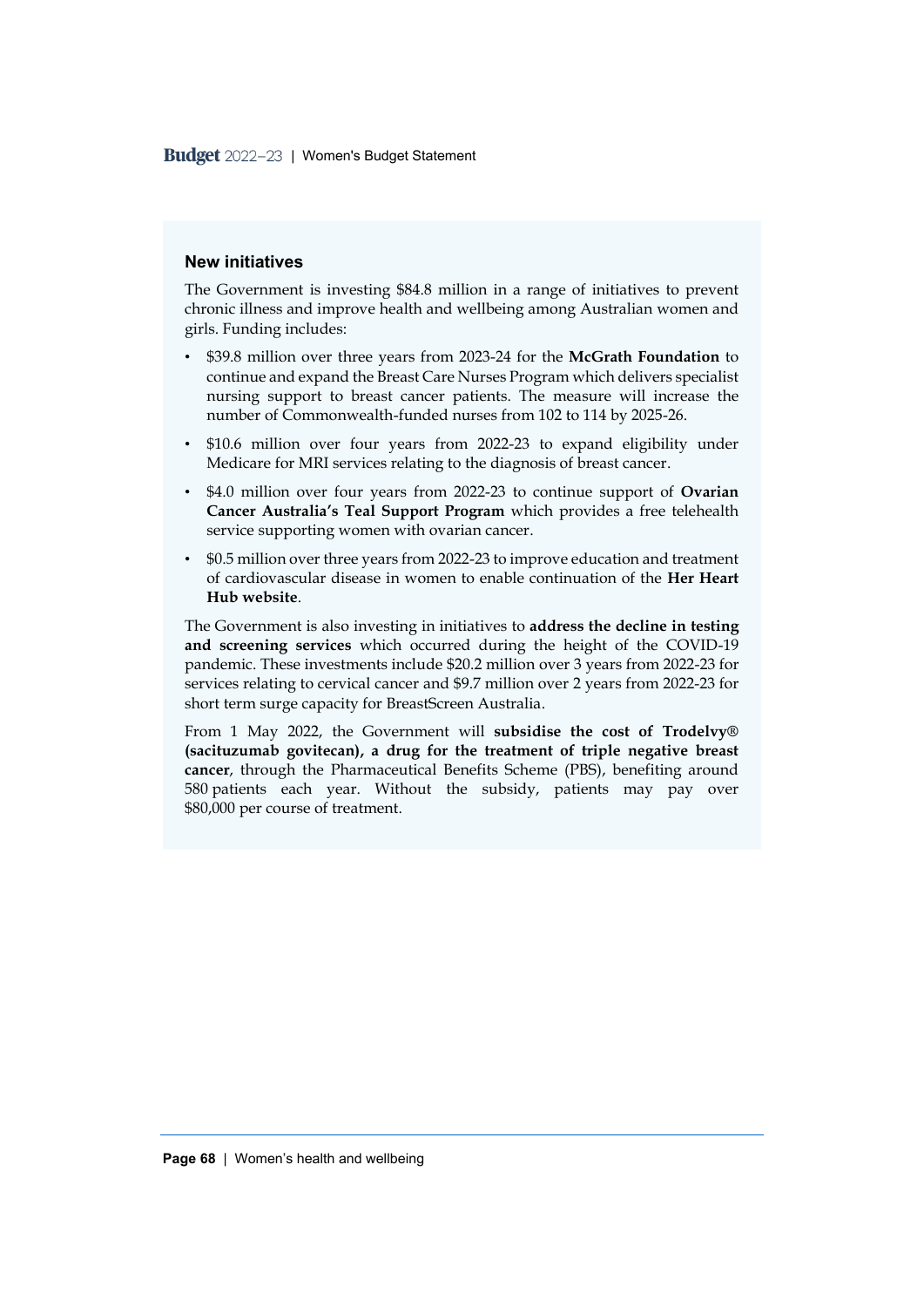# **Supporting mental health**

The Government is committed to supporting the mental health and wellbeing of Australian women and girls. It is estimated that one in six women in Australia will experience depression and one in three will experience anxiety during their lifetime. 65

# **Protecting the mental health of young Australians**

The Government has made significant investments in protecting the mental health of young Australians, including young Australian women. This includes a range of mental health services aimed at addressing the mental health needs of young Australians including youth specific digital and face-to-face programs.

headspace is the Government's flagship program for provision of services to young people aged 12-25 experiencing, or at risk of, mild to moderate mental illness. As of 2 March 2022, there were 145 headspace services operating nationally, including 77 headspace services located across regional Australia. These services in particular support young Australian women. In 2020-21, almost 65 per cent of young people accessing headspace centres and 78 per cent using eheadspace services were female.

# **Greater support for addressing eating disorders**

Eating disorders, such as anorexia nervosa and bulimia nervosa, are serious, complex and life-threatening conditions, with some of the highest mortality rates of any mental health disorder. Approximately four per cent of the Australian population is currently experiencing an eating disorder, a majority of whom are women.

The Government has delivered significant support for eating disorder support and treatment. From 1 November 2019, Australians with severe eating disorders have been able to access, for the first time, treatment plans through Medicare, with patients eligible to receive 40 subsidised psychological services and 20 dietetic services each year. Between 1 November 2019 and 28 February 2022, this support was accessed by 29,220 patients. The Government has also invested \$63 million to establish six new residential eating disorder treatment centres.

The Government is also supporting critical research into eating disorders through the **Australian Eating Disorder Research and Translation Strategy 2021–2031**, launched in September 2021. As a result of the Eating Disorder Strategy, the Government has committed \$13 million over three years to 2024-25 to establish a **National Eating Disorder Research Centre,** which is being led by the University of Sydney's InsideOut Institute.

<sup>65</sup> ABS, *National Health Survey*, 2017-18 financial year.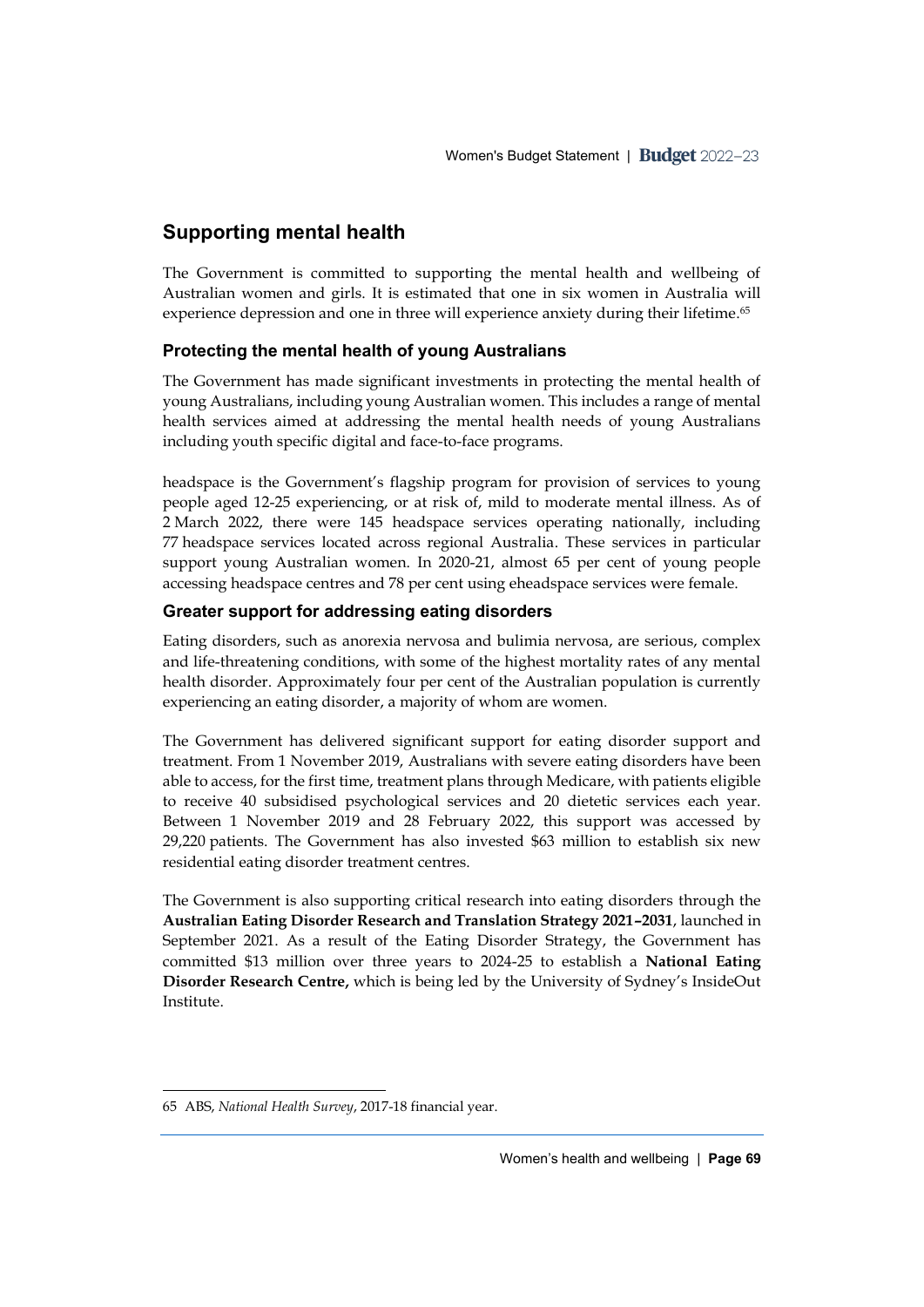### **Perinatal mental health support**

The Government is investing \$118.3 million (announced since 2019-20) to support the mental health and wellbeing of expectant and new parents affected by, or at risk of, perinatal mental illness, or experiencing grief after miscarriage, stillbirth or infant death. This includes \$43.9 million to improve the range of perinatal mental health and wellbeing services available, including funding for Perinatal Anxiety and Depression Australia's (PANDA) National Perinatal Mental Health Helpline. It also includes \$47.4 million to support digital perinatal mental health screening and improve national data collection.

### **New initiatives**

The Government is investing \$24.3 million over four years from 2022-23 to implement a pilot program to identify innovative and evidence-based models of care to best **address the needs of people with eating disorders** and continue to fund existing treatment and support services. This initiative builds on the Government's record \$2.3 billion investment in 2021-22 through the *National Mental Health and Suicide Prevention Plan.*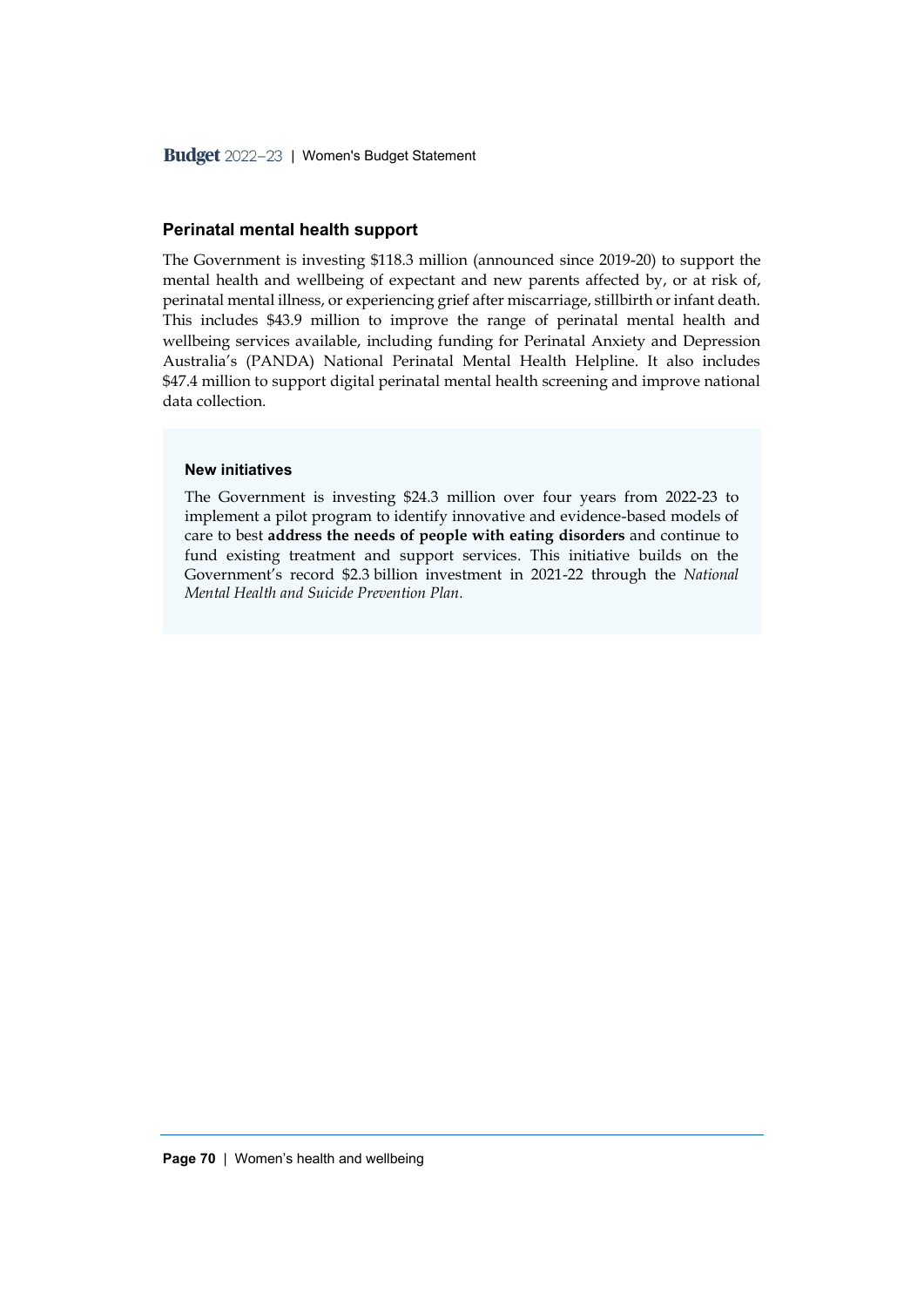## **Increasing the women's health evidence base**

The Government is committed to the health and wellbeing of women and girls at all life stages. The Strategy recognises the importance of ongoing research and evaluation of implemented measures against the Strategy. The Government is committed to expanding the evidence base supporting women's health in Australia. Monitoring and reporting over the life of the Strategy, and sustained momentum of research will accelerate positive health outcomes for women and ensure that further initiatives improving women's health are based on the best available evidence.

Since its inception in 2015, the Government has invested \$171.2 million into women's health research through the Medical Research Future Fund (MRFF). Research has included a focus on better treatment and support for women with metastatic breast cancer, for other high risk female reproductive tract cancers such as endometrial cancer and ovarian cancer. Since 2000, the Government, through the National Health and Medical Research Council (NHMRC), has also provided \$1.4 billion of investment into women's health research, including for endometriosis research to improve quality of life, identification of early risk factors and improving clinical care.

#### **New initiatives**

The Government is investing in several initiatives to increase the women's health evidence base. These investments include:

- \$1.6 million over four years from 2022-23 to fund the Royal Australian and New Zealand College of Obstetricians and Gynaecologists to **establish a National Advisory Council for Women's Health** to evaluate and monitor the implementation of the Strategy. The Council will bring together representatives of key women's health organisations, including the voices of consumers and priority populations.
- \$1.6 million over three years from 2022-23 for the extension a second wave of the **Australian Longitudinal Study on Women's Health – Mothers and their Children's Health (MatCH) survey** for 2022. The survey will collect time sensitive data on the development of the children from the original 2015 study who are now aged 12-19 years, including the adolescent experience of the COVID-19 pandemic. The data will complement the longitudinal maternal health data obtained through the Longitudinal Study which holds more than 25 years of data on 57,000 Australian women.